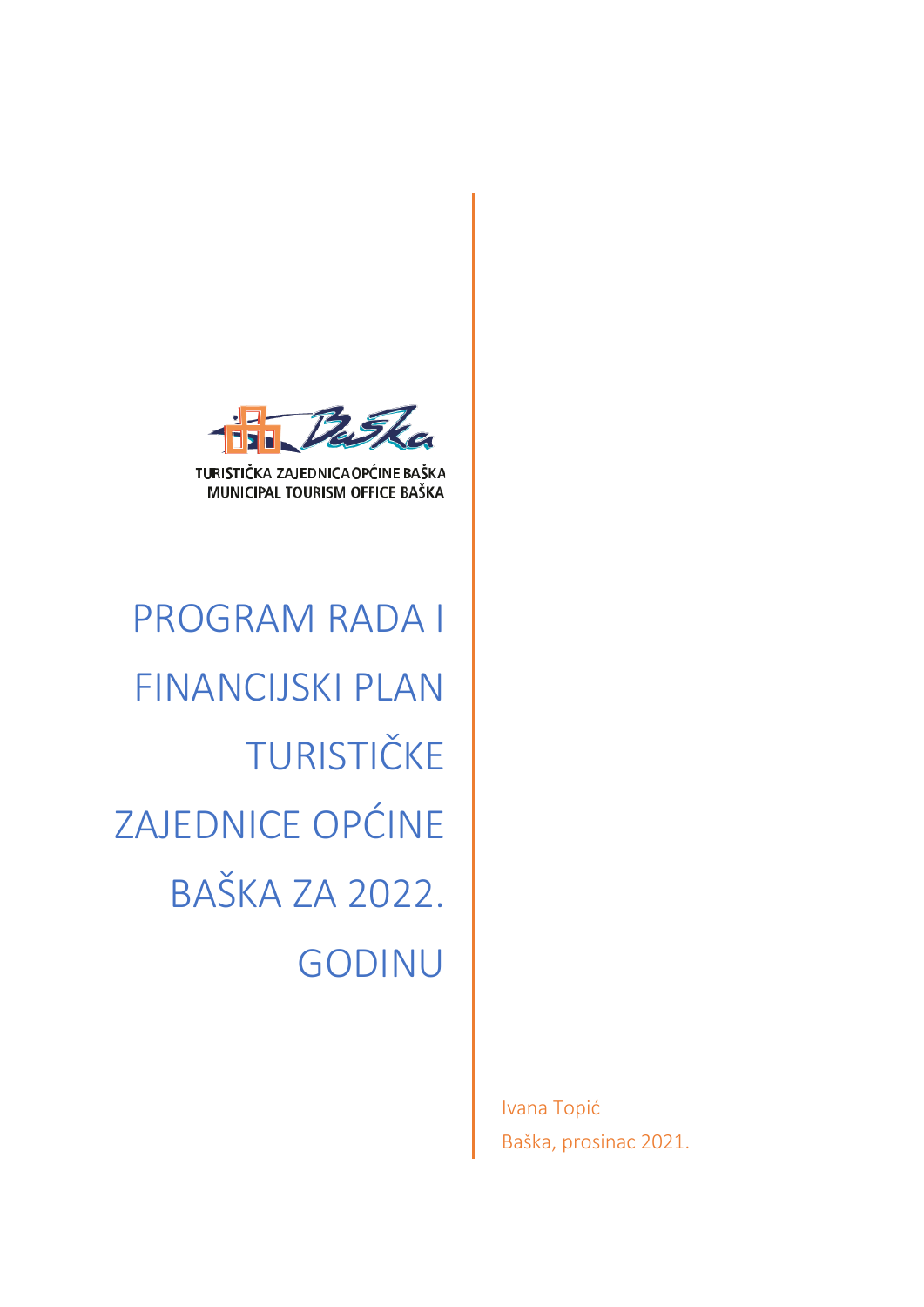# SADRŽAJ

| REZULTATI TURISTIČKOG PROMETA U 2021. GODINI - OSNOVNE PRETPOSTAVKE PLANIRANJA |
|--------------------------------------------------------------------------------|
| TURISTIČKI PROMET U KOMERCIJALNOM SMJEŠTAJU ZA RAZDOBLJE 01.01.- 30.11.202111  |
| TURISTIČKI PROMET U NEKOMERCIJALNOM SMJEŠTAJU ZA RAZDOBLJE 01.01.-30.11.2021.  |
|                                                                                |
|                                                                                |
| 1.1.                                                                           |
| 1.2.                                                                           |
|                                                                                |
|                                                                                |
|                                                                                |
|                                                                                |
|                                                                                |
|                                                                                |
|                                                                                |
|                                                                                |
|                                                                                |
|                                                                                |
| REVIZIJA I PLAN RAZVOJA BICIKLISTIČKIH I PJEŠAČKIH STAZA 26<br>1.1.2.          |
|                                                                                |
| IDENTIFIKACIJA I VREDNOVANJE RESURSA TE STRUKTURIRANJE TURISTIČKIH<br>2.1.     |
|                                                                                |
|                                                                                |
| 2.2. SUSTAVI OZNAČAVANJA KVALITETE TURISTIČKOG PROIZVODA  28                   |
| 2.2.1. KVARNER FAMILY - RAZVOJ I BRENDIRANJE OBITELJSKOG SMJEŠTAJA  28         |
|                                                                                |
| 2.3.1. SUFINANCIRANJE TZ OTOKA KRKA - PODRŠKA RAZVOJU TURISTIČKOG PROIZVODA    |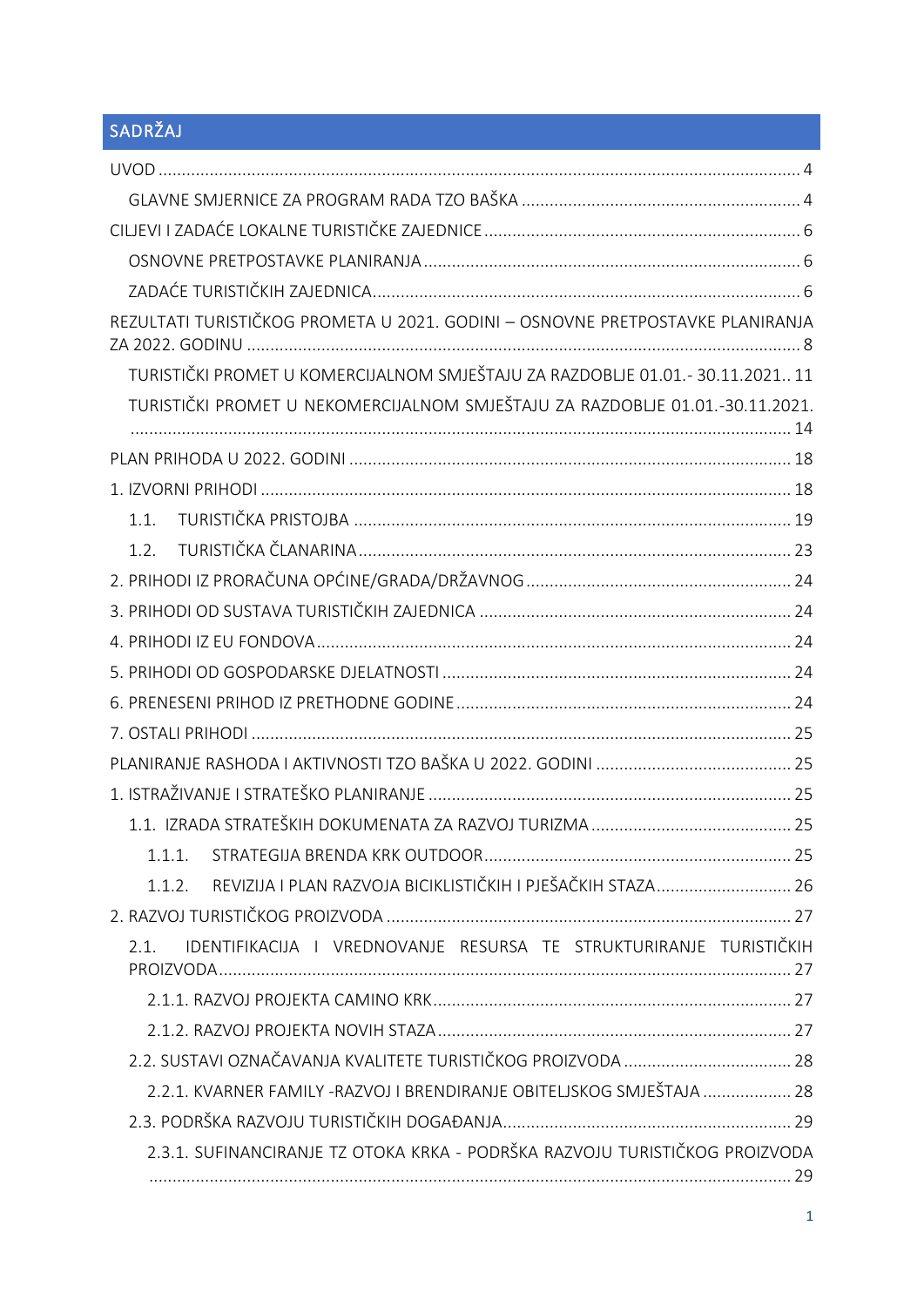| 2.5.1. POTPORA ZA PROGRAME, DOGAĐANJA I MANIFESTACIJE U TURIZMU NA PODRUČJU    |  |
|--------------------------------------------------------------------------------|--|
|                                                                                |  |
| 3.1. KOMUNIKACIJA I OGLAŠAVANJE - UDRUŽENO PREKO TZ OTOKA KRKA  35             |  |
|                                                                                |  |
|                                                                                |  |
|                                                                                |  |
|                                                                                |  |
|                                                                                |  |
| 3.2.1. SAJMOVI, POSEBNE PREZENTACIJE I POSEBNE RADIONICE - UDRUŽENO PREKO TZ   |  |
|                                                                                |  |
|                                                                                |  |
|                                                                                |  |
|                                                                                |  |
|                                                                                |  |
| 3.4.3. OGLAŠAVANJE U TUZEMSTVU - OFFLINE (OPĆE OGLAŠAVANJE TZ) 41              |  |
| 3.4.4. SUFINANCIRANJE TZ OTOKA KRKA - KREIRANJE PROMOTIVNOG MATERIJALA         |  |
|                                                                                |  |
|                                                                                |  |
| 3.5.2. INTERNET STRANICE I UPRAVLJANJE INTERNET STRANICAMA - SUFINANCIRANJE TZ |  |
|                                                                                |  |
|                                                                                |  |
|                                                                                |  |
| 3.6.3. KREIRANJE BAZE PODATAKA SUFINANCIRANJE TZ OTOKA KRKA - KREIRANJE BAZE   |  |
|                                                                                |  |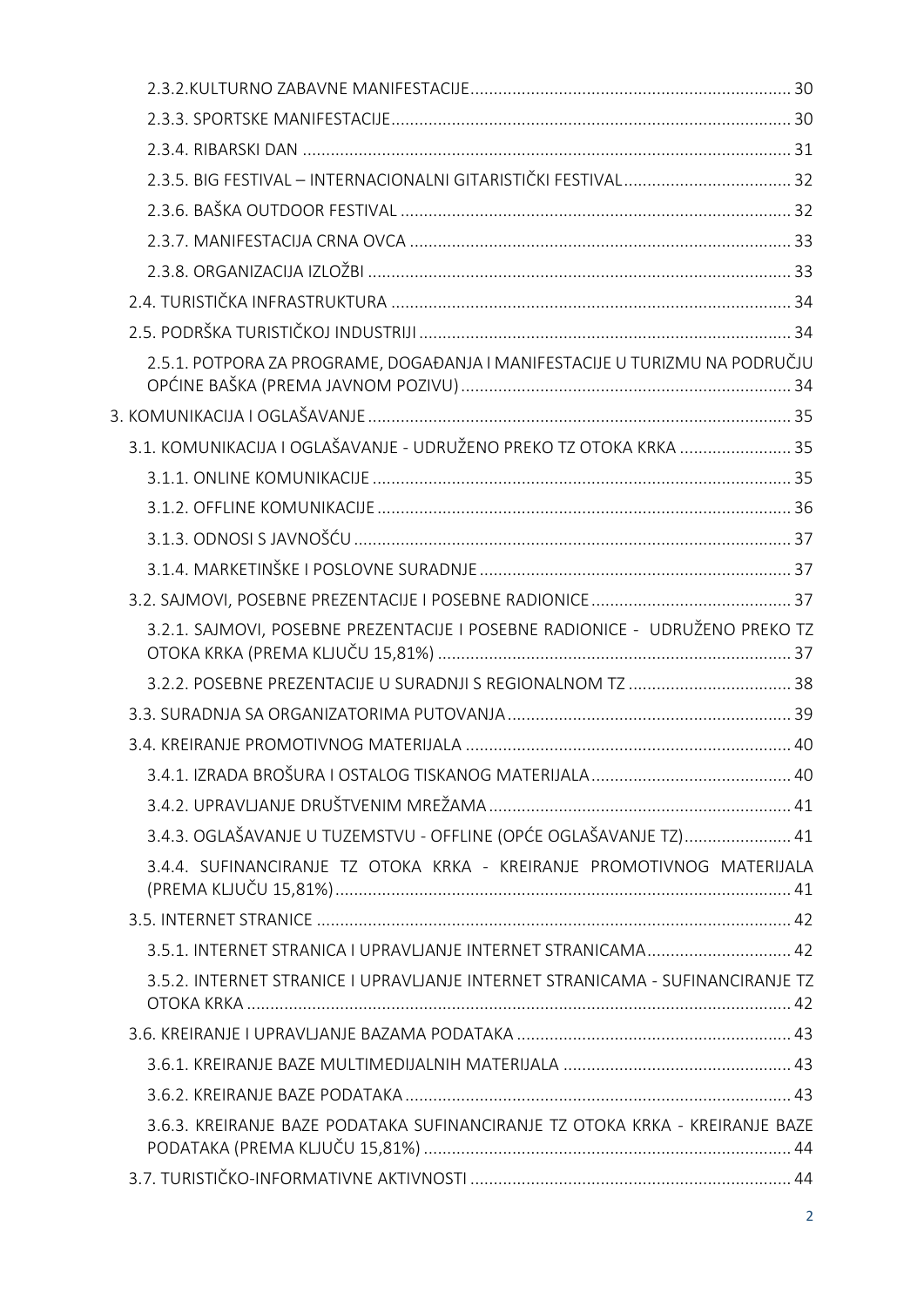| 4.1.2. SUFINANCIRANJE TZ OTOKA KRKA - INFORMACIJSKI SUSTAVI I APLIKACIJE (PREMA |    |
|---------------------------------------------------------------------------------|----|
|                                                                                 |    |
|                                                                                 |    |
| 4.2.2. STRUČNI SKUPOVI I EDUKACIJE U SURADNJI SA TZ OTOKA KRKA PREMA KLJUČU     |    |
|                                                                                 |    |
|                                                                                 |    |
|                                                                                 |    |
|                                                                                 |    |
|                                                                                 |    |
| 4.3.4. EDUKATIVNO - EKOLOŠKE MANIFESTACIJE "BAŠKA ROŽICA" / "BAŠĆANSKA VALA,    |    |
|                                                                                 |    |
| 5.1. SUFINANCIRANJE TZ OTOKA KRKA - ČLANARINA ZA SKAL PREMA KLJUČU 15,81% 48    |    |
|                                                                                 |    |
|                                                                                 |    |
|                                                                                 |    |
| 6.1.2. SUFINANCIRANJE TROŠKOVA TZ OTOKA KRKA - PLAĆE (PREMA KLJUČU 15,81%). 48  |    |
|                                                                                 |    |
| 6.3. TIJELA TURISTIČKE ZAJEDNICE                                                | 50 |
|                                                                                 |    |
| 6.3.2. SUFINANCIRANJE TZ OTOKA KRKA - OBVEZE ZA TIJELA TURISTIČKE ZAJEDNICE     |    |
|                                                                                 |    |
|                                                                                 |    |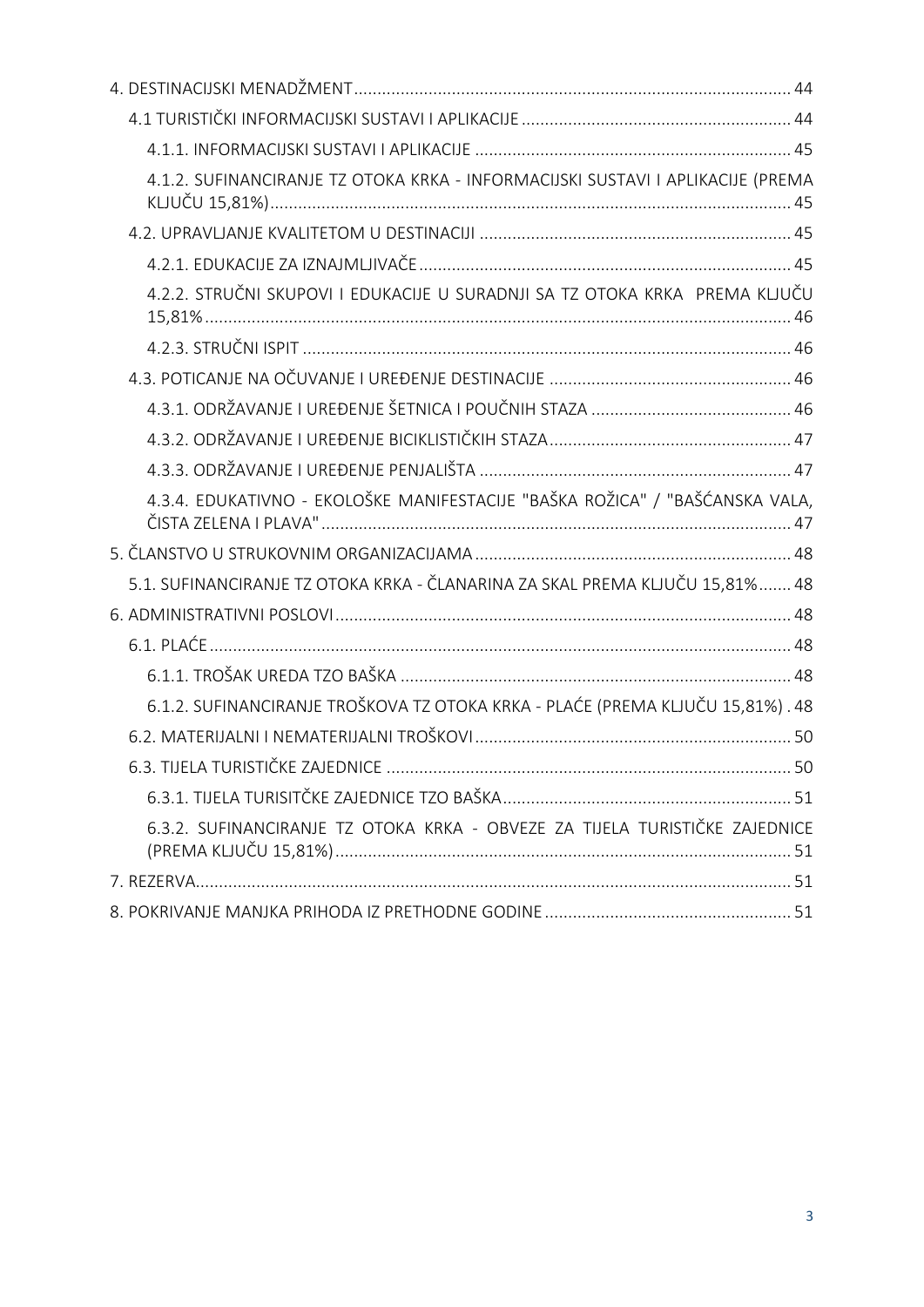<span id="page-4-0"></span>Turistička zajednica općine Baška program rada za 2022. godinu izradila je prema odredbama Zakona o turističkim zajednicama i promicanju turizma (NN 52/19).

U Hrvatskom saboru 10.05.2019. usvojen je novi paket turističkih zakona - Zakon o turističkim zajednicama i promicanju hrvatskog turizma, Zakon o članarinama u turističkim zajednicama i Zakon o turističkoj pristojbi.

Zakoni:

[Zakon o turističkim zajednicama i promicanju hrvatskog turizma \(NN 52/19\)](https://narodne-novine.nn.hr/clanci/sluzbeni/full/2019_05_52_990.html)

[Zakon o članarinama u turističkim zajednicama \(NN 52/19\)](https://narodne-novine.nn.hr/clanci/sluzbeni/full/2019_05_52_991.html)

#### Zakon o turističk[oj pristojbi \(NN 52/19\)](https://narodne-novine.nn.hr/clanci/sluzbeni/full/2019_05_52_992.html)

Uvažavajući činjenicu kako je od 1. siječnja 2020. stupio na snagu novi zakon koji uređuje sustav turističkih zajednica, na temelju članka 55. i 57. Zakona o turističkim zajednicama i promicanju hrvatskog turizma (NN 52/19 i 42/20) Hrvatska turistička zajednica je izradila novu metodologiju i standarde planiranja i izvješćivanja u sustavu turističkih zajednica temeljenu na novoj strukturi zadaća na svim razinama sustava.

Turističke zajednice svoje aktivnosti planiraju i iskazuju u godišnjem programu rada, koji prema odredbama Zakona o turističkim zajednicama i promicanju hrvatskog turizma (NN 52/19 i 42/20) obvezno sadrži sve pojedinačno utvrđene planirane zadatke i potrebna financijska sredstva za njihovo izvršenje.

Cilj nove metodologije je unificiranost i konsolidacija planiranja i izvješćivanja o provedenim aktivnostima na svim razinama sustava kako bi se postigla transparentnost, jasan i precizan pregled u aktivnosti i uloga u razvoju, implementaciji i provedbi zadaća prema razinama ustroja turističkih zajednica.

Lokalne turističke zajednice koje pripadaju istoj regionalnoj turističkoj zajednici obvezne u postupku donošenja programa rada međusobno usklađivati i koordinirati s nadležnom regionalnom turističkom zajednicom dok su se regionalne turističke zajednice u postupku donošenja godišnjeg programa rada obvezne međusobno usklađivati i koordinirati s Hrvatskom turističkom zajednicom.

Donošenjem novih zakona postojeće turističke zajednice bile su dužne uskladiti i svoje akte te ustrojstvo s odredbama Zakona koje se odnose na lokalne turističke zajednice u roku od 10 mjeseci od dana stupanja na snagu.

Na temelju odredbe Članka 12. i 15. u svezi sa člankom 71. stavke 1. Zakona o turističkim zajednicama i promicanju hrvatskog turizma (NN 52/19) Skupština Turističke zajednice Općine Baška uz prethodno odobrenje Ministarstva turizma, donijela je novi Statut Turističke zajednice općine Baška koji je stupio na snagu 21. svibnja 2020. godine.

#### <span id="page-4-1"></span>GLAVNE SMJERNICE ZA PROGRAM RADA TZO BAŠKA

Prijedlog programa rada s financijskim planom TZO Baška za 2022. godinu izrađen je temeljem fizičkih rezultata turističkog prometa ostvarenog na području Općine Baška za razdoblje siječanj – studeni 2021. godine, a u obzir su uzeti i ostvareni rezultati iz prethodnih godina te dosadašnji projekti Turističke zajednice Općine Baška. Prilikom izrade Prijedloga godišnjeg programa rada, potrebno je uzeti u obzir i zaključke sa sjednica Turističkog vijeća TZO Baška.

U očekivanju izrade novih strateških dokumenata na svim razinama (HTZ,TZ Kvarnera i lokalnoj razini), prijedlog programa rada izrađen u skladu sa postojećim strateškim dokumentima: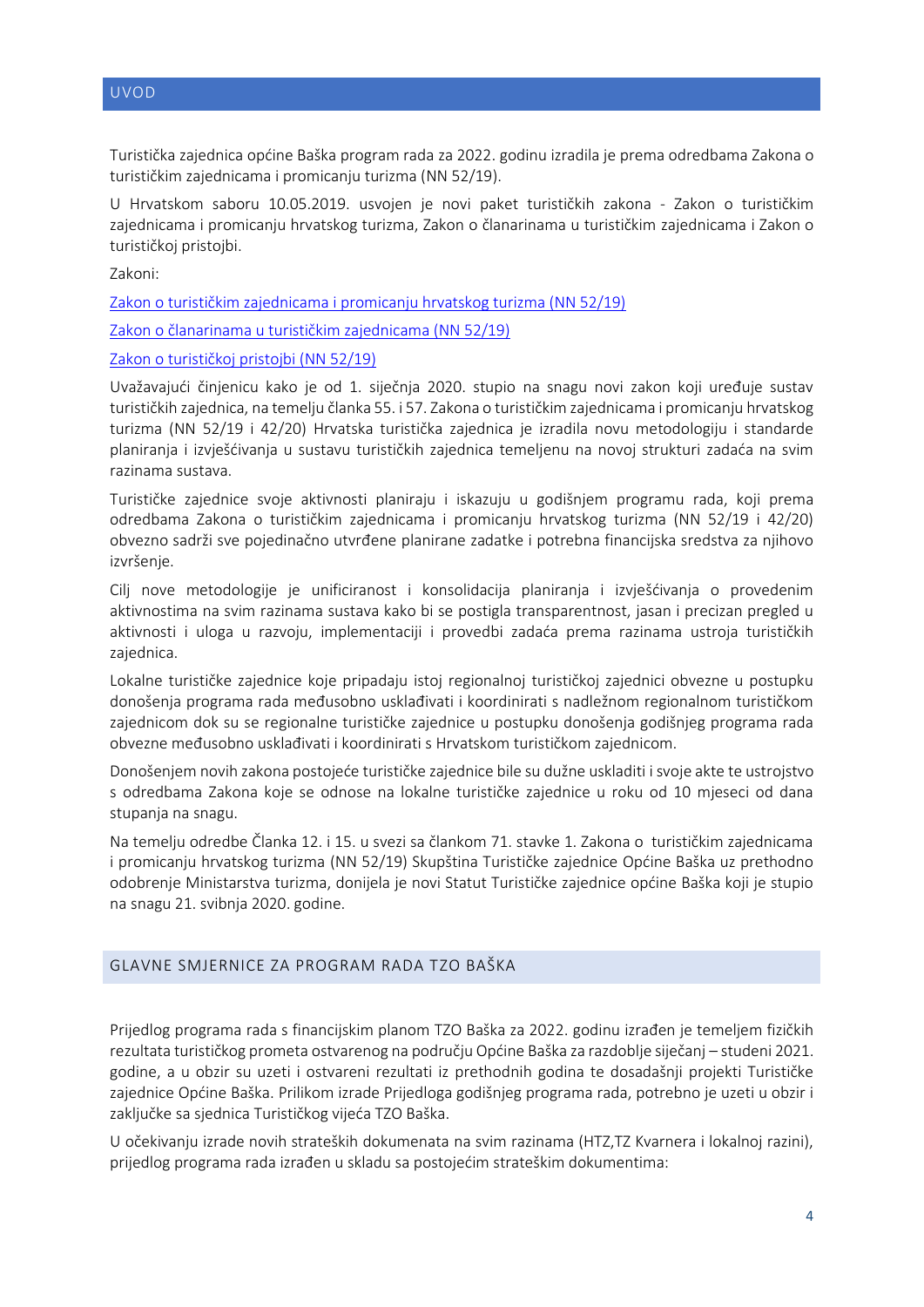- Strategija razvoja turizma Republike Hrvatske do 2020. godine
- Strateški marketinški plan hrvatskog turizma za razdoblje 2014.-2020.
- Strateški plan razvoja turizma Kvarnera sa strateškim i operativnim marketing planom 2016. 2020.
- Strategija razvoja turizma otoka Krka do 2020. godine
- Program ukupnog razvoja Općine Baška 2015. 2020.

Strateški planovi utvrđuju glavne smjernice i strateški okvir održivog razvoja hrvatskog turizma, s ciljem povećanja konkurentnosti turističke ponude, razvijanjem svijesti o očuvanju prirodne, kulturne i nacionalne vrijednosti kao i razvoj turističkih proizvoda od odmorišnog, poslovnog, vjerskog ili nekih drugih vidova turizma.

Prema zakonu o turističkim zajednicama i promicanju hrvatskog turizma NN 52/19, 42/20, ako tijekom godine dođe do odstupanja programa rada u obujmu većem od 5%, turistička zajednica dužna je donijeti izmjene odnosno dopune programa rada.

U 2022. godini Turistička zajednica Općine Baška i dalje treba svoj potencijal i aktivnosti usmjeriti u ostvarenje slijedećih ciljeva:

- Osiguranje zdravstvene zaštite i mogućnosti testiranja gostiju za potrebe zadovoljavanja uvjeta i mogućnosti putovanja,
- provođenje aktivnosti kojima će TZO Baška kao dio TZ otoka Krka pridonijeti da otok Krk i u 2022. godini zadržati status najposjećenije subregije u Primorsko-goranskoj županiji i otoka na Jadranu.
- Stvaranje uvjeta za razvoj cjelovite i kvalitetne turističke ponude na osnovi održivog razvoja i prepoznatljivosti turističke ponude
- Usmjerenost na povećanje turističkog prometa u pred i posezoni
- Nastavak gradnje imidža Baške kao vodeće outdoor destinacije na otoku Krku i Kvarneru
- Organizaciju aktivnosti za poboljšanje, uređenje i čišćenje biciklističkih i trail staza te uređenje novih
- Jačanje outdoor ponude, odnosno daljnje iskorištavanje potencijala okruženja Baške, razvijanje sportsko rekreativnog turizma kao što su brdski i cestovni biciklizam, slobodno penjanje, planinarenje i trekking, kajaking, ronilaštvo
- Jačanje i razvoj ostalih selektivnih oblika turizma kao što su kulturni turizam, eno gastro turizam, vjerski turizam, fototurizam, ekoturizam
- Unapređenje i razvoj novih turističkih proizvoda u suradnji sa svim dionicima turizma
- Potpora događajima i manifestacijama u svrhu promocije turizma u organizaciji drugih institucija, udruga i ostalih pravnih subjekata
- Podizanje kvalitete rada u Turističkom uredu kroz nova zapošljavanja, edukaciju djelatnika i primjenu suvremenih metoda

Način ostvarenja ciljeva:

- Prema odredbama Zakona o turističkim zajednicama i promicanju hrvatskog turizma (NN 52/19), Zakon o turističkoj pristojbi (NN 52/19), Zakona o članarinama u turističkim zajednicama (NN 52/19), te Statuta Turističke zajednice Općine Baška temeljem kojeg Skupština donosi godišnji program rada s financijskim planom
- Rad Turističke zajednice Općine Baška, praćenje izvršenja programa kao i godišnja izvješća odvijaju se kroz rad Turističkog vijeća i uz financijski nadzor Skupštine Općine Baška, TZ Kvarnera/Primorsko Goranske Županije.

Pri izradi prijedloga vodilo se ovim marketinškim ciljevima:

• Razvoj turističkog proizvoda i promocija ponude koje će u ovim uvjetima polučiti veću turističku potražnju, a time i turističke dolaske te otvaranje novih tržišta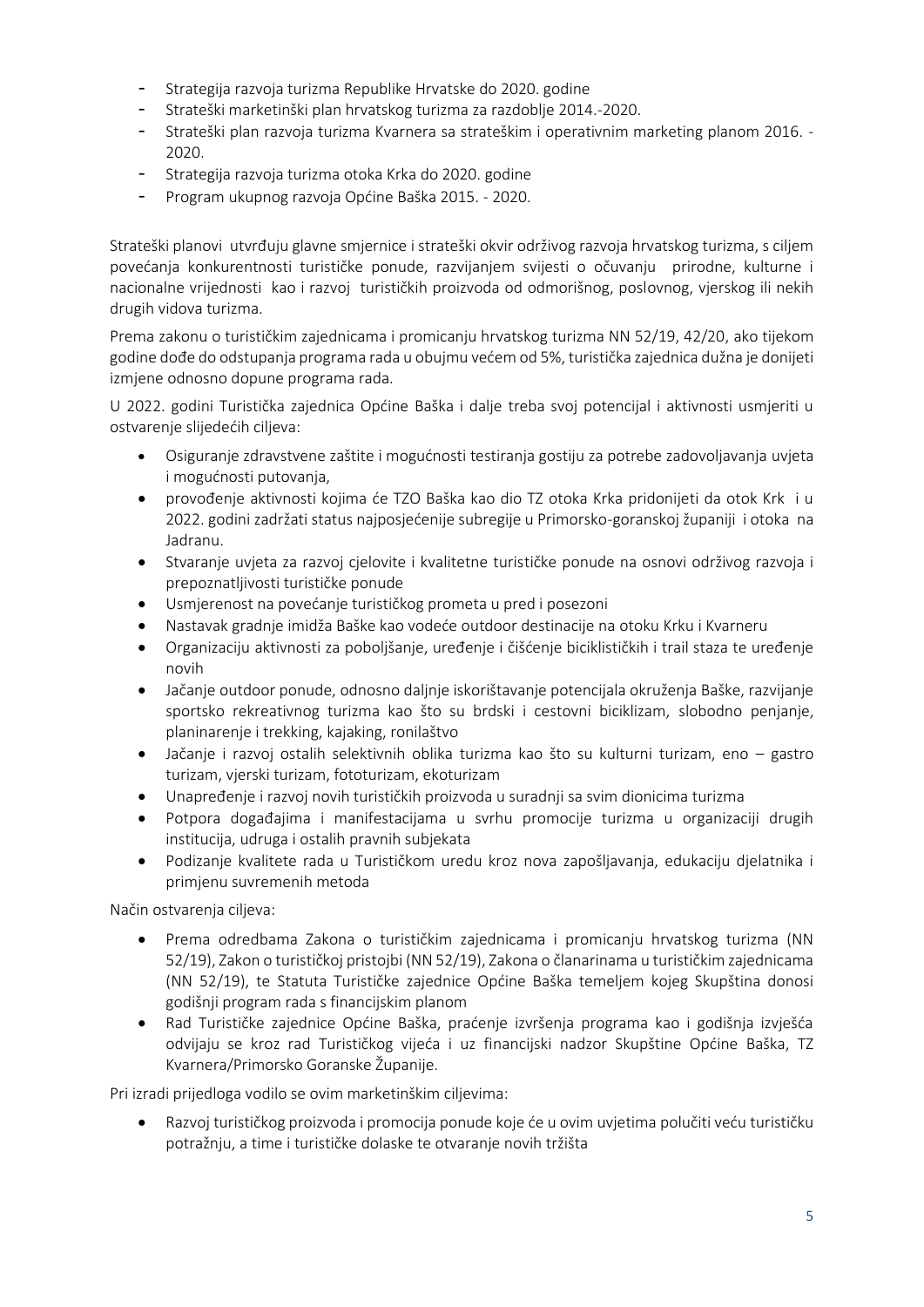- Afirmacija Baške kao zanimljive turističke destinacije sa bogatim kulturnim nasljeđem, bogatim prirodnim resursima, i brojnim mogućnostima za outdoor aktivnosti na tuzemnom i inozemnom turističkom tržištu
- Unapređenje digitalnog marketinga, on line promocije i oglašavanja putem weba i društvenih mreža s fokusom na najbliža europska tržišta
- Poboljšanje kvalitete turističkih proizvoda s trajnom koristi za kupce
- Promocija destinacije u suradnji s HTZ-om, TZ Kvarnera, TZ otoka Krka kroz udruženo oglašavanje i strateške projekte
- Ciljanu promocija destinacije i proizvoda udruženim sredstvima sa turističkim tvrtkama destinacije,
- Komuniciranje destinacije kao sigurne i epidemiološko spremne za udovoljavanje uvjeta za siguran boravak turista kako u smještajnim objektima, tako i svim ostalim uslužnim djelatnostima destinacije,
- Tiskanje promidžbenih materijala i organizacija informativne djelatnosti.

### <span id="page-6-0"></span>CILJEVI I ZADAĆE LOKALNE TURISTIČKE ZAJEDNICE

#### <span id="page-6-1"></span>OSNOVNE PRETPOSTAVKE PLANIRANJA

Prilikom definiranja godišnjeg programa rada turističke zajednice, polazište je u osnovnim ciljevima turističkih zajednica koji su definirani u članku 9. Zakona o turističkim zajednicama i promicanju hrvatskog turizma (NN 52/19 i 42/20), pa je u skladu s navedenim rad turističkih zajednica usmjeren na tri glavna pravca djelovanja:

- A. razvoj i marketing destinacije kroz koordiniranje ključnih aktivnosti turističkog razvoja (planiranje, razvoj turističkih proizvoda u destinaciji, financiranje, donošenje i provedba odluka), u skladu s dokumentima kojima se definira nacionalna strategija razvoja turizma.
- B. osiguravanje cjelovitije zastupljenosti specifičnih lokalnih/regionalnih interesa kroz jačanje lokalne/regionalne inicijative i povezivanje dionika na lokalnom/regionalnom nivou radi stvaranja međunarodno konkurentnih turističkih proizvoda.
- C. poboljšanje uvjeta boravka turista u destinaciji te razvijanje svijesti o važnosti i gospodarskim, društvenim i drugim učincima turizma, kao i potrebi i važnosti očuvanja i unaprjeđenja svih elemenata turističke resursne osnove određene destinacije, a osobito zaštite okoliša, kao i prirodne i kulturne baštine sukladno načelima održivog razvoja.

### <span id="page-6-2"></span>ZADAĆE TURISTIČKIH ZAJEDNICA

Pored zajedničkih ciljeva, zadaće lokalne turističke zajednice, kao lokalne destinacijske menadžment organizacije, regulirane su člankom 32. Zakona o turističkim zajednicama i promicanju hrvatskog turizma, a one su uglavnom zastupljene kroz plan rashoda. Poslovanje i djelovanje turističkih zajednica po novim zakonima uređeno je prema modelu destinacijskog menadžmenta, u skladu s modernim trendovima funkcioniranja turističkih organizacija, čime se znatno mijenjaju zadaće zajednica na svim razinama.

Zadaće lokalne turističke zajednice, kao lokalne destinacijske menadžment organizacije, prema novom [Zakonu o turističkim zajednicama i promicanju hrvatskog turizma](https://zakon.hr/zakoni/Zakon%20o%20turistickim%20zajednicama%20i%20promicanju%20hrvatskog%20turizma%202020.doc), a koje su definirane i novim Statutom TZ općine Baška su: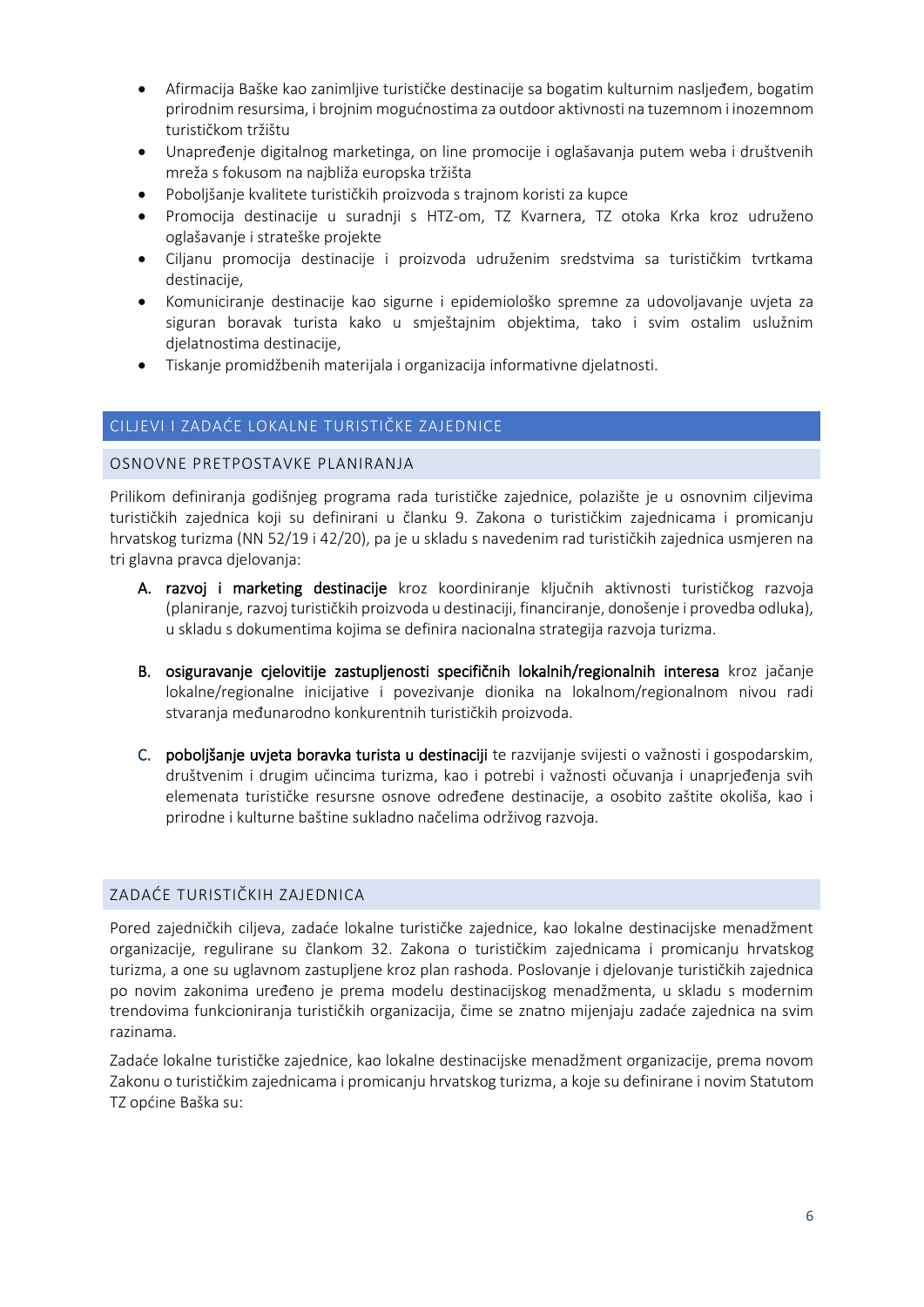# 1. Razvoj proizvoda

1.1. sudjelovanje u planiranju i provedbi ključnih investicijskih projekata javnog sektora i ključnih projekata podizanja konkurentnosti destinacije

1.2. koordinacija i komunikacija s dionicima privatnog i javnog sektora u destinaciji

1.3. razvojne aktivnosti vezane uz povezivanje elemenata ponude u pakete i proizvode – inkubatori inovativnih destinacijskih doživljaja i proizvoda

1.4. razvoj događanja u destinaciji i drugih motiva dolaska u destinaciju za individualne i grupne goste

1.5. razvoj ostalih elemenata turističke ponude s fokusom na cjelogodišnju ponudu destinacije

1.6. praćenje i apliciranje, samostalno ili u suradnji s jedinicom lokalne samouprave i drugim subjektima javnog ili privatnog sektora, na natječaje za razvoj javne turističke ponude i infrastrukture kroz sufinanciranje iz nacionalnih izvora, fondova Europske unije i ostalih izvora financiranja

1.7. upravljanje kvalitetom ponude u destinaciji

1.8. strateško i operativno planiranje razvoja turizma ili proizvoda na destinacijskoj razini te po potrebi organizacija sustava upravljanja posjetiteljima

1.9. sudjelovanje u izradi strateških i razvojnih planova turizma na području destinacije

1.10. upravljanje javnom turističkom infrastrukturom

1.11. sudjelovanje u provođenju strateških marketinških projekata koje je definirala Hrvatska turistička zajednica.

# 2. Informacije i istraživanja

2.1. izrada i distribucija informativnih materijala

2.2. stvaranje, održavanje i redovito kreiranje sadržaja na mrežnim stranicama destinacije i profilima društvenih mreža

2.3. osnivanje, koordinacija i upravljanje turističkim informativnim centrima (ako postoje/ima potrebe za njima)

2.4. suradnja sa subjektima javnog i privatnog sektora u destinaciji radi podizanja kvalitete turističkog iskustva, funkcioniranja, dostupnosti i kvalitete javnih usluga, servisa i komunalnih službi na području turističke destinacije

2.5. planiranje, izrada, postavljanje i održavanje sustava turističke signalizacije, samostalno i/ili u suradnji s jedinicom lokalne samouprave

2.6. operativno sudjelovanje u provedbi aktivnosti sustava eVisitor i ostalim turističkim informacijskim sustavima sukladno uputama regionalne turističke zajednice i Hrvatske turističke zajednice kao što su: jedinstveni turistički informacijski portal te evidencija posjetitelja i svih oblika turističke ponude.

# 3. Distribucija

3.1. koordiniranje s regionalnom turističkom zajednicom u provedbi operativnih marketinških aktivnosti

3.2. priprema, sortiranje i slanje podataka o turističkoj ponudi na području destinacije u regionalnu turističku zajednicu i Hrvatsku turističku zajednicu

3.3. priprema destinacijskih marketinških materijala sukladno definiranim standardima i upućivanje na usklađivanje i odobrenje u regionalnu turističku zajednicu

3.4. pružanje podrške u organizaciji studijskih putovanja novinara i predstavnika organizatora putovanja u suradnji s regionalnom turističkom zajednicom te u suradnji s Hrvatskom turističkom zajednicom

3.5. obavljanje i drugih poslova propisanih ovim Zakonom ili drugim propisom.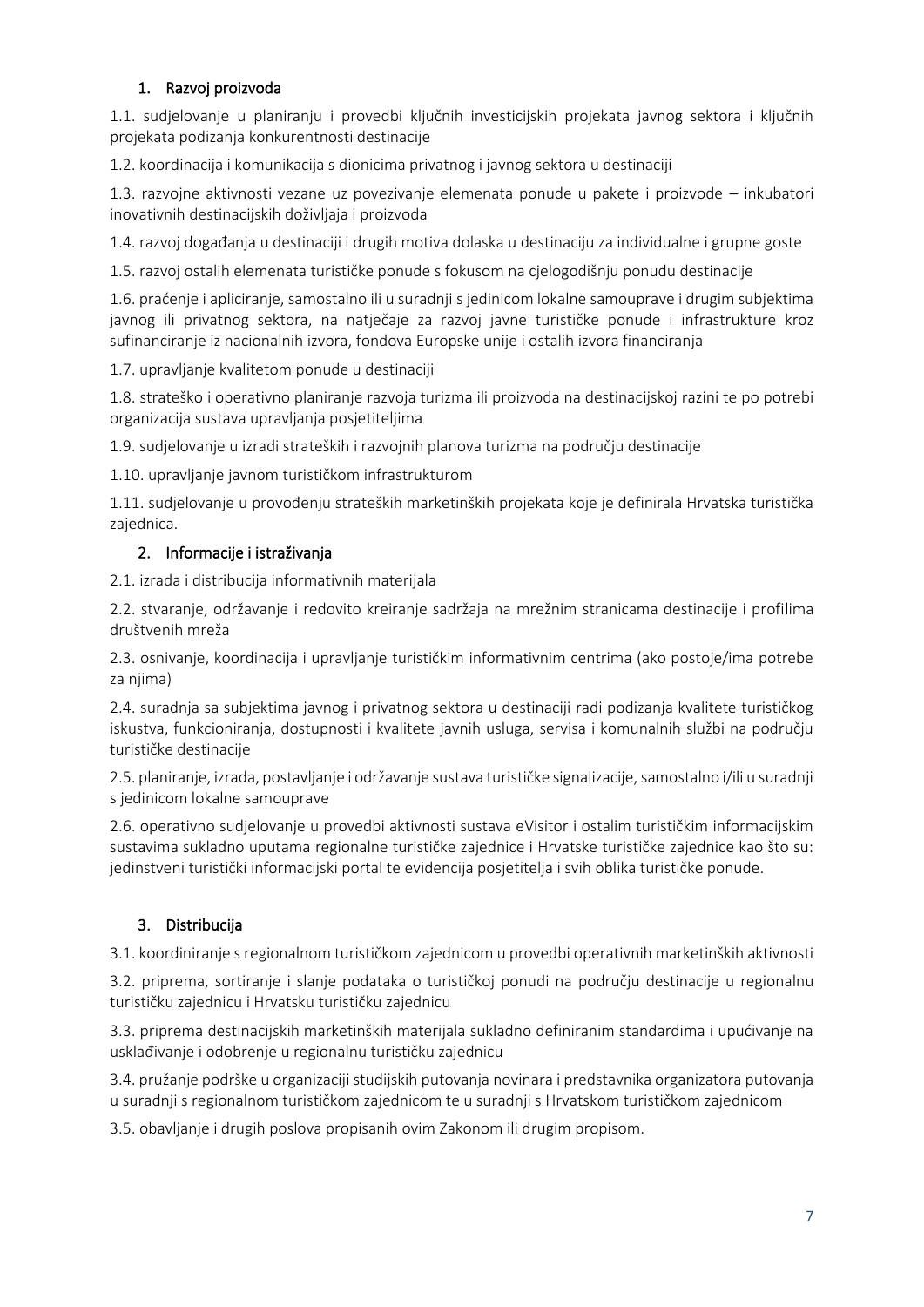Pored navedenih zadaća, lokalne turističke zajednice koje ostvaruju više od 1.000.000 komercijalnih noćenja godišnje mogu izvršavati i sljedeće zadaće vezane uz marketing:

1. odnosi s javnošću

2. stvaranje, održavanje i redovito kreiranje sadržaja na mrežnoj stranici i profilima društvenih mreža

3. definiranje smjernica i standarda za oblikovanje turističkih promotivnih materijala

4. uspostavljanje marketinške infrastrukture temeljene na informatičkim tehnologijama

5. provođenje aktivnosti strateškog i operativnog marketinga (brending destinacije, online i offline aktivnosti, mrežne stranice i profili društvenih mreža, sajmovi, studijska putovanja, prezentacije, partnerstva, sponzorstva i slično)

6. koordinacija i provedba udruženog oglašavanja na lokalnoj razini

7. obavljanje i drugih poslova propisanih ovim Zakonom ili drugim propisom.

Lokalna turistička zajednica dužna je voditi računa da zadaće koje provodi budu usklađene sa strateškim marketinškim smjernicama i uputama regionalne turističke zajednice i Hrvatske turističke zajednice.

Zajednica sudjeluje u provedbi programa i akcijama Turističke zajednice otoka Krka i Turističke zajednice županije od zajedničkog interesa za sve subjekte u turizmu s područja otoka i županije.

# <span id="page-8-0"></span>REZULTATI TURISTIČKOG PROMETA U 2021. GODINI – OSNOVNE PRETPOSTAVKE PLANIRANJA ZA 2022. GODINU

Od početka 2020. godine cijeli je svijet suočen s globalnom zdravstvenom ugrozom izazvanom pandemijom COVID-19 koja za posljedicu ima negativne učinke na zdravlje i sigurnost ljudi, a posljedično tome i na putovanja i turizam koji su značajno pogođeni ovom krizom.

Turistički promet za 2021. godinu planiran je na razini procjene ostvarenja do kraja 2020. godine. Iako je bilo teško usporediti podatke sa 2019. godinom, ostvarenja u 2020. godini na razini 51% ostvarenih rezultata iz 2019 godine u okolnostima pandemije COVID-19 ipak su bila prihvatljiva.

Sukladno tome, uzevši u obzir turističko ostvarenje u kriznoj 2020. godini, u 2021. godini se planiralo uvećanje od 20% , što bi bilo 620.600 komercijalnih noćenja i 105.100 komercijalnih dolazaka, a računalo se na stabilizaciju epidemiološke situacije te ranije pokretanje turističkih kretanja.

Uslijed povoljne epidemiološke situacije, uspješne provedbe projekta Safe stay, mjera Vlade te kvalitetne pripreme turističkog sektora Hrvatska je ovog ljeta slovila kao jedna od najsigurnijih turističkih destinacija na Mediteranu čime je uslijedilo ranije pokretanje turističkih kretanja i povećana tržišna potražnja, pogotovo za bližim auto destinacijama. TZO Baška je edukacijom i informiranjem dionika u turizmu, ukazivanjem na važnost cijepljenja, pridržavanjem svih propisanih epidemioloških mjera, osiguravanjem testnog mjesta u destinaciji također odgovorno pristupila pripremi sezone, što je rezultiralo izvanrednim rezultatima.

Tako je u prvih jedanaest mjeseci u 2021. godini ostvaren veći promet u komercijalnom i nekomercijalnom smještaju u broju noćenja tj. 89.250 što je 53,76% više u odnosu na isto razdoblje 2020. godine (582.870), a ukupan broj ostvarenih dolazaka 148.222 odnosno 65,98% više u odnosu na 2020. godinu (89.302). U usporedbi sa prvih 11. mjeseci 2019. godine, bilježimo ostvarenje 82,03 % u noćenjima (1.092.549) i 81,14 % ostvarenja u dolascima (182.685).

Uspoređujući samo komercijalni smještaj u razdoblju prvih 11 mjeseci ostvareni je 837.859 noćenja što je 63,31% više u odnosu na isto razdoblje 2020. godine i 145.771 dolazaka što je 67,77% više u odnosu na isto razdoblje 2020. godine. U odnosu na projekcije komercijalnih noćenja i dolazaka prilikom izrade plana u prvih 11 mjeseci ostvareno je 35% noćenja više te 39% dolazaka više od planiranog.

Turistički promet za 2022. godinu planiran je na razini procjene ostvarenja do kraja 2021. godine. Kako bi se što bolje isplanirale aktivnosti i izradio program rada za 2022. godinu, bitno je analizirati ostvarene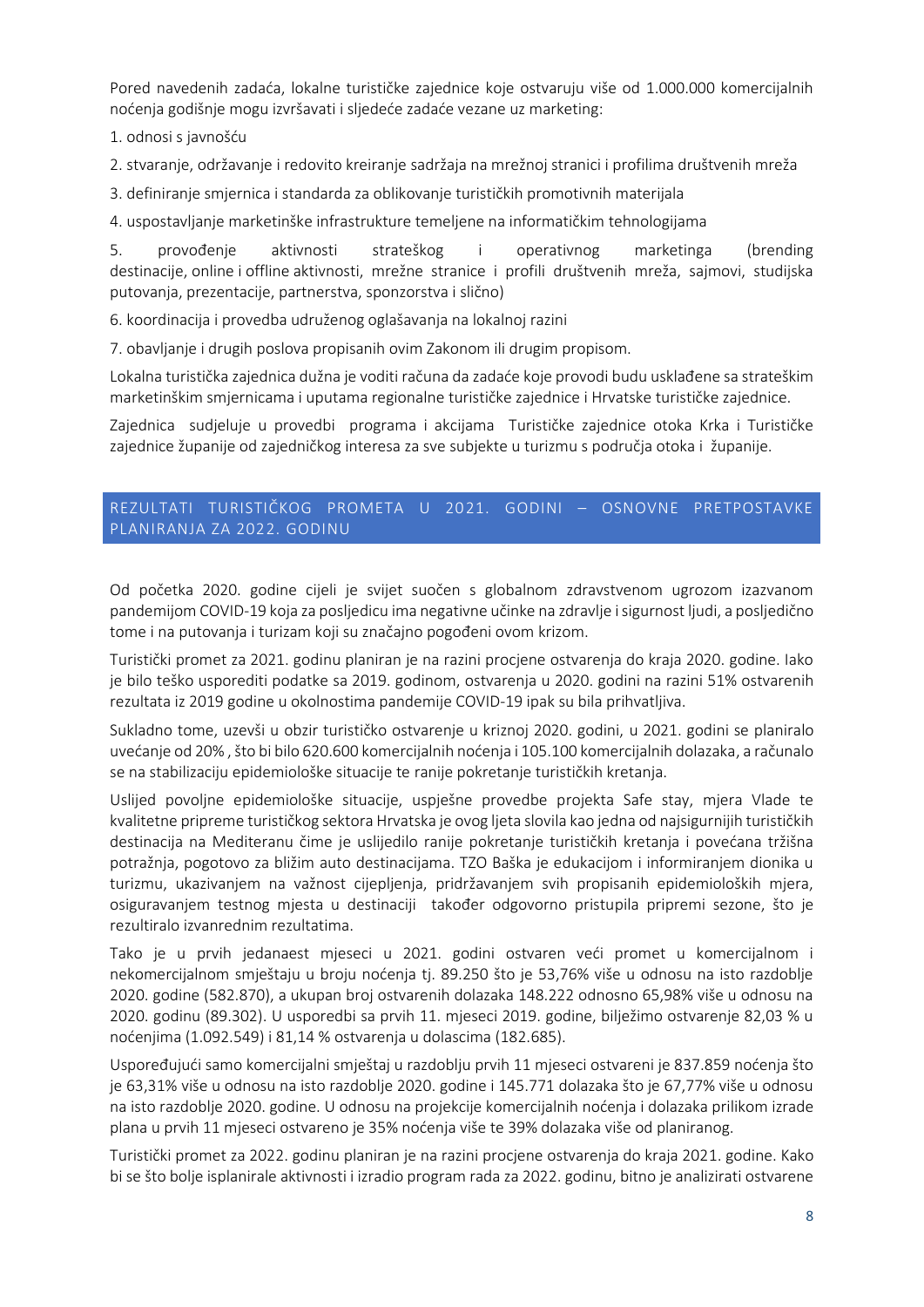rezultate u 2021. godini. Iako je teško usporediti podatke sa 2019. godinom potrebno je istaknuti da su ostvarenja u okolnostima pamdemije COVID-19 ipak rezultirala vrlo dobrim rezultatima.

Uzevši u obzir turističko ostvarenje u 2021. godini, u 2022. godini se planira uvećanje od 8% u ukupnom turističkom prometu, što bi bilo ostvarenje 968.000 noćenja i 161.500 dolazaka.

U ovom je trenutku izvjesno kako će pitanje pandemije korona virusa obilježiti i iduću godinu, pri čemu će čimbenik sigurnosti biti jedan od osnovnih preduvjeta u donošenju konačne odluke o putovanjima.

Teško je napraviti neku sigurnu procjenu za 2022. jer se ne zna kako će se pandemija razvijati. No, moguće je govoriti o novim turističkim trendovima koji će se vjerojatno pojaviti u narednoj godini.

UNWTO predviđa slijedeće trendove:

- Međunarodna putovanja s ograničenjima kojih se još uvijek pridržavaju i odredišta i zračni prijevoznici, kako bi se ponudila 100% sigurnost potrošaču.

- Jačanje testiranja na COVID-19; dvije godine nakon pandemije, testiranje na COVID i dalje će biti na snazi kao preventivna mjera.

- Zagovarat će se svjesno putovanje.

-" Zeleno" putovanje. Klimatske promjene su problem koji je prisutan i raste. Potrošači su sada puno odgovorniji i svjesniji stvarnosti u kojoj svakodnevno žive.

- Novi trend su "ed-ventures". Riječ je o spajanju školovanja i odmora za najmlađe članove obitelji.

Planira se ranije otvaranje smještajnih objekata i ranije pokretanje predsezone, uslijed procijepljenosti stanovništva, stabilizacije epidemiološke situacije te oporavljanja turističkog tržišta. Zbog ponovnog širenja koronavirusa u Europi i stalnih pojava novih sojeva za očekivati je da će se ova situacija ipak odraziti na slabije turističke rezultate predsezone. Očekuje se daljnji rast last minute rezervacija kao i porast on-line rezervacija. Predviđa se oporavak grupnog kanala prodaje, ali i daljnji porast individualnih gostiju te nastavak pojačanog interesa za objekte koji osiguravaju veću izoliranost kao i za destinacije dostupne automobilom. Osnovni kriterij za odabir otoka Krka, kao destinacije, biti će svakako blizina, prepoznatljivost na tržištu i sigurnost prije svega ostalog.

2022. godina donosi blagdane otprilike dva tjedna kasnije nego što je to bilo u 2021. godini. Tako Blagdan Uskrsa pada sredinom travnja 17.04. te tada traju proljetni školski praznici u našim značajnim emitivnim regijama u Njemačkoj, pokrajinama Baden-Wurttembergu i Bavarskoj (11.04.- 23.04.), stoga se u tom terminu očekuju prvi konkretniji turistički rezultati za razliku od prethodne dvije godine u kojima je predsezona gotovo izostala zbog ograničenja u putovanjima i neizvjesnosti uzrokovane pandemijom. Idući snažniji turistički promet očekuje se s njemačkog tržišta, koje je ove godine bilo naše najznačajnije emitivno tržište, za vrijeme blagdana Spasova 26.5., potom Duhova 05.06. i Tijelova 16.06. Očekuje se pokretanje i daljnji oporavak grupnih putovanja, uslijed procijepljenosti starije populacije koja pretežno izabire takav vid putovanja, a koja su također orijentirana na navedene datume. Prvomajski praznici u Sloveniji započinju krajem travnja (27.04.- 02.05.). Već bi travanjski i prvosvibanjski praznici trebali pokazati koje su naznake turističkih kretanja u predstojećoj sezoni.

| Tablica 1: PROLJETNI I LJETNI PRAZNICI U REGIJAMA NJEMAČKE 2022 |  |  |
|-----------------------------------------------------------------|--|--|
|-----------------------------------------------------------------|--|--|

|                    | Bavarska           | Baden Wűttenberg   | North Rhine Westphalia |
|--------------------|--------------------|--------------------|------------------------|
| Proljetni praznici | 11.04.-23.04.2022. | 14.04.2022.        | 11.04.-23.04.2022.     |
|                    |                    | 19.04.-23.04.2022. |                        |
| Tijelovo           | 07.06.-18.06.2022. | 07.06.-17.06.2022. |                        |
| Lietni praznici    | 01.08.-12.09.2022. | 28.07.-10.09.2022. | 27.06.-09.08.2022.     |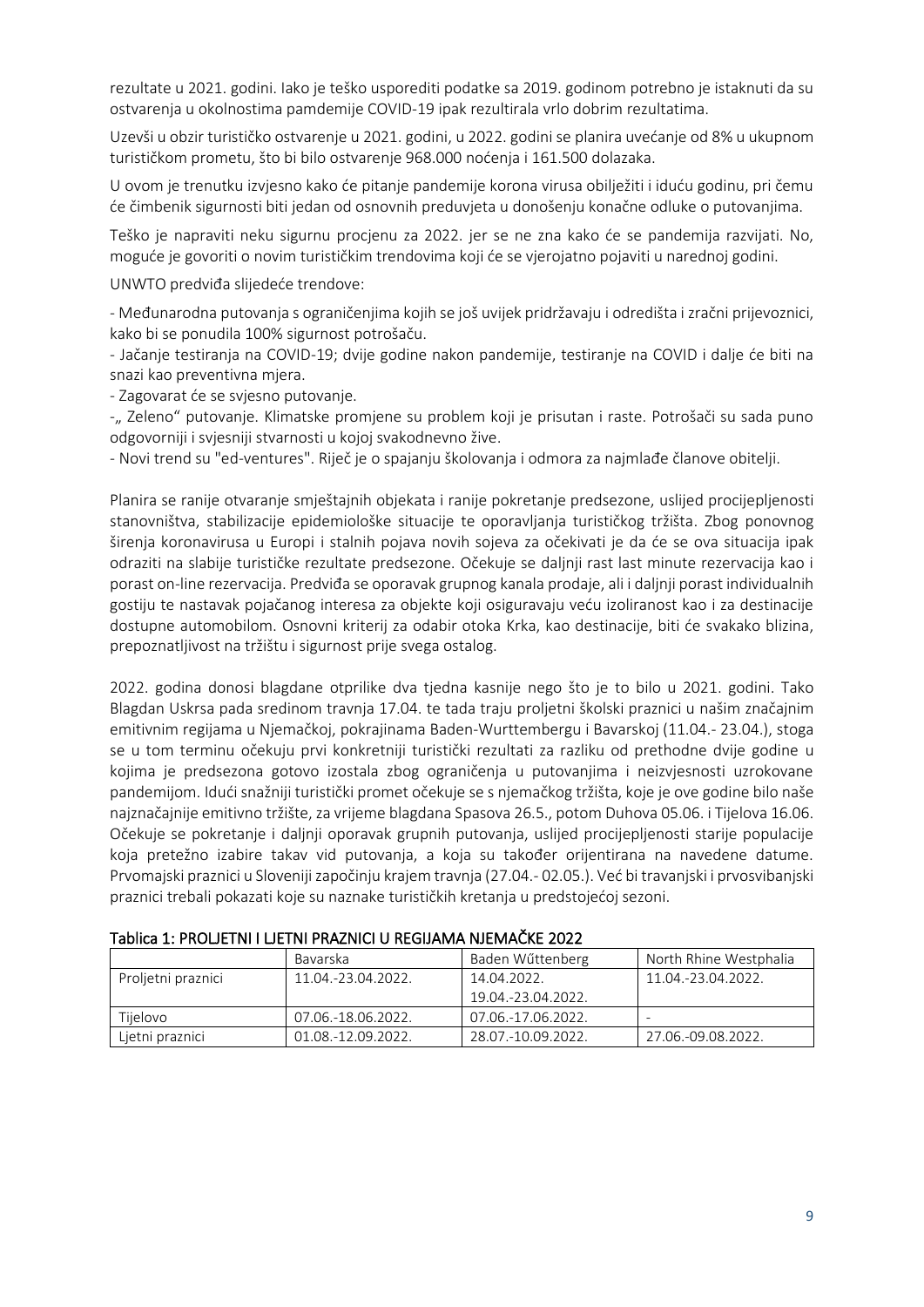|                | <b>PLAN</b><br>2021. | Ostvarenje do<br>30.11.2021. | <b>Indeks</b><br>ost./plan<br>2021. | <b>PLAN</b><br>2022. | <b>Indeks</b><br>Plan 2022/<br>Ostvarenje do 30.11.2021 |
|----------------|----------------------|------------------------------|-------------------------------------|----------------------|---------------------------------------------------------|
| <b>Dolasci</b> |                      |                              |                                     |                      |                                                         |
| Domaći         | 11.400               | 15.234                       | 133                                 | 16.500               | 108,31                                                  |
| Strani         | 93.700               | 132.988                      | 142                                 | 145.000              | 109,03                                                  |
| Ukupno         | 105.100              | 148.222                      | 141                                 | 161.500              | 108,96                                                  |
| Noćenja        |                      |                              |                                     |                      |                                                         |
| Domaći         | 43.600               | 83.663                       | 192                                 | 90.300               | 107,93                                                  |
| Strani         | 577.000              | 812.587                      | 140                                 | 877.600              | 108,00                                                  |
| Ukupno:        | 620,600              | 896.250                      | 144                                 | 968,000              | 108,00                                                  |

### Tablica 2: PROCJENA TURISTIČKOG PROMETA - DOLAZAKA I NOĆENJA U 2022. GODINI NA OSNOVI OSTVARENJA SIJEČANJ – STUDENI 2021. (komercijalni i nekomercijalni smještaj)

Izvor: eVisitor, TZO Baška

Prema podacima sustava eVisitor, koji evidentira promet prijavljenih turista, u razdoblju 01.01. – 30.11.2021. godine u komercijalnom i nekomercijalnom smještaju ukupno je ostvareno 896.250 noćenja i 148.222 dolaska. U usporedbi s 2019. godinom, broj dolazaka je na 81 % ostvarenja dok je broj noćenja je na 82 % ostvarenja. Domaći gosti ostvarili su 15.234 dolaska (učešće 10%) i 83.663 noćenja (učešće 9%). Prosječan boravak gostiju je 5,82 dana.

Na otoku Krku je u komercijalnom smještaju, u razdoblju od 01.01. do 31.10.2021. godine, ostvareno ukupno 707.846 dolazaka što je povećanje od 81 % u odnosu na prošlu godinu i 4.156.503 noćenja što čini povećanje od 84 % u odnosu na 2020. godinu.

U ukupnom rasporedu po mjestima Krk je na 1. mjestu s 27 % udjela, slijedi Baška s udjelom od 20 % i Omišalj sa 16 %. Rezultati na razini otoka Krka pokazuju da je u kategoriji objekata u domaćinstvu Baška je na 3. mjestu sa 20,63% udjela (iza Krka i Malinske), u kategoriji kampova na 3. mjestu sa 17,43% udjela (iza Krka i Omišlja), u kategoriji hoteli na 2. mjestu sa 24,18% udjela (iza Omišlja).

Na Kvarneru je u prvih deset mjeseci 2021. godine ostvareno ukupno 2.262.713 dolazaka i 14.922.404 noćenja (u komercijalnom i nekomercijalnom smještaju) što je 59 % više dolazaka i 38 % više noćenja u odnosu na 2020. godinu, dok je u usporedbi s 2019. godinom rezultat ostvarenih dolazaka 75 % ukupno ostvarenih dolazaka te 79 % ostvarenih noćenja. Baška ostvaruje učešće od 6% u noćenjima na Kvarneru. TZ Kvarnera u ukupni turistički promet ubraja promet u komercijalnom i nekomercijalnom smještaju, dok TZO Baška ubraja samo promet u komercijalnom odnosno razdvaja promet u komercijalnom i nekomercijalnom smještaju.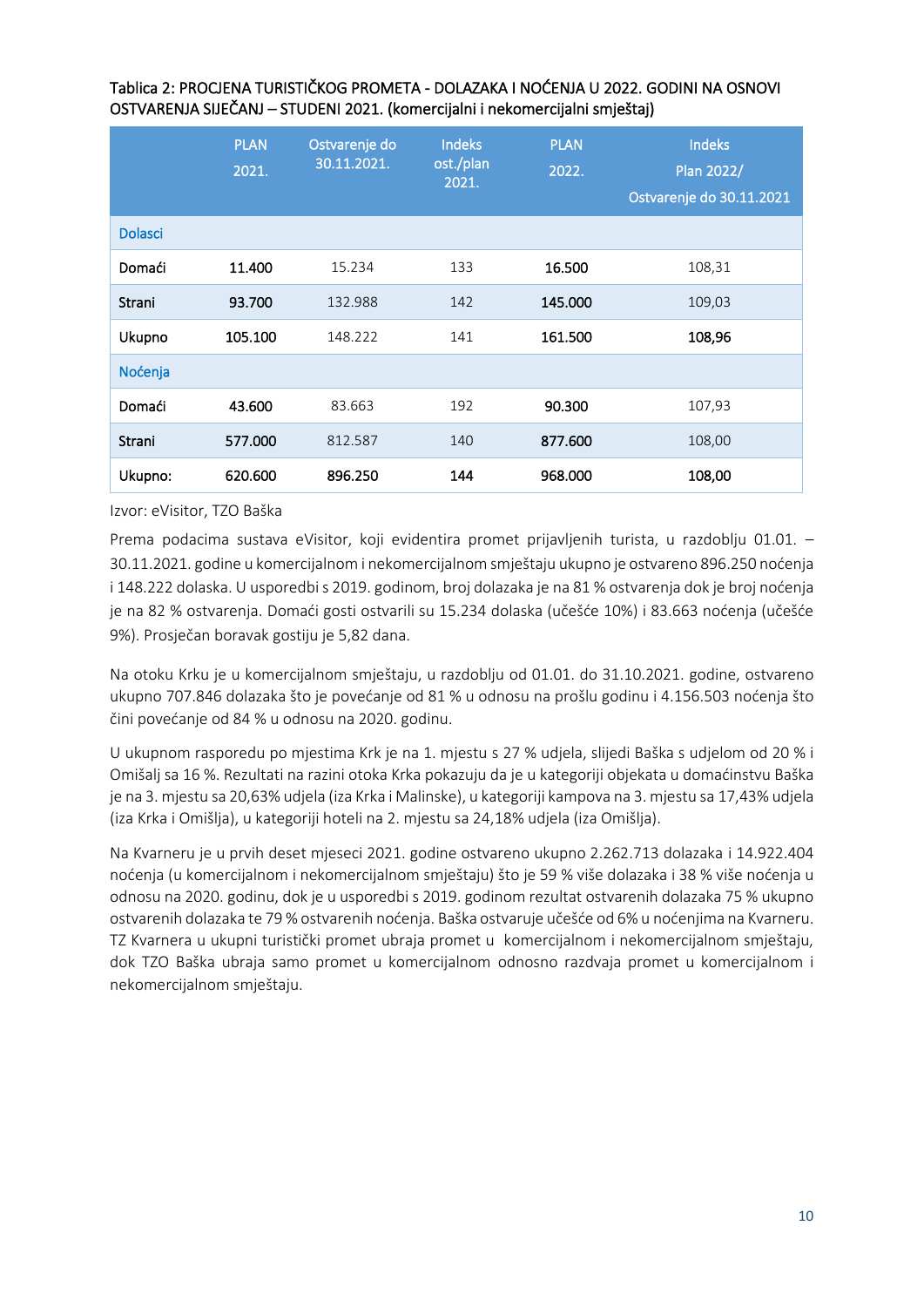# <span id="page-11-0"></span>Tablica 3: TURISTIČKI PROMET OSTVARENIH DOLAZAKA U KOMERCIJALNOM SMJEŠTAJU ZA RAZDOBLJE 01.01.- 30.11.2021. – DOLASCI GOSTIJU

|               | DOLASCI GOSTIJU U KOMERCIJALNOM SMJEŠTAJU 01.01.-30.11.<br>USPOREDBA 2021 / 2020 / 2019 |        |         |                     |                            |                          |                          |                          |  |  |  |
|---------------|-----------------------------------------------------------------------------------------|--------|---------|---------------------|----------------------------|--------------------------|--------------------------|--------------------------|--|--|--|
|               | 2021                                                                                    | 2020   | 2019    | Indeks<br>2021/2020 | <b>Indeks</b><br>2021/2019 | <b>Udio</b><br>%<br>2021 | <b>Udio</b><br>%<br>2020 | <b>Udio</b><br>%<br>2019 |  |  |  |
|               |                                                                                         |        |         |                     |                            |                          |                          |                          |  |  |  |
| <b>DOMAĆI</b> | 14.426                                                                                  | 9.441  | 10.438  | 152,80              | 138,21                     | 10                       | 11                       | 6                        |  |  |  |
| <b>STRANI</b> | 131.345                                                                                 | 77.447 | 169.577 | 169,59              | 77,45                      | 90                       | 89                       | 94                       |  |  |  |

Izvor: eVisitor, TZO Baška

# Tablica 4: TURISTIČKI PROMET OSTVARENIH NOĆENJA U KOMERCIJALNOM SMJEŠTAJU ZA RAZDOBLJE 01.01.- 30.11.2021.

|               | NOĆENJA GOSTIJU U KOMERCIJALNOM SMJEŠTAJU 01.01.-30.11.<br>USPOREDBA 2021 / 2020 / 2019                                                                |         |         |        |        |    |    |    |  |  |  |
|---------------|--------------------------------------------------------------------------------------------------------------------------------------------------------|---------|---------|--------|--------|----|----|----|--|--|--|
|               | Indeks<br>Indeks<br><b>Udio</b><br><b>Udio</b><br><b>Udio</b><br>2021/2020<br>2021/2019<br>%<br>%<br>%<br>2019<br>2021<br>2020<br>2019<br>2021<br>2020 |         |         |        |        |    |    |    |  |  |  |
| <b>DOMAĆI</b> | 49.374                                                                                                                                                 | 36.078  | 38.491  | 136,85 | 128,27 | 6  | 7  | 4  |  |  |  |
| <b>STRANI</b> | 788.485                                                                                                                                                | 476.956 | 959.290 | 165,32 | 82,19  | 94 | 93 | 96 |  |  |  |
| <b>UKUPNO</b> | 837.859<br>513.034<br>997.781<br>83,97<br>100<br>100<br>163,31<br>100                                                                                  |         |         |        |        |    |    |    |  |  |  |

Izvor: eVisitor, TZO Baška

Najveći broj noćenja u razdoblju od 01.01. – 30.11.2021. ostvaren je u objektima u domaćinstvu 392.098, zatim u kampovima 244.697, slijedi broj noćenja u hotelima 139.097, a u ostalim ugostiteljskim objektima za smještaj ostvareno je 61.967 noćenja. U nekomercijalnom smještaju ostvareno je 58.391 noćenje.

Najveći broj dolazaka u razdoblju od 01.01. – 30.11.2021. ostvaren je u objektima u domaćinstvu 64.434, zatim u kampovima 38.398, slijedi broj dolazaka u hotelima 31.516, a u ostalim ugostiteljskim objektima za smještaj ostvareno je 11.423 dolaska. Nekomercijalni smještaj bilježi 2.451 dolazak.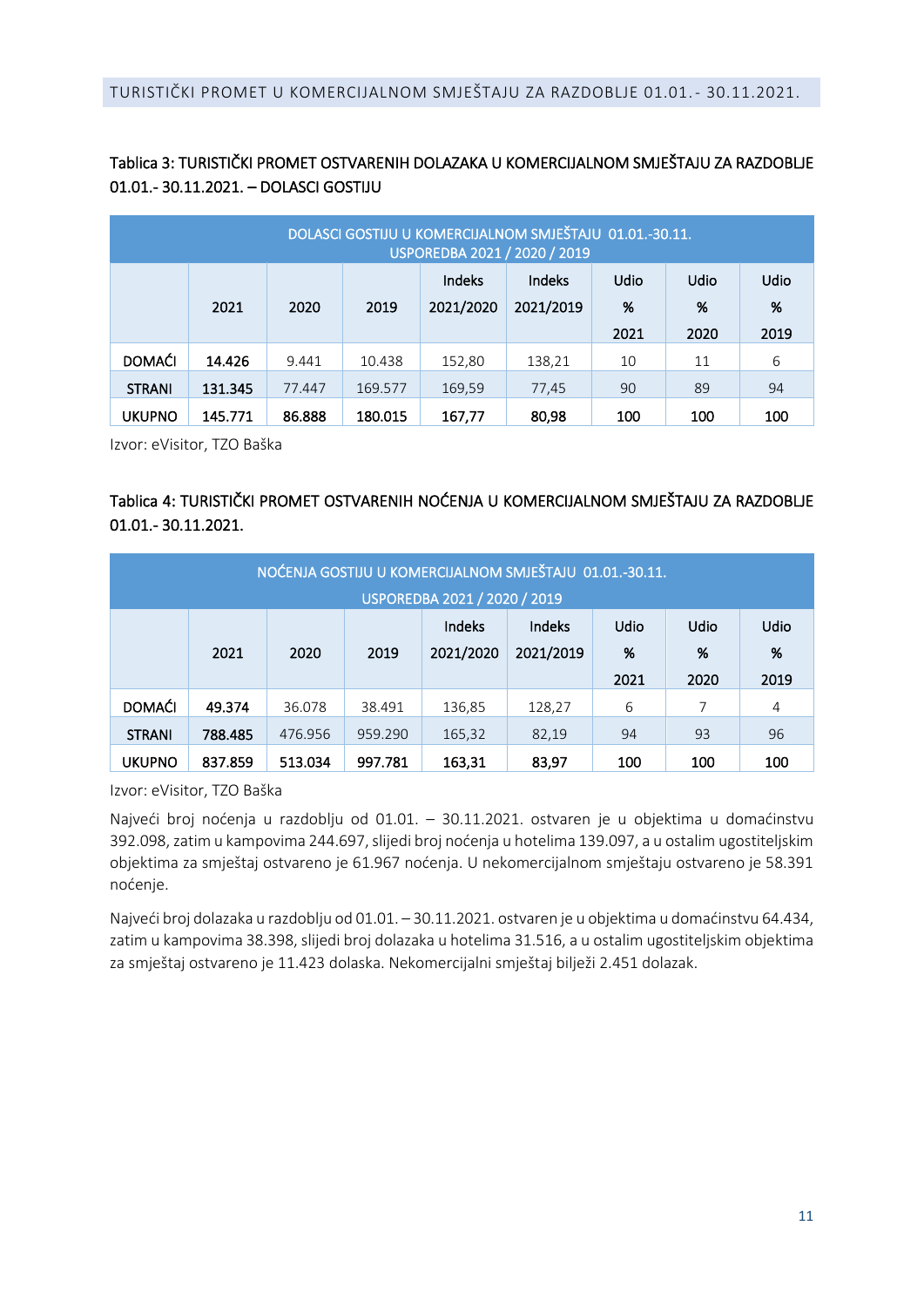Tablica 5: TURISTIČKI PROMET OSTVARENIH DOLAZAKA PREMA VRSTI SMJEŠTAJA ZA RAZDOBLJE 01.01.-30.11.2021.

| OSTVARENI BROJ DOLAZAKA U KOMERCIJALNOM SMJEŠTAJU PREMA VRSTI SMJEŠTAJA 01.01.-30.09. |                                          |        |         |        |       |                             |      |      |  |  |
|---------------------------------------------------------------------------------------|------------------------------------------|--------|---------|--------|-------|-----------------------------|------|------|--|--|
|                                                                                       | USPOREDBA 2021 / 2020 / 2019             |        |         |        |       |                             |      |      |  |  |
|                                                                                       | Udio<br>Indeks<br>Udio<br>Udio<br>Indeks |        |         |        |       |                             |      |      |  |  |
|                                                                                       | 2021                                     | 2020   | 2019    | 21/20  | 21/19 | %                           | %    | %    |  |  |
|                                                                                       |                                          |        |         |        |       | 2021                        | 2020 | 2019 |  |  |
| <b>HOTELI</b>                                                                         | 31.516                                   | 13.962 | 46.052  | 225,73 | 68,44 | 22                          | 16   | 26   |  |  |
| <b>KAMPOVI</b>                                                                        | 38.398                                   | 19.742 | 43.633  | 194.50 | 88,00 | 26                          | 23   | 24   |  |  |
| <b>OBJEKTI U</b><br><b>DOMAĆINSTVU</b>                                                | 64.434                                   | 48.204 | 75.693  | 133.67 | 85.13 | 44                          | 55   | 42   |  |  |
| <b>OSTALI UGOSTITELISKI</b><br>OBJEKTI ZA SMJEŠTAJ                                    | 11.423                                   | 4.980  | 14.637  | 229,38 | 78,04 | $\mathcal{S}_{\mathcal{S}}$ | 6    | 8    |  |  |
| <b>UKUPNO</b>                                                                         | 145.771                                  | 86.888 | 180.015 | 167,77 | 80,98 | 100                         | 100  | 100  |  |  |

Izvor: eVisitor, TZO Baška

Najveći broj dolazaka u razdoblju 01.01. - 30.11.2021. u odnosu na isto razdoblje prošle godine ostvaren je u objektima u domaćinstvu 64.434 dolazaka (udio 44%, +33,67 % - 2020, -14,87% - 2019.), zatim slijede kampovi 38.398 dolazaka (udio 26%, +94,50 % - 2020, -12% - 2019.), slijede hoteli s 31.516 dolazaka (udio 22%, +125,73 % - 2020, -31,56% - 2019.) u ostalim ugostiteljskim objektima za smještaj ostvareno je 11.423 dolazaka (ukupan udio od 8%, +129,38 % - 2020, -21,96% - 2019.. U tablici je prikazan i indeks ostvarenja u odnosu na 2020. i 2019. godinu.

# Tablica 6: TURISTIČKI PROMET OSTVARENIH NOĆENJA PREMA VRSTI SMJEŠTAJA ZA RAZDOBLJE 01.01.– 30.11.2021.

| OSTVARENI BROJ NOĆENJA U KOMERCIJALNOM SMJEŠTAJU PREMA VRSTI SMJEŠTAJA 01.01.-30.11. |                              |                                  |         |        |       |      |      |      |  |  |
|--------------------------------------------------------------------------------------|------------------------------|----------------------------------|---------|--------|-------|------|------|------|--|--|
|                                                                                      | USPOREDBA 2021 / 2020 / 2019 |                                  |         |        |       |      |      |      |  |  |
|                                                                                      |                              | Udio<br>Udio<br>Indeks<br>Indeks |         |        |       |      |      |      |  |  |
|                                                                                      | 2021                         | 2020                             | 2019    | 21/20  | 21/19 | %    | %    | %    |  |  |
|                                                                                      |                              |                                  |         |        |       | 2021 | 2020 | 2019 |  |  |
| <b>HOTELI</b>                                                                        | 139.097                      | 68.407                           | 209.629 | 203,34 | 66,35 | 17   | 13   | 21   |  |  |
| <b>KAMPOVI</b>                                                                       | 244.697                      | 127.596                          | 269.067 | 191,77 | 90,94 | 29   | 25   | 27   |  |  |
| <b>OBJEKTI U</b>                                                                     | 392.098                      | 288.876                          | 443.706 | 135,73 | 88,37 | 47   | 56   | 44   |  |  |
| <b>DOMAĆINSTVU</b>                                                                   |                              |                                  |         |        |       |      |      |      |  |  |
| <b>OSTALI UGOSTITELISKI</b>                                                          | 61.967                       | 28.156                           | 75.379  | 220,08 | 82,21 | 7    | 5    | 8    |  |  |
| OBJEKTI ZA SMJEŠTAJ                                                                  |                              |                                  |         |        |       |      |      |      |  |  |
| <b>UKUPNO</b>                                                                        | 837.859                      | 513.034                          | 997.781 | 163,31 | 83,97 | 100  | 100  | 100  |  |  |

Izvor: eVisitor, TZO Baška

Najveći broj noćenja u razdoblju od 01.01.-30.11.2021. godine u odnosu na isto razdoblje prošle godine ostvaren je u objektima u domaćinstvu 392.098 noćenja (udio 47%, +35,73 % - 2020, -11,63% - 2019.), zatim slijede kampovi 244.697 noćenja (udio 29%, +91,77 % - 2020, -9,06% - 2019.) slijede hoteli s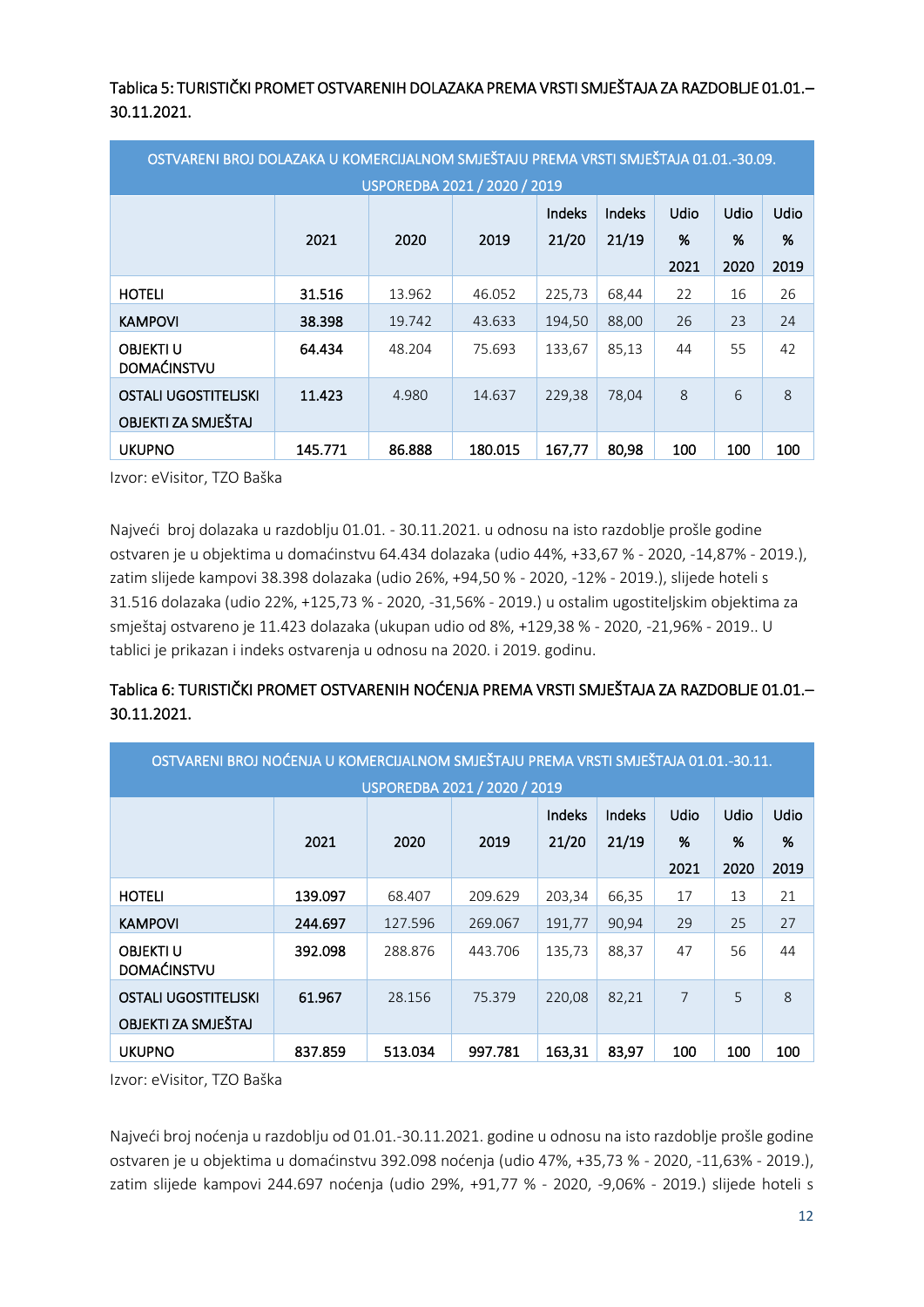139.097 noćenja (udio 17%, +3,34% - 2020, -33,65% - 2019.)u ostalim ugostiteljskim objektima za smještaj ostvareno je 61.967 noćenja (ukupan udio od 7%, +120,08 % - 2020, -17,79% - 2019.)U tablici je prikazan i indeks ostvarenja u odnosu na 2020. i 2019. godinu.

|                                  | TOP 10 DRŽAVA PREMA OSTVARENIM NOĆENJIMA U KOMERCIJALNOM SMJEŠTAJU 01.01.-30.09.                 |         |         |         |        |        |              |                             |                |  |  |  |
|----------------------------------|--------------------------------------------------------------------------------------------------|---------|---------|---------|--------|--------|--------------|-----------------------------|----------------|--|--|--|
|                                  | USPOREDBA 2021 / 2020 / 2019<br><b>TURIST DRŽAVA</b><br>Udio<br>Udio<br>Indeks<br>Indeks<br>Udio |         |         |         |        |        |              |                             |                |  |  |  |
| PREBIVALIŠTA<br><b>DZS NAZIV</b> |                                                                                                  | 2021    | 2020    | 2019    | 21/20  | 21/19  | %<br>2021    | %<br>2020                   | %<br>2019      |  |  |  |
| 1.                               | NJEMAČKA                                                                                         | 260.002 | 161.534 | 252.066 | 160,96 | 103,15 | 31           | 31                          | 25             |  |  |  |
| 2.                               | <b>AUSTRIJA</b>                                                                                  | 114.464 | 38.987  | 159.390 | 293,60 | 71,81  | 14           | $\mathcal{S}_{\mathcal{S}}$ | 16             |  |  |  |
| 3.                               | ČEŠKA                                                                                            | 94.793  | 69.711  | 88.341  | 135,98 | 107,30 | 11           | 14                          | 9              |  |  |  |
| 4.                               | SLOVENIJA                                                                                        | 63.288  | 39.606  | 83.149  | 159,79 | 76,11  | 8            | 8                           | 8              |  |  |  |
| 5.                               | <b>POLISKA</b>                                                                                   | 59.798  | 58.566  | 67.318  | 102,10 | 88,83  | 7            | 11                          | $\overline{7}$ |  |  |  |
| 6.                               | SLOVAČKA                                                                                         | 50.402  | 21.753  | 60.961  | 231,70 | 82,668 | 6            | $\overline{4}$              | 6              |  |  |  |
| 7.                               | <b>HRVATSKA</b>                                                                                  | 49.374  | 36.078  | 38.491  | 136,85 | 128,27 | 6            | 7                           | 4              |  |  |  |
| 8.                               | <b>MAĐARSKA</b>                                                                                  | 45.801  | 23.704  | 58.684  | 193,22 | 78,05  | 5            | 5                           | 6              |  |  |  |
| 9.                               | <b>ITALIJA</b>                                                                                   | 30.455  | 17.402  | 88.477  | 175,01 | 34,42  | 4            | 3                           | 9              |  |  |  |
| 10.                              | NIZOZEMSKA                                                                                       | 12.143  | 3.077   | 18.640  | 394,64 | 65,14  | $\mathbf{1}$ | $\mathbf{1}$                | $\overline{2}$ |  |  |  |

### Tablica 7: TOP 10 DRŽAVA PREMA OSTVARENIM NOĆENJIMA U KOMERCIJALNOM SMJEŠTAJU

Izvor: eVisitor, TZO Baška

Najjača tržišta po ukupnom broju noćenja u usporedbi sa prošlom godinom čine: Njemačka 260.002 (udio 31%, porast od 60,96%,), Austrija 114.464 (udio 14%, porast od 193,60%), Češka 94.793 (udio 11%, porast od 135,98%), Slovenija 63.288 (udio 8%, porast od 59,79%), Poljska 59.798 (udio 7%, porast od 2,10), Slovačka 50.402 (udio od 6%, porast od 131,70%), Hrvatska 49.374 (udio od 6%, porast od 36,85%), Mađarska 45.801 (udio od 5%, porast od 93,22%), Italija 30.455 (udio od 4%, porast od 75,01%) i Nizozemska 12.143(udio 1%, porast od 294,64%).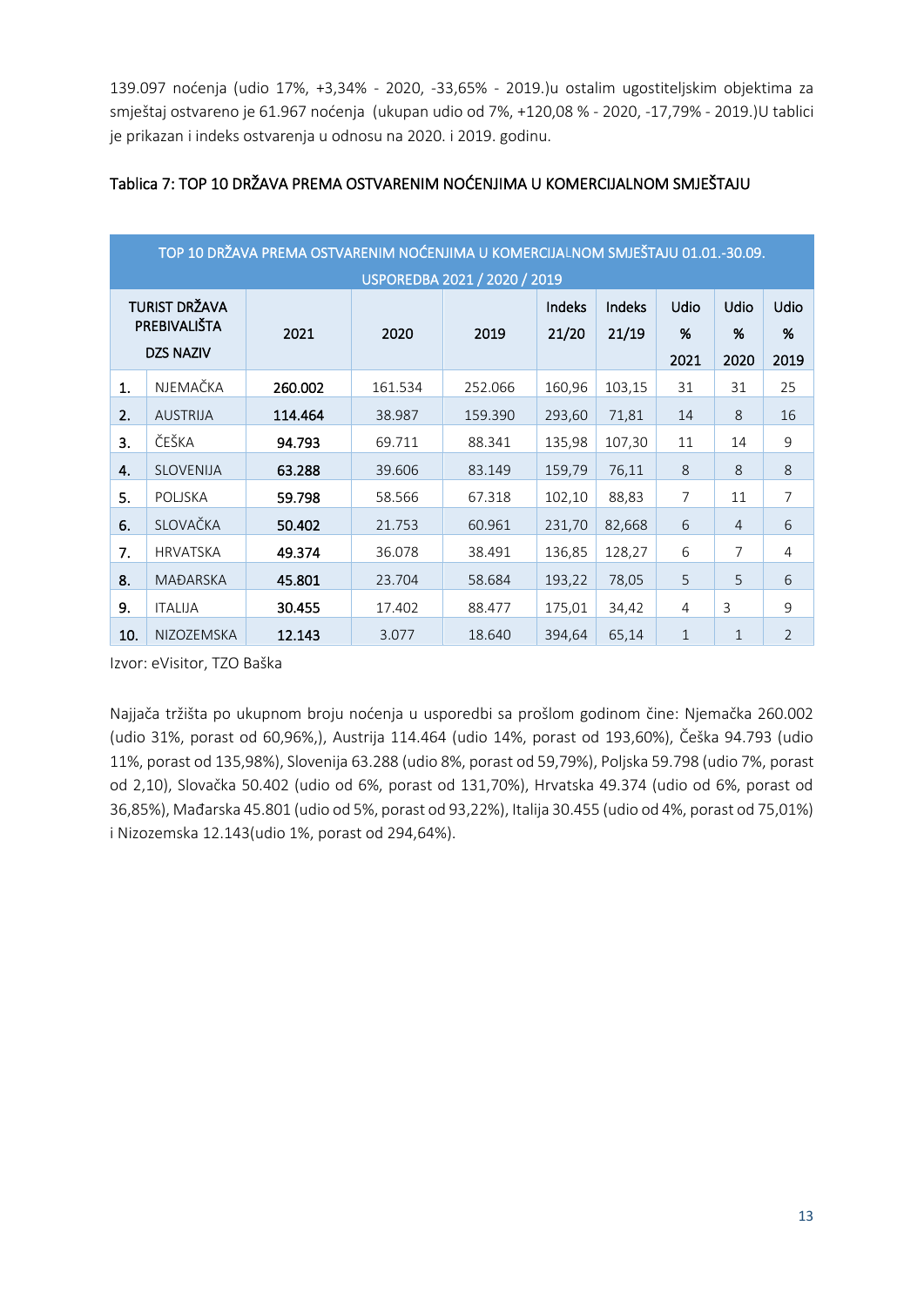|                                                                                                    | DOLASCI I NOĆENJA U NEKOMERCIJALNOM SMJEŠTAJU ZA RAZDOBLJE 01.01.-30.11.2021. |          |       |          |        |          |          |        |          |          |  |
|----------------------------------------------------------------------------------------------------|-------------------------------------------------------------------------------|----------|-------|----------|--------|----------|----------|--------|----------|----------|--|
| USPOREDBA 2021 / 2020 / 2019<br><b>NOĆENJA</b><br><b>DOLASCI</b><br><b>INDEKS</b><br><b>INDEKS</b> |                                                                               |          |       |          |        |          |          |        |          |          |  |
| <b>PODVRSTA</b>                                                                                    |                                                                               |          |       |          |        |          |          |        |          |          |  |
| <b>OBJEKTA</b>                                                                                     | 2021                                                                          | 2020     | 2019  | 21/20    | 21/19  | 2021     | 2020     | 2019   | 21/20    | 21/19    |  |
| KUĆA ZA<br><b>ODMOR</b><br>(VIKENDICA)                                                             | 874                                                                           | 939      | 988   | 93,00    | 88,46  | 26.459   | 32.377   | 42.547 | 81,72    | 62,18    |  |
| <b>STAN ZA ODMOR</b><br>(VIKENDICA)                                                                | 1.035                                                                         | 1.044    | 1.194 | 98,75    | 86,35  | 21.973   | 26.843   | 40.438 | 81,86    | 54,34    |  |
| <b>KUĆA</b><br><b>STANOVNIKA</b><br>OPĆINE/GRADA                                                   | 447                                                                           | 360      | 407   | 124,17   | 111,47 | 8.638    | 9.153    | 9.834  | 94,37    | 87,84    |  |
| <b>STAN</b><br><b>STANOVNIKA</b><br>OPĆINE/GRADA                                                   | 95                                                                            | 71       | 87    | 133,80   | 109,20 | 1.321    | 1.463    | 1.777  | 78,33    | 64,49    |  |
| <b>IZVORNA STARA</b><br><b>OBITELISKA</b><br><b>KUĆA</b><br>(VIKENDICA)                            | $\Omega$                                                                      | $\Omega$ | 6     | $\Omega$ |        | $\Omega$ | $\Omega$ | 172    | $\Omega$ | $\Omega$ |  |
| <b>UKUPNO</b><br>$T70.5$ $V1$                                                                      | 2.451                                                                         | 2.414    | 2.670 | 101,53   | 91,80  | 58.391   | 69.836   | 94.768 | 83,61    | 61,61    |  |

# <span id="page-14-0"></span>Tablica 8: DOLASCI I NOĆENJA U NEKOMERCIJALNOM SMJEŠTAJU ZA RAZDOBLJE 01.01.-30.11.2021.

Izvor: eVisitor, TZO Baška

U nekomercijalnom smještaju je u razdoblju 01.01.- 30.11.2021. ostvareno 58.391 noćenja što je 16,39% manje u odnosu na isto razdoblje prošle godine te 38,39% manje u odnosu na isto razdoblje 2019. godine i 2.451 dolazaka što je 1,53% više u odnosu na isto razdoblje prošle godine, a 8,20% manje u usporedbi s istim razdobljem 2019. godine.

### Tablica 9. i 10.: STRUKTURA SMJEŠTAJNIH KAPACITETA I OSTVARENI REZULTATI PREMA KATEGORIJI SMJEŠTAJA

Ukupni smještajni kapaciteti na području Općine Baška u 2021. godini iznose 14.542 kreveta, što je na razini prošle godine 1,95% više, u odnosu na 2019. godinu 4,73% više. Porast bilježimo u tri vrste objekata. Najveći porast zabilježen je u nekomercijalnom smještaju od 5%. Na ovaj porast najviše je utjecala obveza prijave dolaska u sustav Enter Croatia te registracija smještajnih objekata. U skupini objekata u domaćinstvu bilježimo porast od 1,47%, a u skupini ostali ugostiteljski objekti za smještaj (Druge vrste – skupina kampovi) porast od 3,11%.

Prema prikazanoj strukturi smještajnih kapaciteta vidljiv je i trend poboljšanja kvalitete smještaja. Odnosno, smanjenje smještaja s 3 zvjezdice i porast kapaciteta s 4 zvjezdice. Uzrok porastu broja ležajeva više kategorije u objektima u domaćinstvu je zasigurno i zbog sve veće konkurencije, ali zbog svjesnosti domaćina o važnosti javnih prezentacija i recenzija na booking portalima i web stranicama, kao i porastu svjesnosti o isplativosti ulaganja u kvalitetu.

U slijedeće 2 tablice donosimo detaljnu strukturu smještajnih kapaciteta na području Općine Baška kao i ostvaren turistički promet prema kategorijama smještaja.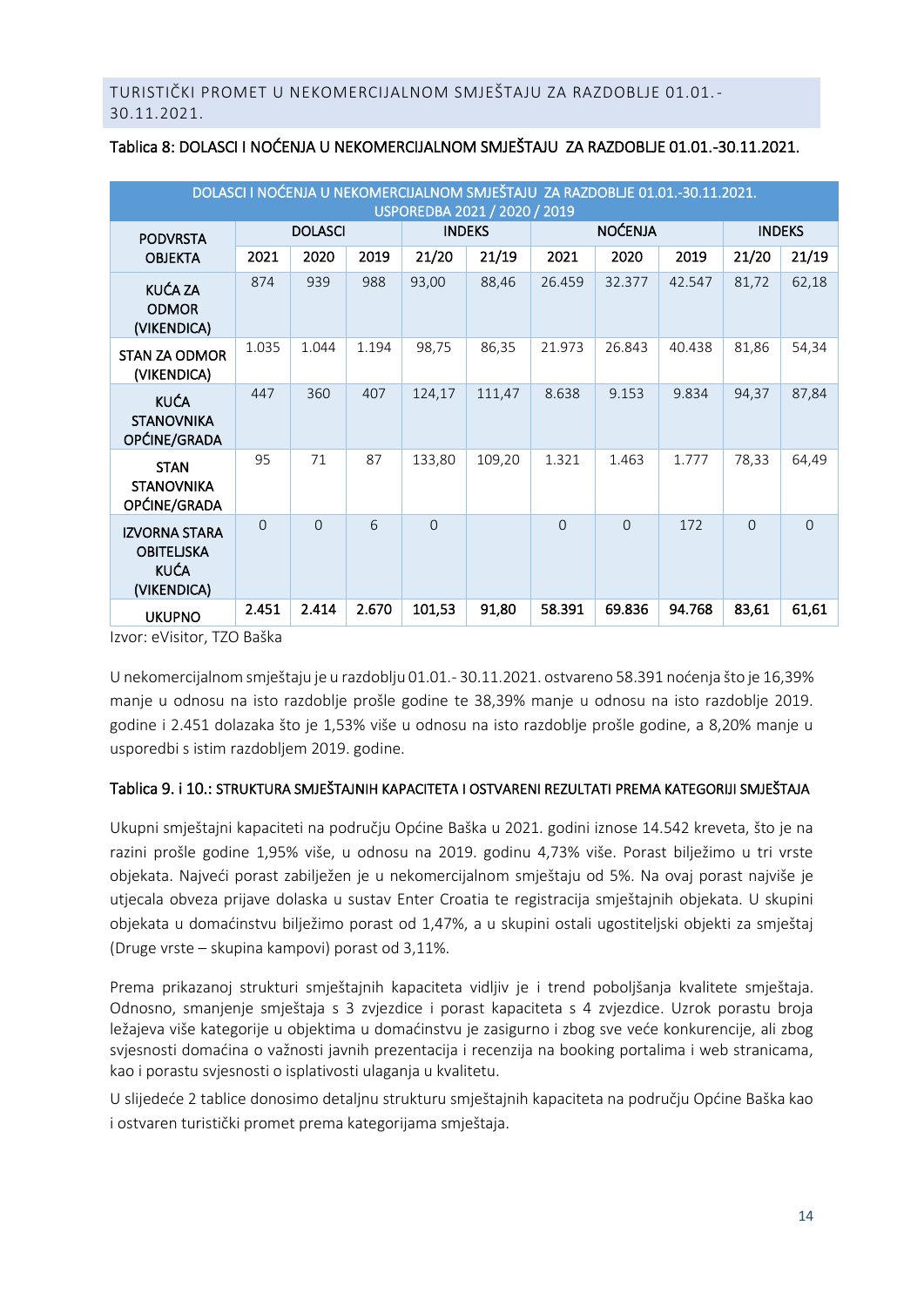|                                                                                   | Tablica 9.<br>SMJEŠTAJNI KAPACITETI NA PODRUČJU OPĆINE BAŠKA NA DAN 30.11.2021.<br>USPOREDBA SA 2021 / 2020 / 2019 |                |                |                |        |        |        |              |        |        |        |  |
|-----------------------------------------------------------------------------------|--------------------------------------------------------------------------------------------------------------------|----------------|----------------|----------------|--------|--------|--------|--------------|--------|--------|--------|--|
|                                                                                   |                                                                                                                    |                | Broj objekata  |                |        | Indeks |        | Broj kreveta |        |        | Indeks |  |
| Vrsta objekta                                                                     | Kategorija<br>objekta                                                                                              | 2021           | 2020           | 2019           | 21/20  | 21/19  | 2021   | 2020         | 2019   | 21/20  | 21/19  |  |
| Hoteli                                                                            | 3 zvjezdice                                                                                                        | $\overline{2}$ | $\overline{2}$ | $\overline{2}$ | 100    | 100    | 1.003  | 1.003        | 1.003  | 100    | 100    |  |
| Hoteli                                                                            | 4 zvjezdice                                                                                                        | $\overline{2}$ | $\overline{2}$ | $\overline{2}$ | 100    | 100    | 202    | 202          | 202    | 100    | 100    |  |
| Hoteli                                                                            | Hotel<br>baština                                                                                                   | $\mathbf{1}$   | $\mathbf{1}$   | $\mathbf{1}$   | 100    | 100    | 32     | 32           | 32     | 100    | 100    |  |
| <b>UKUPNO HOTELI</b>                                                              |                                                                                                                    | 5              | 5              | 5              | 100    | 100    | 1.237  | 1.237        | 1.237  | 100    | 100    |  |
| Kampovi                                                                           | 3 zvjezdice                                                                                                        | $\mathbf{1}$   | 1              | $\mathbf{1}$   | 100    | 100    | 90     | 90           | 90     | 100    | 100    |  |
| Kampovi                                                                           | 4 zvjezdice                                                                                                        | $\overline{2}$ | 2              | $\overline{2}$ | 100    | 100    | 3.090  | 3.090        | 3.090  | 100    | 100    |  |
| <b>UKUPNO KAMPOVI</b>                                                             |                                                                                                                    | 3              | з              | 3              | 100    | 100    | 3.180  | 3.180        | 3.180  | 100    | 100    |  |
| Objekti u<br>domaćinstvu                                                          | 1 zvjezdica                                                                                                        | $\overline{4}$ | 3              | 4              | 100    | 75     | 19     | 11           | 21     | 100    | 52     |  |
| Objekti u<br>domaćinstvu                                                          | 2 zvjezdice                                                                                                        | 33             | 31             | 32             | 100    | 97     | 137    | 125          | 126    | 100    | 99     |  |
| Objekti u<br>domaćinstvu                                                          | 3 zvjezdice                                                                                                        | 748            | 740            | 732            | 99     | 101    | 4.448  | 4.413        | 4.378  | 99     | 99     |  |
| Objekti u<br>domaćinstvu                                                          | 4 zvjezdice                                                                                                        | 127            | 121            | 116            | 103    | 108    | 789    | 761          | 704    | 103    | 111    |  |
| Objekti u<br>domaćinstvu                                                          | 5 zvjezdice                                                                                                        | $\overline{7}$ | 8              | $\overline{7}$ | 87     | 100    | 36     | 40           | 32     | 90     | 112    |  |
| UKUPNO OBJEKTI U<br><b>DOMAĆINSTVU</b>                                            |                                                                                                                    | 919            | 903            | 891            | 101,77 | 103,14 | 5.429  | 5.350        | 5.261  | 101,47 | 103,19 |  |
| Ostali ugostiteljski<br>objekti za smještaj<br>(Druge vrste -<br>skupina kampovi) | 2 zvjezdice                                                                                                        | 5              | 5              | 3              | 100    | 167    | 40     | 40           | 14     | 285    | 285    |  |
| Ostali ugostiteljski<br>objekti za smještaj<br>(Druge vrste -<br>skupina kampovi) | 3 zvjezdice                                                                                                        | 17             | 17             | 18             | 100    | 94     | 396    | 396          | 402    | 100    | 94     |  |
| Ostali ugostiteljski<br>objekti za smještaj<br>(Druge vrste -<br>skupina kampovi) | 4 zvjezdice                                                                                                        | 11             | 10             | 9              | 110    | 122    | 266    | 240          | 236    | 111    | 113    |  |
| Ostali ugostiteljski<br>objekti za smještaj<br>(Druge vrste-<br>skupina kampovi)  | 5 zvjezdice                                                                                                        | 5              | 5              | $\overline{2}$ | 100    | 250    | 40     | 40           | 22     | 100    | 181    |  |
| Ostali ugostiteljski<br>objekti za smještaj<br>(Druge vrste -<br>skupina kampovi) | Hostel                                                                                                             | $\mathbf{1}$   | $\mathbf{1}$   | $\mathbf{1}$   | 100    | 100    | 120    | 120          | 120    | 100    | 100    |  |
| <b>UKUPNO OSTALI</b><br>UG. OBJEKTI ZA<br>SMJEŠTAJ                                |                                                                                                                    | 39             | 38             | 33             | 102,63 | 118,18 | 862    | 836          | 794    | 103,11 | 108,56 |  |
|                                                                                   |                                                                                                                    |                |                |                |        |        |        |              |        |        |        |  |
| Nekomercijalni<br>smještaj                                                        |                                                                                                                    | 946            | 903            | 841            | 105    | 112    | 3.834  | 3.660        | 3.412  | 105    | 112    |  |
| <b>UKUPNO SVI:</b>                                                                |                                                                                                                    | 1.912          | 1.852          | 1.773          | 103,23 | 107,84 | 14.542 | 14.263       | 13.884 | 101,95 | 104,73 |  |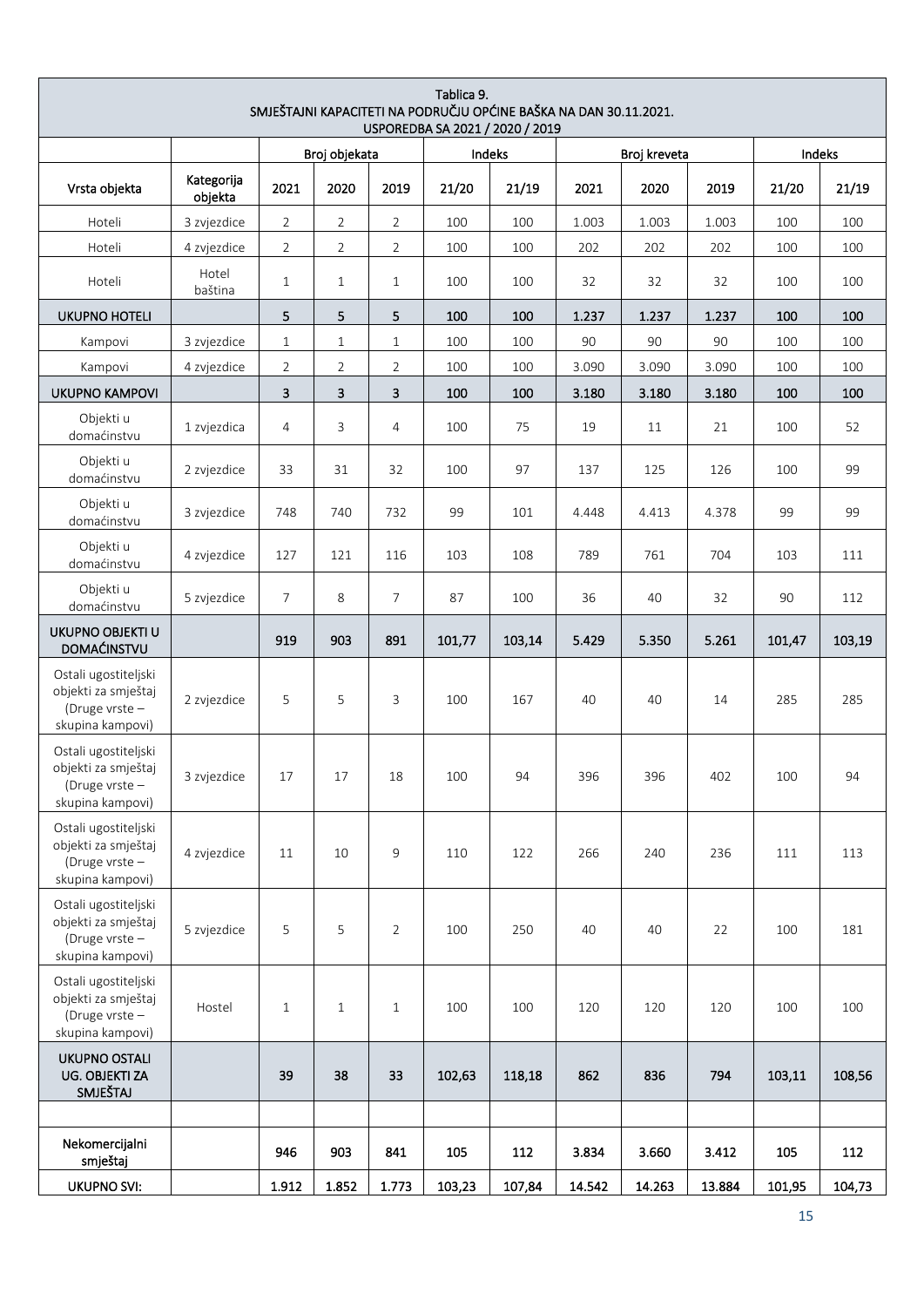| Tablica 10.                                                                                                                               |                             |        |               |        |                 |        |         |              |         |                |        |  |  |
|-------------------------------------------------------------------------------------------------------------------------------------------|-----------------------------|--------|---------------|--------|-----------------|--------|---------|--------------|---------|----------------|--------|--|--|
| TURISTIČKI PROMET NA PODRUČJU OPĆINE BAŠKA PO KATEGORIJAMA SMJEŠTAJA ZA RAZDOBLJE 01.01. - 30.11.2021.<br>USPOREDBA SA 2021 / 2020 / 2019 |                             |        |               |        |                 |        |         |              |         |                |        |  |  |
|                                                                                                                                           |                             |        | Broj dolazaka |        | Indeks dolazaka |        |         | Broj noćenja |         | Indeks noćenja |        |  |  |
| Vrsta objekta                                                                                                                             | Kategorija<br>objekta       | 2021   | 2020          | 2019   | 21/20           | 21/19  | 2021    | 2020         | 2019    | 21/20          | 21/19  |  |  |
| Hoteli                                                                                                                                    | 3<br>zvjezdice              | 24.935 | 10.822        | 36.392 | 230,41          | 68,52  | 109.775 | 52.763       | 166.586 | 208,05         | 65,90  |  |  |
| Hoteli                                                                                                                                    | $\overline{4}$<br>zvjezdice | 5.488  | 2.548         | 7.944  | 215,38          | 69,09  | 25.320  | 13.346       | 38.878  | 189,72         | 65,13  |  |  |
| Hoteli                                                                                                                                    | Hotel<br>baština            | 1.093  | 592           | 1.416  | 184,62          | 77,19  | 4.002   | 2.298        | 4.165   | 174,15         | 96,09  |  |  |
| <b>UKUPNO HOTELI</b>                                                                                                                      |                             | 31.516 | 13.962        | 46.052 | 225,73          | 68,44  | 139.097 | 68.407       | 209.629 | 203,34         | 66,35  |  |  |
| Kampovi                                                                                                                                   | 3<br>zvjezdice              | 1.488  | 824           | 2.055  | 180,58          | 72,41  | 6.122   | 3.289        | 7.495   | 186,14         | 81,68  |  |  |
| Kampovi                                                                                                                                   | $\overline{4}$<br>zvjezdice | 36.910 | 18.918        | 41.578 | 195,11          | 88,77  | 238.575 | 124.307      | 261.572 | 191,92         | 91,21  |  |  |
| <b>UKUPNO</b><br><b>KAMPOVI</b>                                                                                                           |                             | 38.398 | 19.742        | 43.633 | 194,50          | 88,00  | 244.697 | 127.596      | 269.067 | 191,77         | 90,94  |  |  |
| Objekti u<br>domaćinstvu                                                                                                                  | $\mathbf{1}$<br>zvjezdica   | 321    | 293           | 236    | 109,56          | 136,01 | 1.093   | 1.163        | 923     | 93,98          | 118,42 |  |  |
| Objekti u<br>domaćinstvu                                                                                                                  | $\overline{2}$<br>zvjezdice | 1.476  | 942           | 1.550  | 156,69          | 95,26  | 8.771   | 5.307        | 8.971   | 165,27         | 165,27 |  |  |
| Objekti u<br>domaćinstvu                                                                                                                  | 3<br>zvjezdice              | 50.835 | 37.846        | 60.424 | 134,32          | 134,32 | 312.024 | 229.833      | 359.726 | 135,76         | 86,74  |  |  |
| Objekti u<br>domaćinstvu                                                                                                                  | $\overline{4}$<br>zvjezdice | 11.233 | 8.692         | 12.984 | 129,23          | 86,51  | 67.175  | 50.515       | 71.764  | 132,98         | 93,61  |  |  |
| Objekti u<br>domaćinstvu                                                                                                                  | 5<br>zvjezdice              | 569    | 431           | 499    | 132,02          | 114,03 | 3.035   | 2.057        | 2.322   | 147,54         | 130,71 |  |  |
| <b>UKUPNO OBJEKTI</b><br>U DOMAĆINSTVU                                                                                                    |                             | 64.434 | 48.204        | 75.693 | 133,67          | 85,13  | 392.098 | 288.875      | 443.706 | 135,73         | 88,37  |  |  |
| Ostali ugostiteljski<br>objekti za<br>smještaj (Druge<br>vrste - skupina<br>kampovi)                                                      | 2<br>zvjezdice              | 426    | 318           | 221    | 133,96          | 192,76 | 2.426   | 1.850        | 1.057   | 131,13         | 229,52 |  |  |
| Ostali ugostiteljski<br>objekti za<br>smještaj (Druge<br>vrste - skupina<br>kampovi)                                                      | 3<br>zvjezdice              | 4.441  | 3.063         | 6.399  | 144,99          | 69,40  | 23.538  | 17.261       | 30.973  | 136,36         | 75,60  |  |  |
| Ostali ugostiteljski<br>objekti za<br>smještaj (Druge<br>vrste - skupina<br>kampovi)                                                      | 4<br>zvjezdice              | 5.296  | 1.069         | 6.315  | 495,42          | 83,86  | 26.364  | 6.498        | 31.326  | 405,72         | 84,16  |  |  |
| Ostali ugostiteljski<br>objekti za<br>smještaj (Druge<br>vrste - skupina<br>kampovi)                                                      | 5<br>zvjezdice              | 640    | 495           | 523    | 129,29          | 122,37 | 3.695   | 2.430        | 2.597   | 152,05         | 142,28 |  |  |
| Ostali ugostiteljski<br>objekti za<br>smještaj (Druge                                                                                     | Hostel                      | 640    | 35            | 1.179  | 1828,57         | 54,28  | 5.944   | 117          | 9.426   | 5.080,34       | 63,06  |  |  |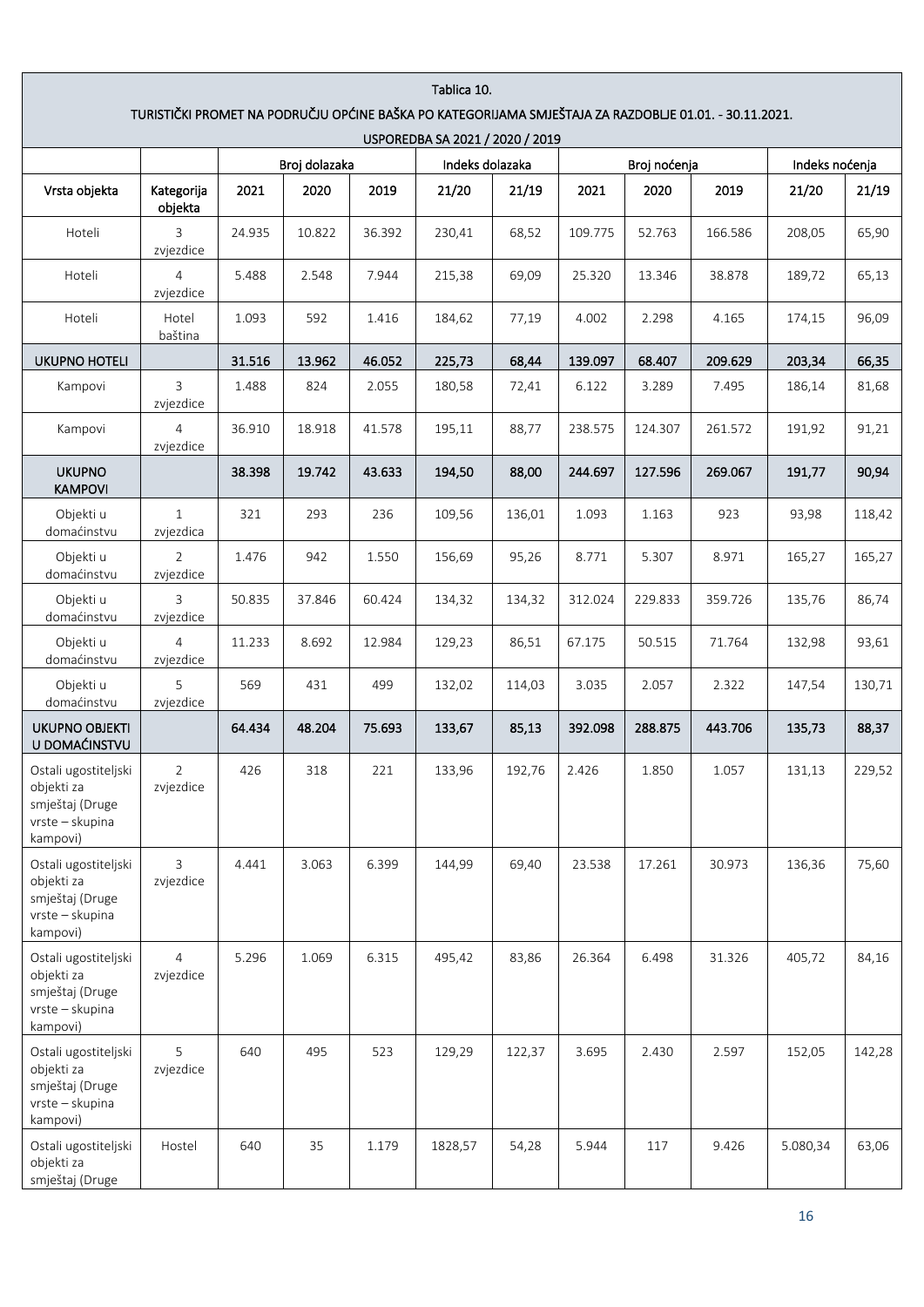| vrste – skupina<br>kampovi)                                            |         |        |         |        |       |         |         |           |        |       |
|------------------------------------------------------------------------|---------|--------|---------|--------|-------|---------|---------|-----------|--------|-------|
| UKUPNO OSTALI<br><b>UGOSTITELISKI</b><br><b>OBJEKTI ZA</b><br>SMJEŠTAJ | 11.423  | 4.980  | 14.637  | 229,38 | 78,04 | 61.967  | 28.156  | 75.379    | 220,08 | 82,21 |
| Nekomercijalni<br>smještaj                                             | 2.451   | 2.414  | 2.670   | 101,53 | 91,80 | 58.391  | 69.836  | 94.768    | 83,61  | 61,61 |
| <b>UKUPNO SVI:</b>                                                     | 148.222 | 89.302 | 182.685 | 165,98 | 81,14 | 896.250 | 582.870 | 1.092.549 | 153,7  | 82,03 |

Izvor: eVisitor, TZO Baška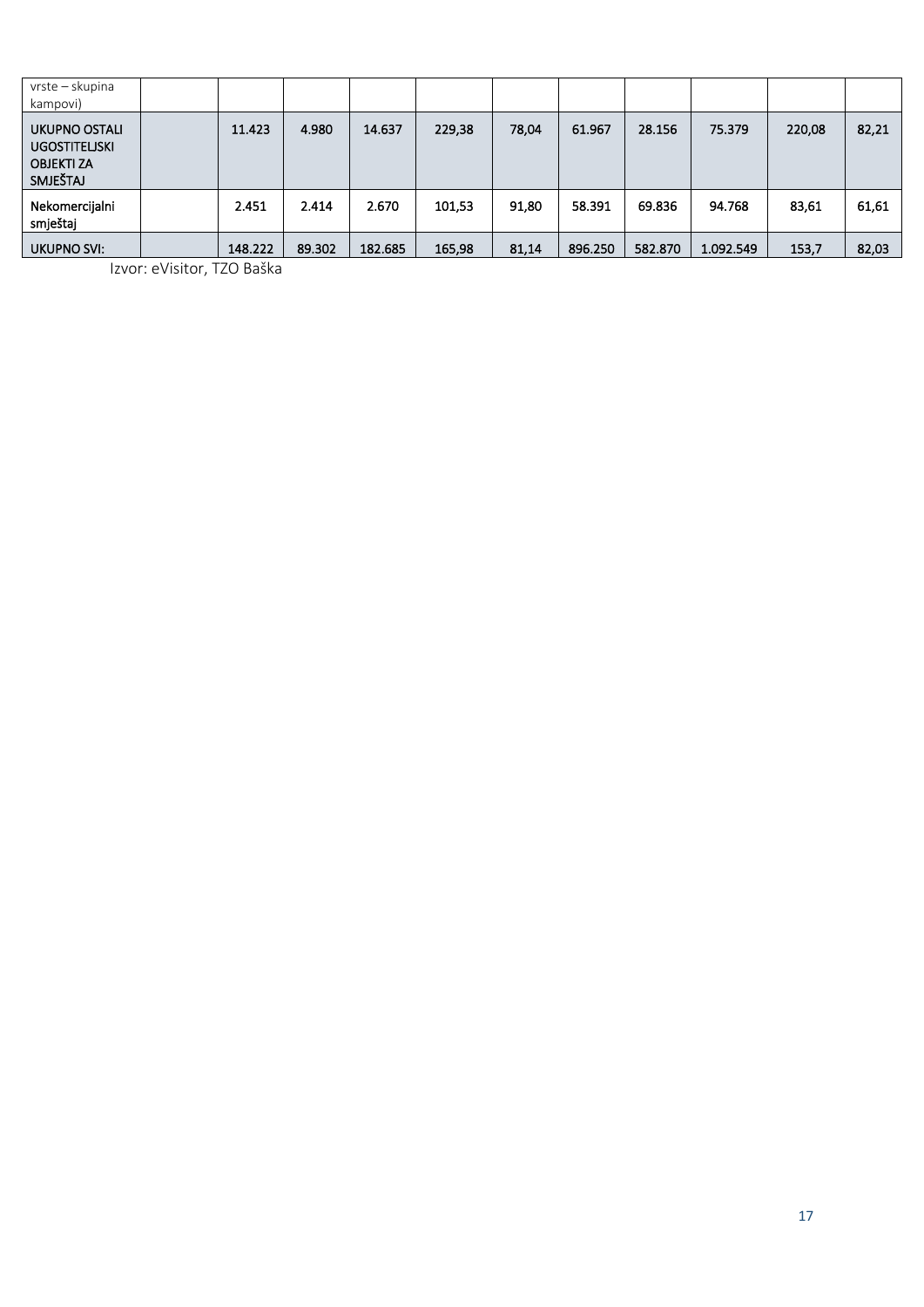### <span id="page-18-0"></span>PLAN PRIHODA U 2022. GODINI

|    |        | <b>PRIHODI</b>                             | <b>PLAN 2022.</b> | UDIO % |
|----|--------|--------------------------------------------|-------------------|--------|
| 1. |        | Izvorni prihodi                            | 2.797.670,00      | 79,68  |
|    | 1.1.   | Turistička pristojba                       | 2.547.670,00      | 72,56  |
|    | 1.1.1. | Turistička pristojba - redovni račun       | 2.497.670,00      |        |
|    | 1.1.2. | Turistička pristojba u nautičkom turizmu   | 50.000,00         |        |
|    | 1.2.   | <b>Članarina</b>                           | 250.000,00        | 7,12   |
| 2. |        | Prihodi iz proračuna općine/grada/državnog | 0,00              |        |
| 3. |        | Prihodi od sustava turističkih zajednica   | 0,00              |        |
| 4. |        | Prihodi iz EU fondova                      | 0,00              |        |
| 5. |        | Prihodi od gospodarske djelatnosti         | 0,00              |        |
| 6. |        | Preneseni prihod iz prethodne godine       | 713.470,00        | 20,32  |
| 7. |        | Ostali prihodi                             | 0,00              |        |
|    |        | <b>UKUPNI PRIHODI</b>                      | 3.511.140,00      | 100,00 |

Ukupni prihodi planiraju se u 2022. godini u iznosu od 3.511.140,00 kn.

### <span id="page-18-1"></span>1. IZVORNI PRIHODI

Financijski plan Turističke zajednice općine Baška planiran je temelju:

- ✓ fizičkih rezultata turističkog prometa ostvarenog na području Općine Baška u razdoblju siječanj - listopad 2021. godine
- ✓ naplaćene turističke pristojbe te ukupnog zaduženja do 02.11.2021. i naplaćene turističke članarine
- ✓ smjernica turističkim zajednicama od strane HTZ-a i TZ Kvarnera
- ✓ odrednica rada TZ otoka Krka
- ✓ zakonske regulative vezane uz glavne izvore prihoda turističke pristojbe i turističke članarine

Ukupni prihodi se planiraju za 2022. godinu prema novom paketu zakona usvojenim 10.05.2019. koji reguliraju djelovanje turističkih zajednica.

Riječ je o zakonima koji imaju za cilj povećanje ukupne učinkovitosti sustava turističkih zajednica, osobito na regionalnoj i lokalnoj (destinacijskoj) razini, osiguranje svih preduvjeta za sustavnu provedbu poslova destinacijskog upravljanja, osiguranje dostatnog izvora financiranja, unapređenje turističke kvalitete i sadržaja turističkog proizvoda te razvoj turističke infrastrukture i očuvanje turističke resursne osnove.

Sustav turističkih zajednica ovim paketom zakona uspostavlja se po modelu destinacijskog menadžmenta po uzoru na suvremene sustave u svijetu. Moguće je i preustrojstvo kroz udruživanje i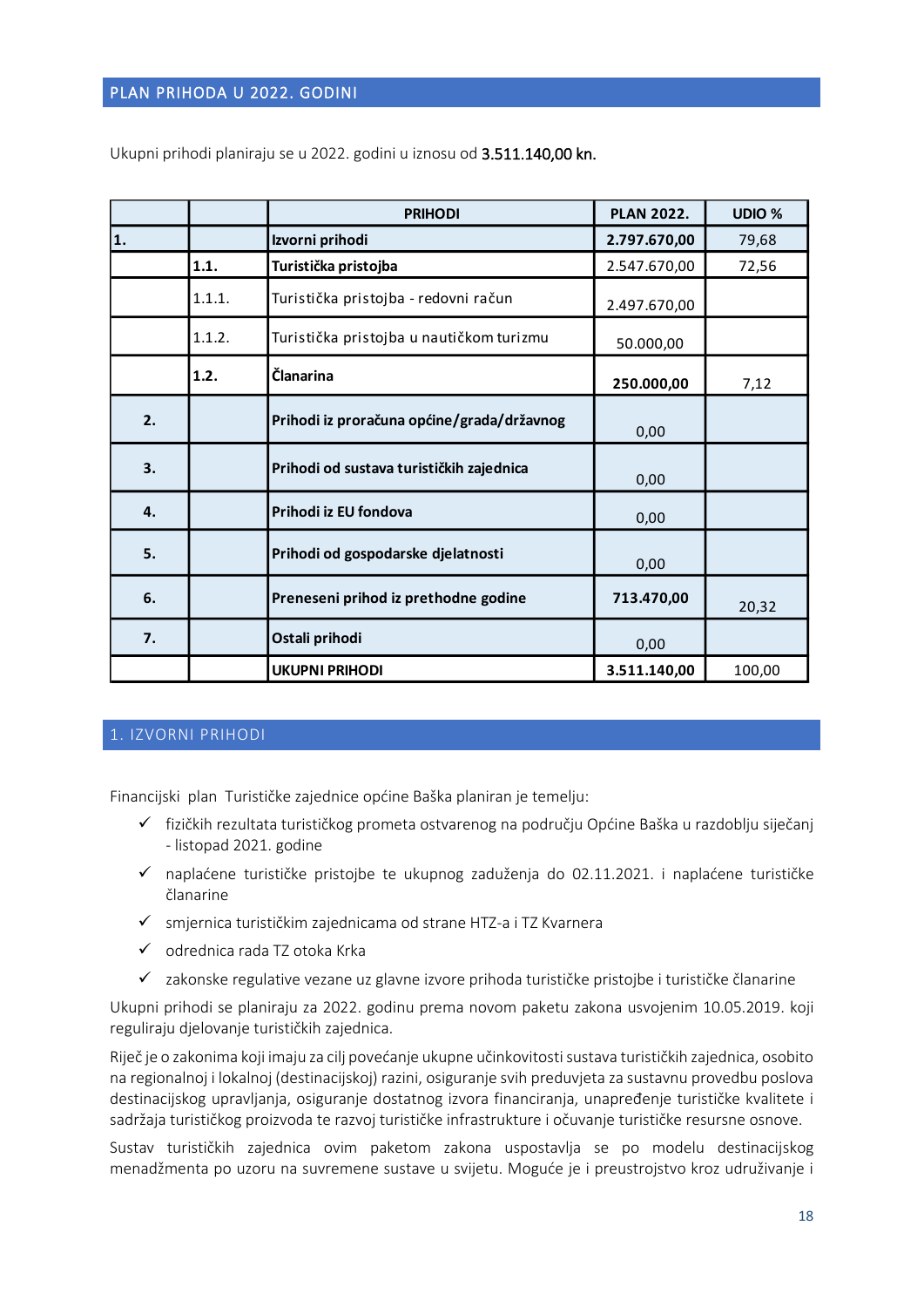racionalizaciju unutar sustava na način da se potiče udruživanje turističkih zajednica kao i osnivanje za područje više jedinica lokalne, odnosno područne (regionalne) samouprave kroz dodjeljivanje financijskih sredstava.

# <span id="page-19-0"></span>1.1. TURISTIČKA PRISTOJBA

Prihodi od redovne turističke pristojbe sastoje se od: redovne turističke pristojbe koju uplaćuju gospodarski subjekti, privatni iznajmljivači, odmarališta i vikendaši i prihoda od nautičkog turizma.

Visina turističke pristojbe određena je Zakonom o turističkoj pristojbi NN 52/19 te Pravilnikom o najnižem i najvišem iznosu turističke pristojbe (NN 71/2019).

Visina turističke pristojbe određuje se za najviše dva sezonska razdoblja, s tim da jedno sezonsko razdoblje traje od 01.04. do 30.09. tekuće godine; posebnim pravilnikom ministar turizma propisuje najniži i najviši iznos turističke pristojbe po osobi i noćenju, najniži i najviši paušalni iznos turističke pristojbe koji plaćaju osobe koje pružaju uslugu smještaja u domaćinstvu i na obiteljskom poljoprivrednom gospodarstvu i visina godišnjeg paušalnog iznosa turističke pristojbe koji plaća vlasnik kuće, apartmana ili stana za odmor za sebe i članove uže obitelji te najviši iznos turističke pristojbe koju plaćaju brodovi na kružnom putovanju u međunarodnom pomorskom prometu i međunarodnom prometu na unutarnjim vodama kada se brod nalazi na vezu u luci ili sidrištu luke najniže i najviše turističke pristojbe. Odluku o visini turističke pristojbe donosi županijska skupština, uz mišljenje lokalnih turističkih zajednica.

Odluka o visini turističke pristojbe za 2022. godinu za Općinu Baška, donesena je na 35. sjednici Županijske skupštine Primorsko-goranske županije dana 17. prosinca 2020. godine, uz prethodno mišljenje TZO Baška te je turistička pristojba za 2022. godinu utvrđena u sljedećim iznosima i kategorijama obveznika:

| Noćenje u smještajnom objektu u kojem se obavlja<br>ugostiteljska djelatnost<br>po osobi |               |                  |  |  |  |  |  |  |
|------------------------------------------------------------------------------------------|---------------|------------------|--|--|--|--|--|--|
| Razdoblje                                                                                | 1.4. do 30.9. | Ostalo razdoblje |  |  |  |  |  |  |
| iznos turističke pristojbe (u kunama)                                                    | 10,00         | 7,00             |  |  |  |  |  |  |

| 1. Iznos turističke pristojbe za osobe koje koriste uslugu noćenja u smještajnom objektu u kojem se |
|-----------------------------------------------------------------------------------------------------|
| obavlja ugostiteljska djelatnost iznosi:                                                            |

| Noćenje u smještajnom objektu iz skupine Kampovi<br>(Kampovi i Kamp odmorišta) |               |                  |  |  |  |  |  |  |  |
|--------------------------------------------------------------------------------|---------------|------------------|--|--|--|--|--|--|--|
| po osobi                                                                       |               |                  |  |  |  |  |  |  |  |
| Razdoblje                                                                      | 1.4. do 30.9. | Ostalo razdoblje |  |  |  |  |  |  |  |
| iznos turističke pristojbe (u kunama)                                          | 10,00         | 7,00             |  |  |  |  |  |  |  |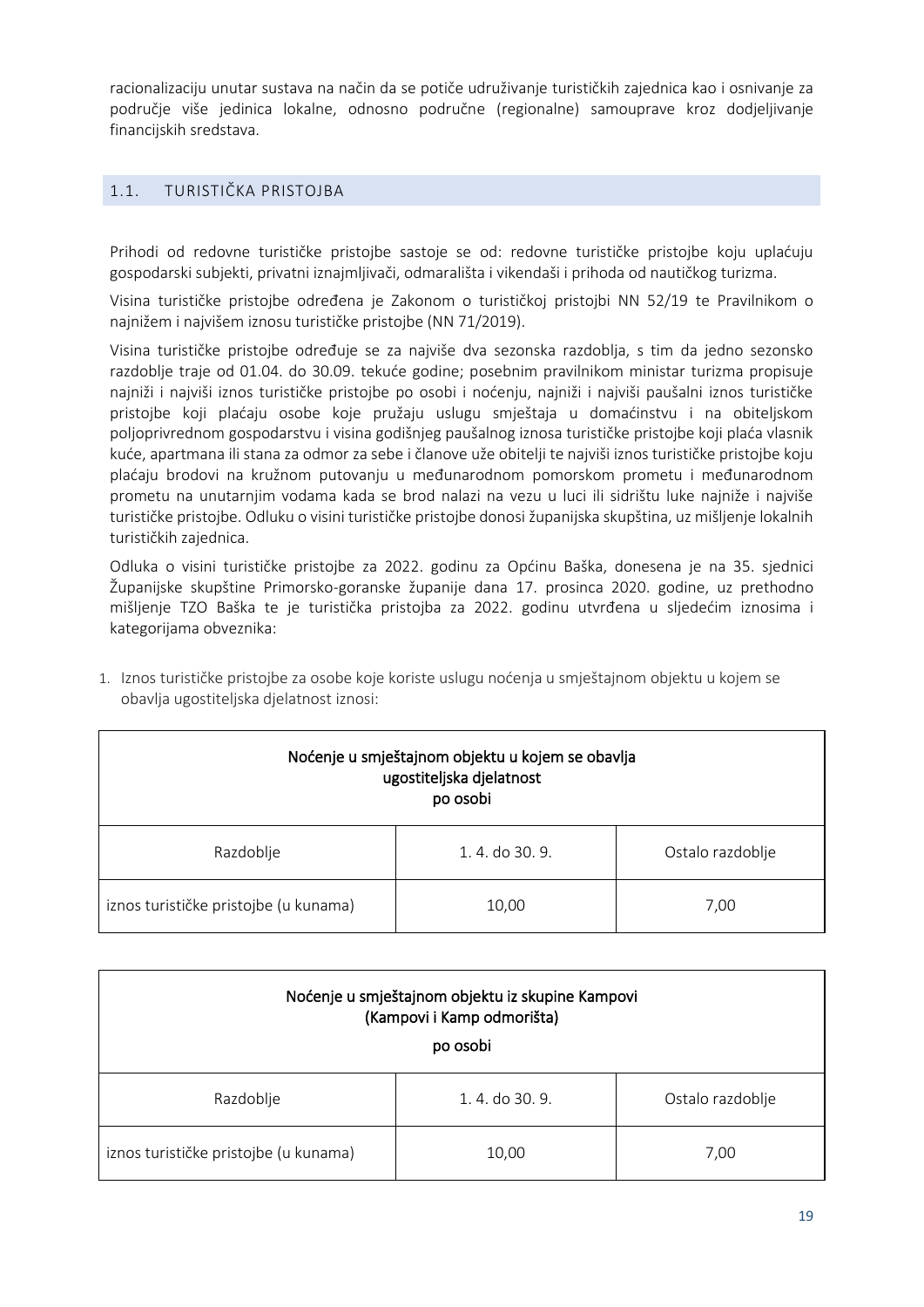2. Iznos turističke pristojbe za osobe koje pružaju ugostiteljske usluge u domaćinstvu ili na obiteljskom poljoprivrednom gospodarstvu iznosi:

|                                                            | Smještaj u domaćinstvu<br>- po krevetu | Smještaj na obiteljskom<br>poljoprivrednom<br>gospodarstvu<br>- po krevetu |
|------------------------------------------------------------|----------------------------------------|----------------------------------------------------------------------------|
| Godišnji paušalni iznos turističke<br>pristojbe (u kunama) | 350,00                                 | 200,00                                                                     |

Osobe koje pružaju ugostiteljske usluge u domaćinstvu ili na obiteljskom poljoprivrednom gospodarstvu plaćaju godišnji paušalni iznos turističke pristojbe za svaki krevet (glavni i pomoćni), a paušalni iznos turističke pristojbe mogu uplatiti jednokratno u punom iznosu do 31.7.tekuće godine ili u 3 jednaka obroka, s tim da prvi obrok dospijeva 31.7., drugi 31.8., treći 30.9. tekuće godine. Uplatnice za plaćanje turističke pristojbe preuzimaju se iz sustava eVisitor.

|                                                            | Smještaj u domaćinstvu u<br>kampu i u objektu vrste kamp<br>odmorište ili kamp odmorište<br>robinzonski smještaj<br>- za svaku smještajnu<br>jedinicu | Smještaj na obiteljskom<br>poljoprivrednom<br>gospodarstvu u kampu i u<br>objektu vrste kamp<br>odmorište ili kamp<br>odmorište – robinzonski<br>smještaj<br>- za svaku smještajnu<br>jedinicu |
|------------------------------------------------------------|-------------------------------------------------------------------------------------------------------------------------------------------------------|------------------------------------------------------------------------------------------------------------------------------------------------------------------------------------------------|
| Godišnji paušalni iznos turističke<br>pristojbe (u kunama) | 500,00                                                                                                                                                | 250.00                                                                                                                                                                                         |

3. Iznos turističke pristojbe koju plaća vlasnik kuće, apartmana ili stana za odmor u godišnjem paušalnom iznosu, za sebe i članove uže obitelji iznosi:

|                           | iznos turističke pristojbe |  |  |  |  |  |  |
|---------------------------|----------------------------|--|--|--|--|--|--|
| Prvi član                 | 150,00                     |  |  |  |  |  |  |
| Drugi član                | 150,00                     |  |  |  |  |  |  |
| Za svakog sljedećeg člana | 75,00                      |  |  |  |  |  |  |

### Za razdoblje 15.6.-15.9. /naplata do 15.7.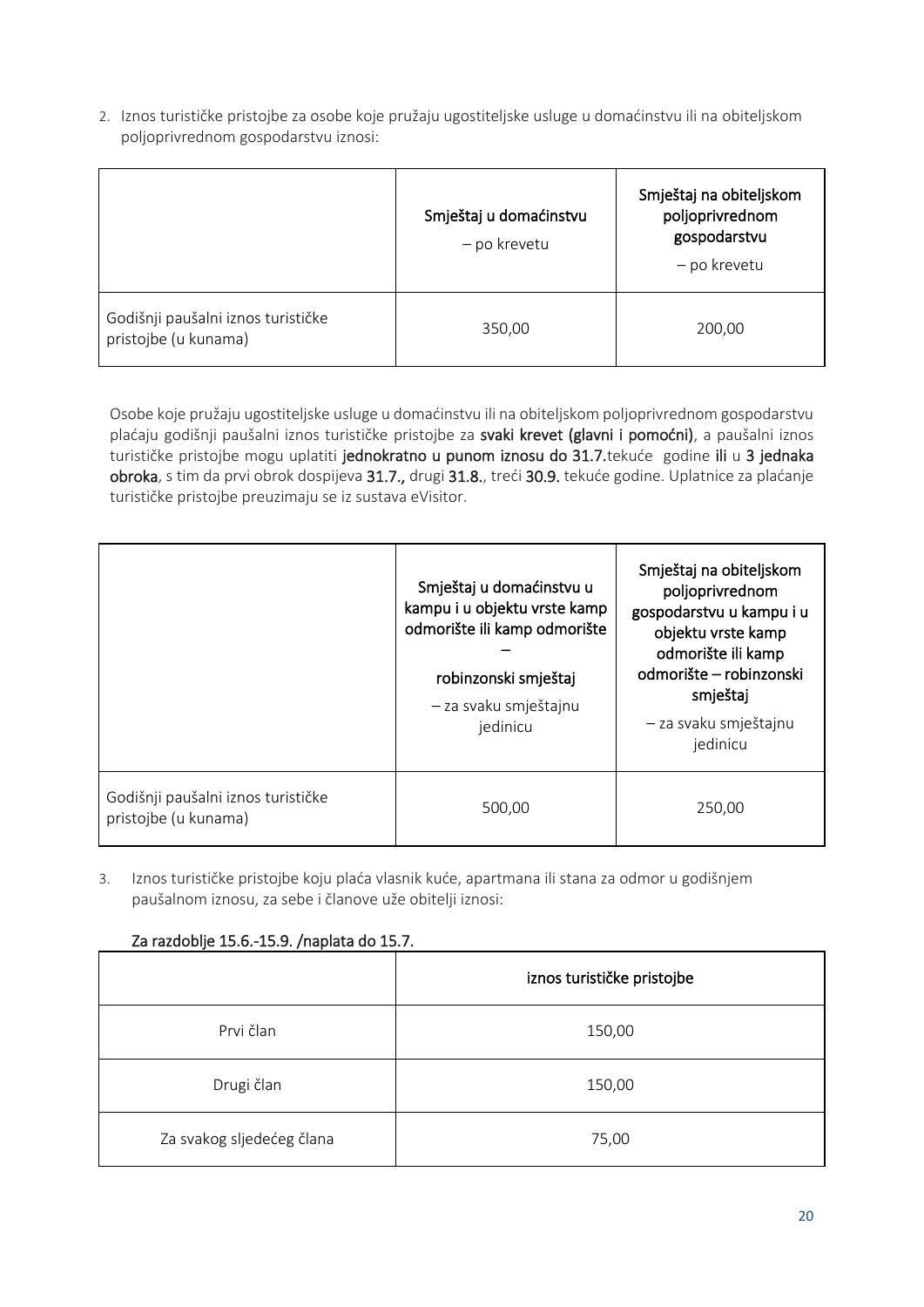Vlasnik kuće ili stana za odmor i sve osobe koje noće u istome, turističku pristojbu plaćaju kada u kući ili stanu za odmor u općini ili gradu izvan mjesta prebivališta borave u razdoblju od 15. lipnja do 15. rujna. Vlasnik kuće ili stana za odmor može za sebe i članove svoje uže obitelji platiti turističku pristojbu po svakom ostvarenom noćenju (umanjenu za 70%) ili u godišnjem paušalnom iznosu. Članovima uže obitelji u smislu Zakona o turističkoj pristojbi smatraju se: bračni i izvanbračni drug, životni partner sukladno posebnom propisu kojim se regulira životno partnerstvo osoba istog spola, srodnici u ravnoj lozi i njihovi bračni drugovi, braća i sestre i njihovi bračni drugovi, posvojitelj i posvojenik i njihova djeca i bračni drugovi, pastorčad te maćeha i očuh. Odredba o plaćanju turističke pristojbu umanjene za 70% i godišnji paušalni iznos osim na hrvatske državljane, primjenjuju se i na državljane druge države ugovornice Ugovora o Europskom gospodarskom prostoru i Švicarske Konfederacije.

Vlasnik kuće, ili stana za odmor koji plaća turističku pristojbu po svakom ostvarenom noćenju obvezan je uplatiti turističku pristojbu za sebe i osobe koje borave u kući ili stanu za odmor zadnjeg dana boravka. Vlasnik kuće, apartmana ili stana za odmor koji plaća paušalni iznos turističke pristojbe obvezan je paušalni iznos turističke pristojbe uplatiti najkasnije do 15. srpnja tekuće godine. Izvan razdoblja od 15. 06. do 15. 09. vlasnici vikend kuća.

Prihodi TZO Baška od turističke pristojbe za 2022. godinu izrađeni su temeljem novih zakonskih regulativa. U obzir nije uzet Pravilnik o odgodi ili oslobađanju plaćanja turističke pristojbe za osobe koje pružaju ugostiteljske usluge u domaćinstvu ili na obiteljskom poljoprivrednom gospodarstvu (NN 64/21) koji je i u 2021 godini donesen zbog izvanrednog stanja izazvanim pandemijom koronavirusa kao mjera Vlade za ublažavanje posljedica pandemije i rasterećenje turističkog sustava. Prilikom izrade Godišnjeg programa rada nije poznato hoće li se isti model primijeniti i u 2022. godini.

Navedenim pravilnikom obveznici su u 2020. i 2021. godini bili oslobođeni plaćanja 50% iznosa godišnjeg paušala koji time iznosi 175,00 kn po glavnom krevetu te plaćanja 100% iznosa za pomoćne krevete.

Za projekciju prihoda 2022. godine planiran je puni paušalni iznos turističke pristojbe budući su već ove godine objekti u domaćinstvu bilježili povećan promet te su dostigli 85% dolazaka i 88% noćenja rekordne 2019 godine. Ukoliko se tijekom 2022. godine ponovno Pravilnikom umanji paušalni iznos turističke pristojbe za pružatelje ugostiteljskih usluga u domaćinstvu ili na obiteljskom poljoprivrednom gospodarstvu za 2022. godinu, Turistička zajednica općine Baška donijeti će Izmjene i dopune Godišnjeg programa rada i financijskog plana.

### PROCJENA UKUPNIH PRIHODA OD TURISTIČKE PRISTOJBE U 2022. GODINI

Zaduženje turističke pristojbe do 02.11. iznosilo je ukupno za komercijalni i nekomercijalni smještaj 4.610.523,00 kn bruto, a od toga pripada Općini Baška 840.613,61 kn (neto) i TZO Baška 1.961.431,75 kn (neto). Ova procjena uključuje i otvorena dugovanja u iznosu od 73.754.01 kn bruto.

U odnosu na planirano za 2021 godinu ostvareno je 33% više prihoda od TP, a ako uspoređujemo sa 2019 godinom ostvareno je 79% prihoda odnosno 21% manje.

| <b>Ukupno</b>                               |              |              | 6.132,88 4.610.523,00 4.536.768,99 |           | 73.754,01 79.886,89 | 1.930.054,98                           |
|---------------------------------------------|--------------|--------------|------------------------------------|-----------|---------------------|----------------------------------------|
|                                             |              |              |                                    |           |                     |                                        |
| Oslobođeni                                  | $-1.093.00$  | 0,00         | 0,00                               | 0,00      | $-1.093.00$         | 0,00                                   |
| Nekomercijalni                              | $-5.025,94$  | 109.606,50   | 103.239,34                         | 6.367,16  | 1.341,22            | 43.920,60                              |
| Komercijalni - paušalno                     | 19.021,95    | 915.950,00   | 878.740,43                         | 37.209,57 | 56.231,52           | 373.838,17                             |
| Komercijalni - po noćenju - kampovi         | $-86,50$     | 1.890.931,00 | 1.890.361,50                       | 569,50    | 483,00              | 804.207,04                             |
| Komercijalni - po noćenju                   | $-6.683,63$  | 1.694.035.50 | 1.664.427.72                       | 29,607.78 | 22.924,15           | 708.089,17                             |
| <b>Objekt</b><br>Vrsta naplate              | <b>Donos</b> | Zaduženo     | <b>Uplata</b>                      | Razlika   | <b>Saldo</b>        | Raspodjela Lokalna TZ<br><b>Uplata</b> |
|                                             |              |              |                                    |           |                     |                                        |
| Objekt - Vrsta naplate: Sve                 |              |              |                                    |           |                     |                                        |
| Razdoblje: 01.01.2021. - 02.11.2021.        |              |              |                                    |           |                     |                                        |
| Parametri izvještaja                        |              |              |                                    |           |                     |                                        |
| Vrijeme izrade: 2.11.2021. 10:11            |              |              |                                    |           |                     |                                        |
| Vrijeme ažurnosti podataka: 2.11.2021. 8:22 |              |              |                                    |           |                     |                                        |
| Izvještaj izradio: baska.lea                |              |              |                                    |           |                     |                                        |
| Naziv izvještaja: zaduženje 2021            |              |              |                                    |           |                     |                                        |
|                                             |              |              |                                    |           |                     |                                        |

#### Tablica 1: Uplate turističke pristojbe po vrstama objekata za razdoblje 01.01. – 02.11.2021. (bruto)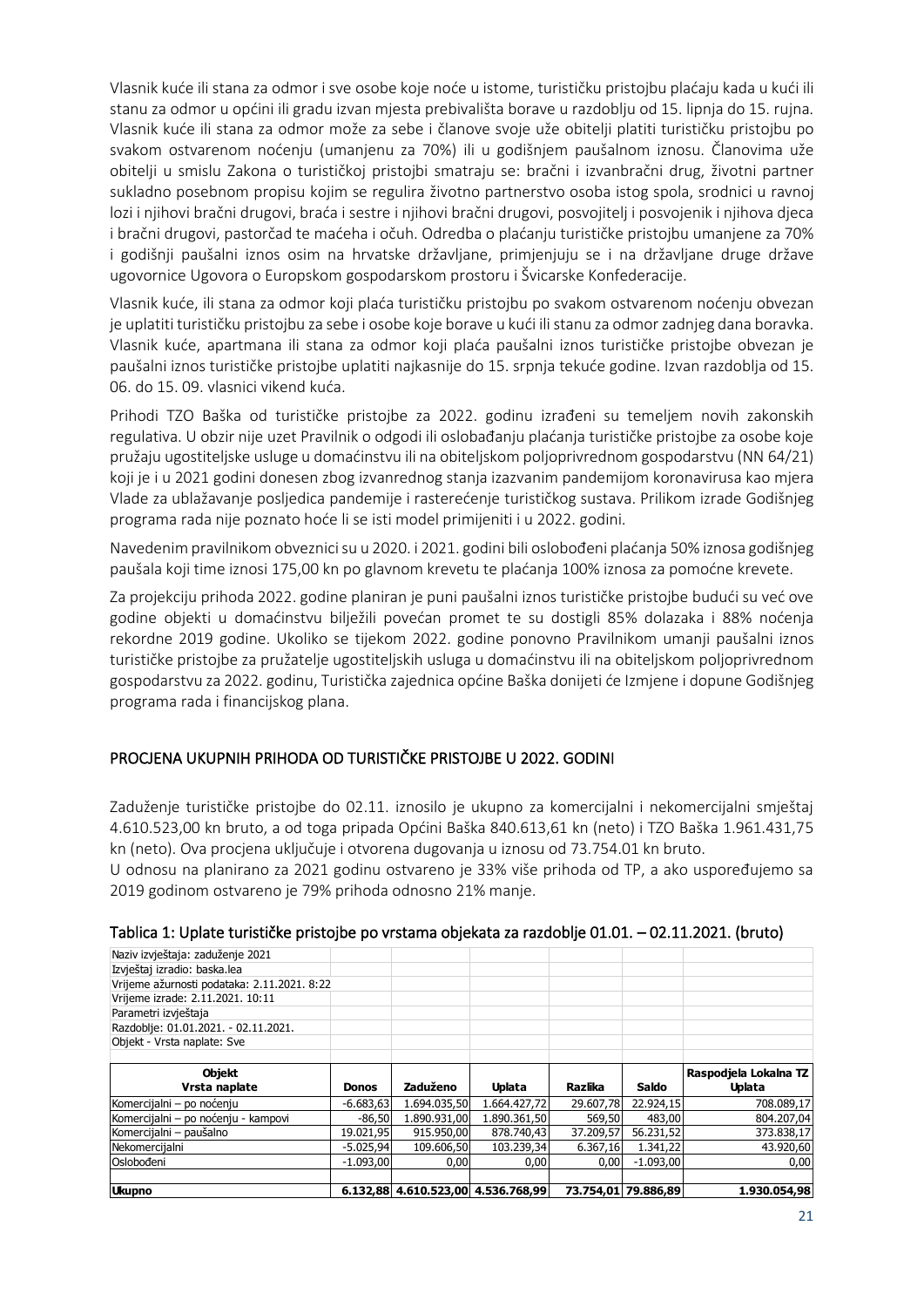U 2021 godini pojedini hoteli i kampovi otvorili su sa kasnijim datumom zbog neizvjesne situacije koja je vladala do lipnja kada su naglo krenula turistička kretanja. To bi se u slijedećoj godini trebalo promijeniti te se očekuje ostvarenje rezultata i u predsezoni ukoliko će to epidemiološka situacija dozvoliti. Sukladno tome planirano je i ranije otvaranje hotela i kampova.

| <b>GODINE</b>    |        | 2019.  | 2020.  |        | 2021.  |        | 2022.  |        |
|------------------|--------|--------|--------|--------|--------|--------|--------|--------|
| <b>OBJEKTI</b>   | od     | do     | od     | do     | od     | do     | od     | do     |
| <b>Tamaris</b>   | 25.03. | 01.10. | 29.04. | 01.09. | 01.06. | 03.10. | 01.05. | 02.10. |
| Heritage Forza   | 01.03. | 01.12. | 01.03. | 01.11. | 15.03. | 15.11. | 01.03. | 01.12. |
| Corinthia        | 04.04. | 20.10. | 19.06. | 29.09  | 16.04. | 17.10  | 14.04. | 16.10  |
| Zvonimir         | 14.04. | 20.lis | 03.07. | 30.08. | 25.06. | 12.09. | 14.04. | 09.10. |
| Atrium           |        |        |        |        |        |        |        |        |
| Residence        | 26.04. | 06.10. |        | -      | 20.05. | 26.09  | 27.04. | 25.09. |
| Baška            |        |        |        |        |        |        |        |        |
| Villa Adria      | 26.04. | 29.09. | 19.06. | 29.09. | 20.05. | 27.04  | 27.04. | 25.09  |
| Kamp Baška       | 10.04. | 06.10. | 29.05. | 18.10. | 19.05. | 17.10  | 14.04. | 16.10. |
| Beach            |        |        |        |        |        |        |        |        |
| Kamp             | 19.04. | 29.09. | 29.05. | 27.09. | 28.05. | 03.10. | 22.04. | 02.10. |
| <b>Bunculuka</b> |        |        |        |        |        |        |        |        |

# Tablica 2: PLAN OTVARANJA HOTELA/KAMPOVA NA PODRUČJU OPĆINE BAŠKA U 2022 GODINI I USPOREDBA SA PRETHODNIM GODINAMA

Planirani bruto iznos za 2022. godinu procjenjuje se na 5.871.000,00 kn čime bi Općini Baška pripalo 1.070.430,00 (neto), a TZO Baška 2.497.670 (neto) što je 24 % više u odnosu na ostvareni prihod u 2021 godini te je na razini prihoda od turističke pristojbe iz 2019 godine.

Prihodi od turističke pristojbe od nautike u iznosu od 50.000,00 neto se procjenjuju temeljem izvršenih uplata i planiranog ostvarenja u 2021. godini. Navedena se pristojba od 04. travnja 2021. ne plaća u prostorijama lučkih kapetanija odnosno ispostava nego isključivo preko online portala <https://nautika.evisitor.hr/> koji je razvila Hrvatska turistička zajednica.

Prema novom Zakonu o turističkoj pristojbi NN 52/19 člankom 20. određuje se raspodjela turističke pristojbe i za JLS te se 30% sredstava izravno doznačuju Općini Baška.

# KORIŠTENJE SREDSTAVA TURISTIČKE PRISTOJBE U 2022. GODINI

Uplaćena sredstva turističke pristojbe, financijska institucija kod koje je otvoren račun utvrđen propisima o prihodima za financiranje drugih javnih potreba, dostavlja 3,5 % sredstava na poseban račun HTZ-a za razvojne projekte i programe kreiranja novih turističkih programa na turistički nedovoljno razvijenim područjima (Fond za turistički nedovoljno razvijena područja i kontinent) i 2 % sredstava na poseban račun HTZ-a za projekte i programe udruženih turističkih zajednica (Fond za udružene turističke zajednice), a preostala sredstva raspoređuju se:

– 65 % sredstava lokalnoj turističkoj zajednici, od čega se 30 % sredstava doznačuje općini ili gradu na području kojih je osnovana, za poboljšanje uvjeta boravka turista

– 15 % sredstava regionalnoj turističkoj zajednici i

– 20 % sredstava HTZ-u.

Turistička pristojba se mora utrošiti namjenski, a koristi se za poboljšanje uvjeta boravka turista na temelju prethodno usvojenog zajedničkog programa općine i turističke zajednice.

Plan korištenja sredstava turističke pristojbe Općine Baška za 2022. godinu po projektima i programima, utvrđuje se kako slijedi: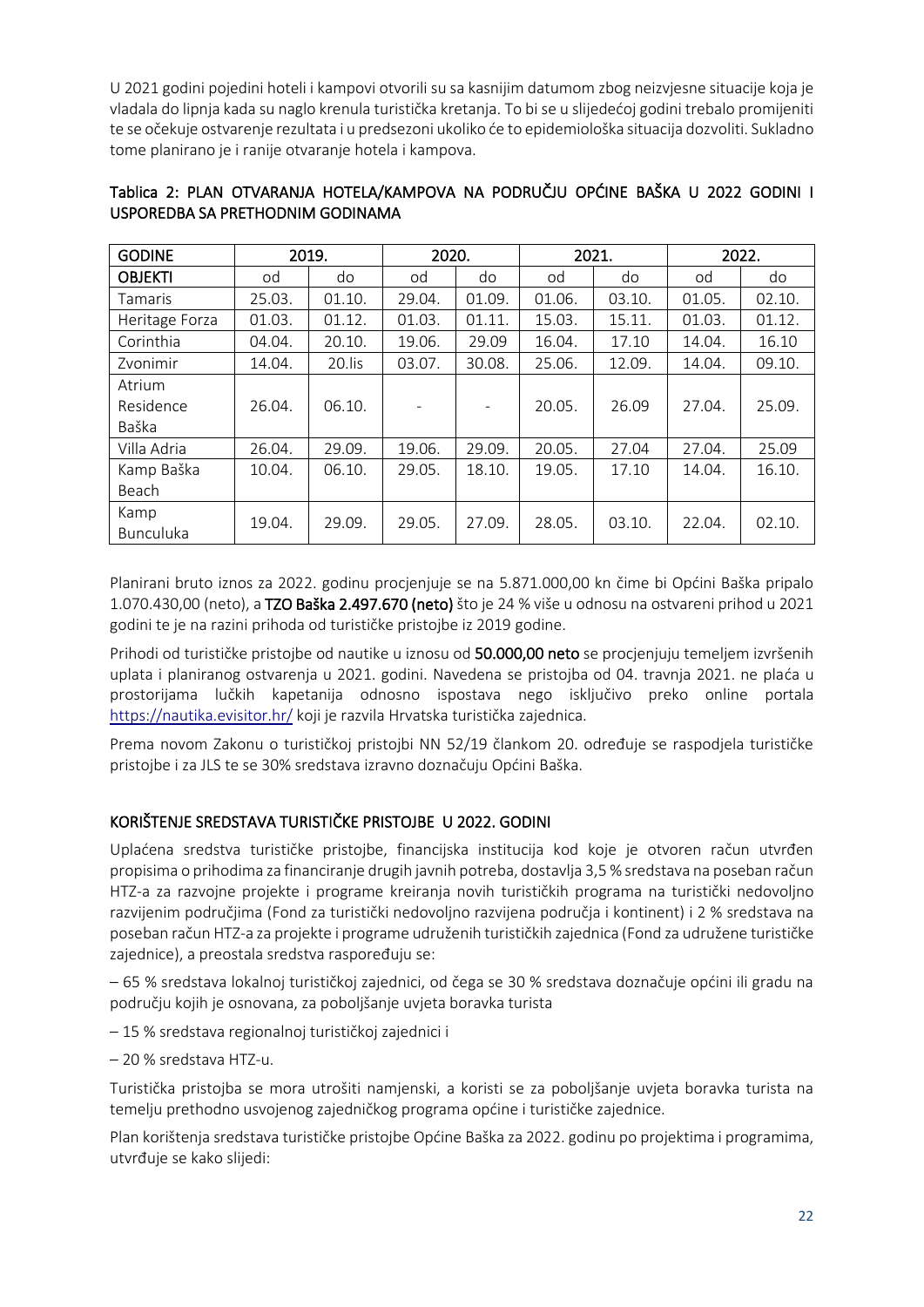| PROGRAM                                  | AKTIVNOST / PROJEKT                    |
|------------------------------------------|----------------------------------------|
| 2010 ODRZAVANJE KOMUNALNE INFRASTRUKTURE | A201003 ODRZAVANJE ZELENIH POVRSINA    |
|                                          | 328.329 kn                             |
|                                          | A201004 NABAVA OPREME                  |
|                                          | 119.750 kn                             |
|                                          | K201410 PUNIONICA ZA FI FKTRO BICIKI F |
|                                          | 97.350 kn                              |
| 2015 UPRAVLJANJE IMOVINOM                | K2O15O3 NABAVA OPREME                  |
|                                          | 15.001 kn                              |
| 2019 POTICANJE RAZVOJA TURIZMA           | A201901 VODITELJ ZAVIČAJNOG MUZEJA     |
|                                          | 18.000 kn                              |
|                                          | A207902 BIJFI A PATROI A               |
|                                          | 42.000 kn                              |
|                                          | A207902 TURISTICKA AMBUI ANTA          |
|                                          | 150.000 kn                             |
|                                          | A201903 CRNA OVCA                      |
|                                          | 300.000 kn                             |
|                                          |                                        |

Prema Zakonu o turističkim zajednicama i promicanju hrvatskog turizma (NN 52/19, 42/20), determinira se i suradnja lokalne turističke zajednice s jedinicom lokalne samouprave. Jedinica lokalne samouprave u okviru svog samoupravnog djelokruga posebno vodi brigu o osiguranju uvjeta za razvoj turizma, a osobito o uređenju naselja, javnoj turističkoj infrastrukturi, zaštiti okoliša, prirodnoj i kulturnoj baštini i slično.

Lokalne turističke zajednice surađuju s tijelima jedinica lokalne samouprave u sljedećim aktivnostima: 1. dogovaraju zajedničko korištenje sredstava turističke pristojbe koja se doznačuju jedinici/jedinicama

lokalne samouprave za poboljšanje uvjeta boravka turista

2. surađuju u izradi planova razvoja turizma u jedinici/jedinicama lokalne samouprave, najkasnije do roka utvrđenog posebnim propisima za donošenje proračuna jedinice lokalne samouprave

3. prate turistički promet te prijavu i odjavu turista

4. surađuju pri odlučivanju o radnom vremenu ugostiteljskih objekata sukladno posebnim propisima koji uređuju ugostiteljsku djelatnost

5. surađuju u drugim pitanjima vezanim uz razvoj turizma.

### <span id="page-23-0"></span>1.2. TURISTIČKA ČLANARINA

Prihode od turističke članarine je teško planirati budući da u sustavu eVisitor nisu vidljiva zaduženja, već samo obveznik vidi svoje zaduženje, a turističke zajednice primaju izvode FINA-e na kojima su vidljive uplate, a nadzor ne vrši turistička zajednica već Porezna uprava.

Turistička članarina ostvarena je u neto iznosu od 141.100,00 kn u prvih devet mjeseci te se ne očekuje dodatan prihod od turističke članarine u 2021 godini, budući da je gospodarstvo u 2020. uplaćivalo turističku članarinu avansno temeljem ostvarenih prihoda u 2019. godini te je Valamar Riviera prema Poreznoj upravi uputila Zahtjev za povratom preplaćenog iznosa od 93.382,00 kn.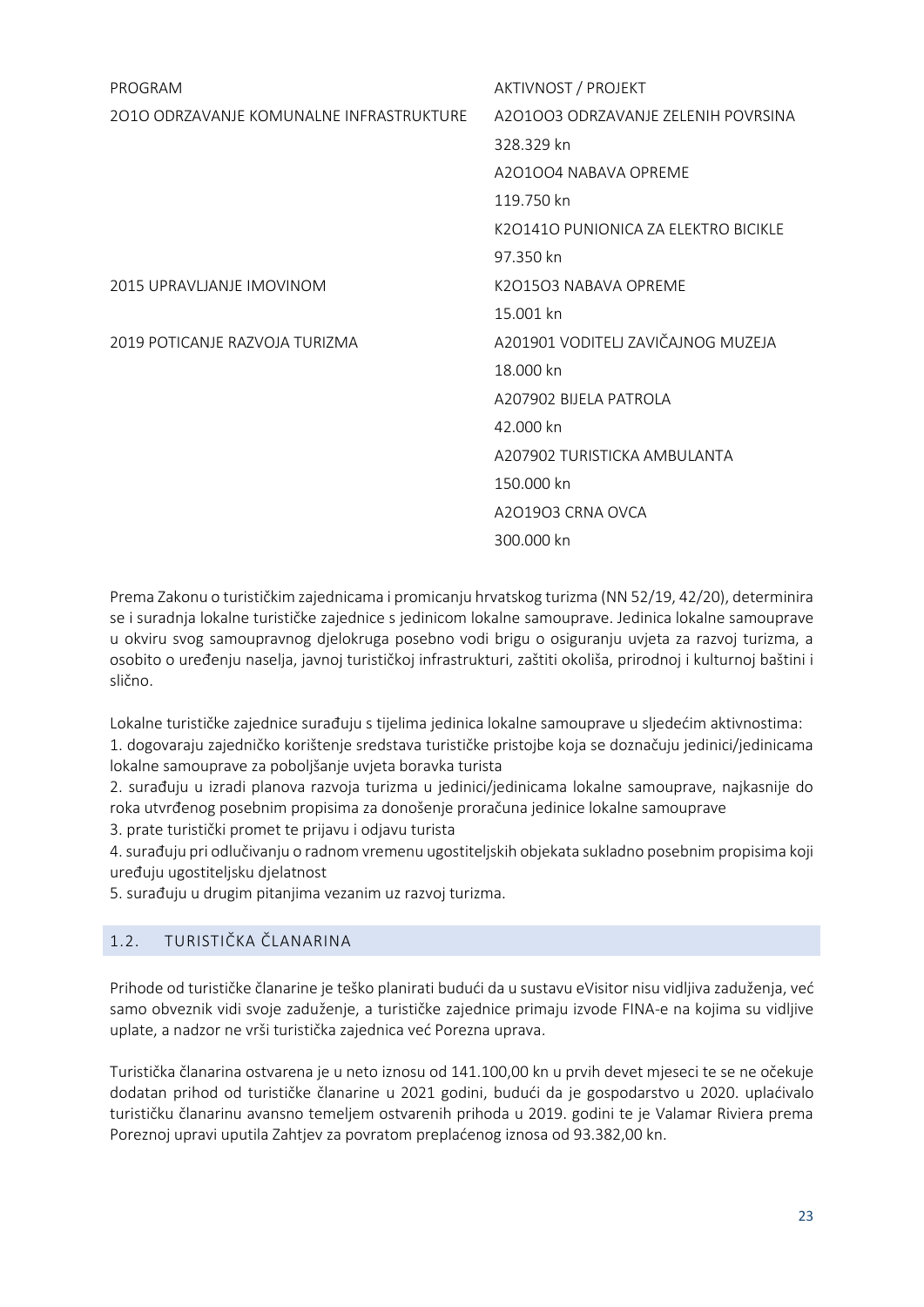Za 2022 godinu procjenjuje se ostvarenje prihoda od turističke članarine u iznosu od 250.000,00 kn neto.

Turistička članarina određena je temeljem novog Zakona o članarinama u turističkim zajednicama koji je stupio na snagu 01.01.2020. NN 52/2019, (991) i Pravilnika o godišnjem paušalnom iznosu članarine za osobe koje pružaju ugostiteljske usluge u domaćinstvu i na obiteljskom poljoprivrednom gospodarstvu i o obrascima TZ za plaćanja članarine turističkoj zajednici (NN 14/20).

Pravna i fizička osoba koja ima svoje sjedište, prebivalište ili podružnicu, pogon, objekt u kojem se pruža usluga i slično (poslovna jedinica), na području lokalne turističke zajednice koja je osnovana sukladno zakonu kojim se uređuje sustav turističkih zajednica, koja trajno ili sezonski ostvaruje prihod pružanjem ugostiteljskih usluga, usluga u turizmu ili obavlja djelatnost koja ima korist od turizma odnosno na čije prihode turizam ima utjecaj, plaća članarinu turističkoj zajednici prema propisanoj stopi. Pravna osoba koja se s više od 50 % financira iz općinskog, gradskog, županijskog ili državnog proračuna ne plaća članarinu turističkoj zajednici.

Od 2020. godine na snazi je novi model obračuna turističke članarine za osobe koje pružaju ugostiteljske usluge u domaćinstvu i na obiteljskom poljoprivrednom gospodarstvu. Obračun turističke članarine za 2020. se obavlja na temelju maksimalnog broja kreveta/smještajnih jedinica u 2019. godini.

Visina turističke članarine za osobe koje pružaju ugostiteljske usluge u domaćinstvu i na obiteljskom poljoprivrednom gospodarstvu se u 2020. i 2021. godini odredila u smanjenom godišnjem paušalnom. Prilikom izrade Godišnjeg programa rada nije poznato hoće li se isti model primijeniti i u 2022. godini. U 2020. i 2021. godini, godišnji paušalni iznos članarine se nije plaćao na pomoćne ležajeve odnosno godišnji paušalni iznos članarine iznosio je 22,50 kn po krevetu za smještaj u domaćinstvu te smještaj na obiteljskom poljoprivrednom gospodarstvu u kampu i u objektu vrste kamp odmorište – 30,00 kn za svaku smještajnu jedinicu. Uplata turističke članarine prema ovim novim kriterijima je bila usporena, a nadzor ne vrši turistička zajednica nego Porezna uprava. Ujedno, Izmjenama i dopunama Zakona o članarinama u turističkim zajednicama, smanjila se stopa za obračun i plaćanje članarine za 12%. Cilj izmjena i dopuna je bio smanjenje parafiskalnih davanja radi rasterećenja poduzetnika te time stvaranja poticajnog i konkurentnog poslovnog okruženja. Ovaj Zakon stupio je na snagu 1. siječnja 2021. godine.

Obveznik plaćanja članarine može zatražiti izmjenu visine predujma pisanim zahtjevom upućenim nadležnoj ispostavi Porezne uprave prema svom sjedištu radi donošenja rješenja o novoj visini predujma u kojem treba navesti razloge za izmjenu visine predujma.

### <span id="page-24-0"></span>2. PRIHODI IZ PRORAČUNA OPĆINE/GRADA/DRŽAVNOG

U 2022. godini po ovoj stavci TZO Baška ne očekuje prihode.

#### <span id="page-24-1"></span>3. PRIHODI OD SUSTAVA TURISTIČKIH ZAJEDNICA

U 2022. godini po ovoj stavci TZO Baška ne očekuje prihode.

#### <span id="page-24-2"></span>4. PRIHODI IZ EU FONDOVA

U 2022. godini po ovoj stavci TZO Baška ne očekuje prihode.

#### <span id="page-24-3"></span>5. PRIHODI OD GOSPODARSKE DJELATNOSTI

U 2022. godini po ovoj stavci TZO Baška ne očekuje prihode.

#### <span id="page-24-4"></span>6. PRENESENI PRIHOD IZ PRETHODNE GODINE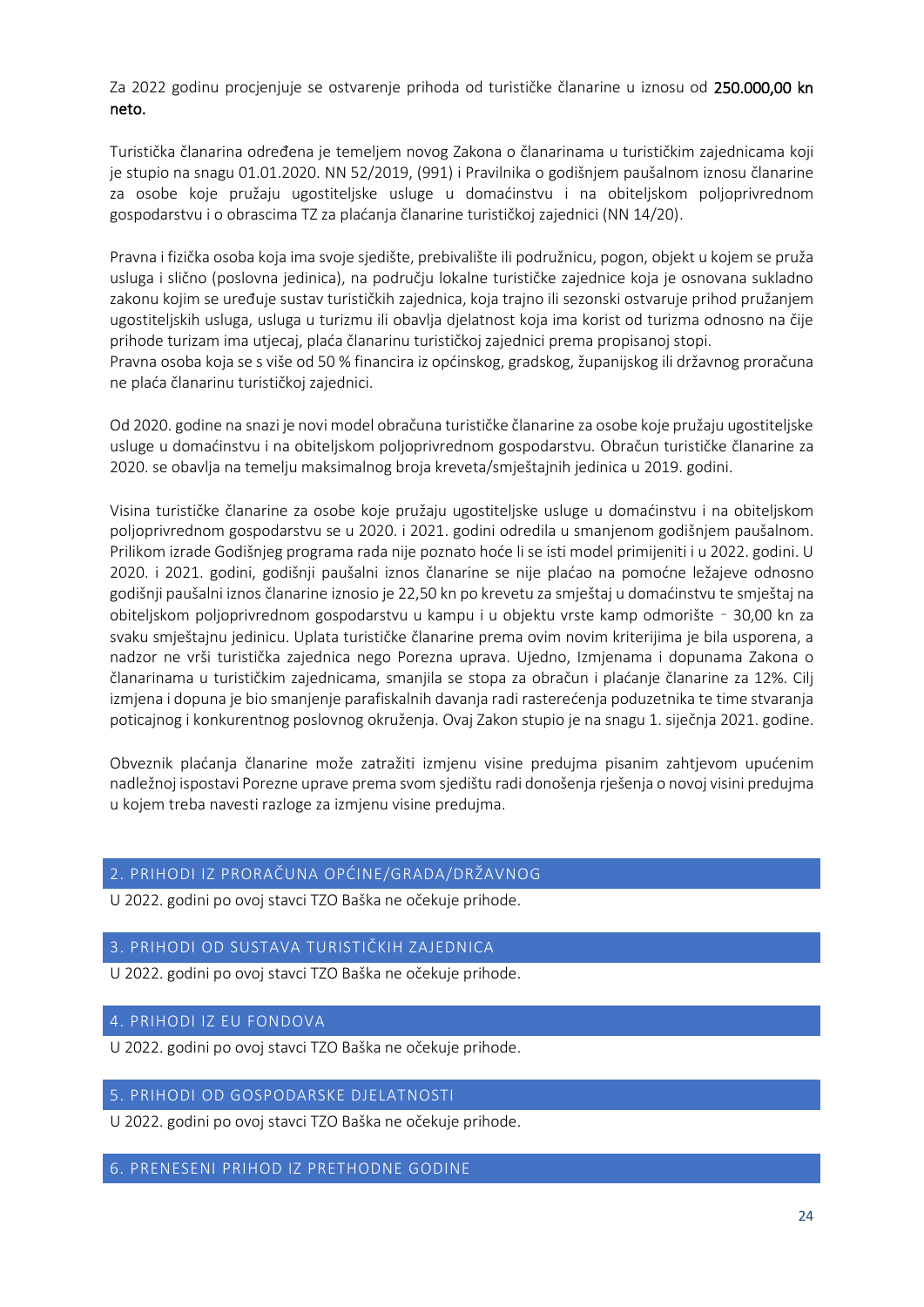Planira se prenijeti 672.126,00 kn prihoda iz 2021. godine sa danom 31.12.2021.

### <span id="page-25-0"></span>7. OSTALI PRIHODI

U 2022. godini po ovoj stavci TZO Baška ne očekuje prihode.

#### <span id="page-25-1"></span>PLANIRANJE RASHODA I AKTIVNOSTI TZO BAŠKA U 2022. GODINI

S obzirom na to da je posljednje dvije godine značajno narušena turistička aktivnost i turistički promet cijelog svijeta pa tako i Hrvatske te da turizam generira izrazito značajan udio bruto domaćeg proizvoda i da funkcioniranje sustava turističkih zajednica direktno ovisi o turističkom prometu, a izvorni prihodi turističkih zajednica ovise o mjerama Vlade za pomoć gospodarstvu uslijed pandemije, u 2022. godini će se kao i u 2021. godini racionalno usklađivati sve aktivnosti, djelovanja i postupanja na svim razinama.

Rashodi za 2022. godinu planiraju se u iznosu od 3.511.140,00 kn.

#### <span id="page-25-2"></span>1. ISTRAŽIVANJE I STRATEŠKO PLANIRANJE

Strateško planiranje obuhvaća izradu strateških, operativnih, komunikacijskih i akcijskih dokumenata, istraživanje i analizu tržišta kao i mjerenje učinkovitosti promotivnih aktivnosti.

### <span id="page-25-3"></span>1.1. IZRADA STRATEŠKIH DOKUMENATA ZA RAZVOJ TURIZMA

### <span id="page-25-4"></span>1.1.1. STRATEGIJA BRENDA KRK OUTDOOR

Turističke zajednice otoka Krka u suradnji sa TZ otoka Krka, u 2022. godini planiraju nove inicijative i komunikacijske iskorake u području sve popularnijih aktivnosti na otvorenom, poznatijih kao outdoor ponuda. Iako su se posljednjih godina napravili značajni iskoraci u razvoju outdoor proizvoda, još izostaje snažnija komunikacijska kampanja koja bi pratila aktivnosti i ubrzala pozicioniranje otoka Krka kao outdoor destinacije te pomogla u krajnjem cilju, a to je produljenju turističke sezone. Za uspješan nastup na domaćem i stranim tržištima, nužno je osmisliti, producirati i stručno voditi komunikacijski proces, budući da ciljana skupina potrošača spada u grupu dobro osviještenih, proaktivnih i platežno sposobnih gostiju, kojima se obraća velik broj ponuđača i destinacija. Adekvatan odgovor na konkurentske ponude, sve turističke zajednice otoka Krka odlučile su kreirati zajedničkim naporima i budžetom svih zainteresiranih subjekata. Cilj ovog zajedničkog projekta je osmisliti komunikacijsku strategiju i operativni plan aktivnosti za razdoblje od 3 godine, konceptualno postaviti i razviti cjeloviti vizualni identitet outdoor ponude otoka Krka, razviti kreativni koncept oglasne kampanje i razraditi ga po kanalima i tržištima, izgraditi komunikacijsku infrastrukturu i pokrenuti kontinuirane aktivnosti u odnosima s medijima, osmisliti i realizirati snažnu prisutnost na društvenim mrežama (Facebook i Instagram).

U ovoj godini stoga će se raditi na aktivnostima koje su proizašle iz zajedničkih aktivnosti odnosno Strategije razvoja brenda Krk outdoor ponude izrađene u 2021. godini koja definira aktivnosti za razdoblje od 2021. – 2025. godine, a predstavljaju skup detaljnih operativnih zadataka.

Za 2022. godinu predviđaju se slijedeće aktivnosti :

- Novi sustav označavanja pješačkih i biciklističkih staza (Istraživanje i strateško planiranje),
- Analiza stanja i priprema novog koncepta označavanja,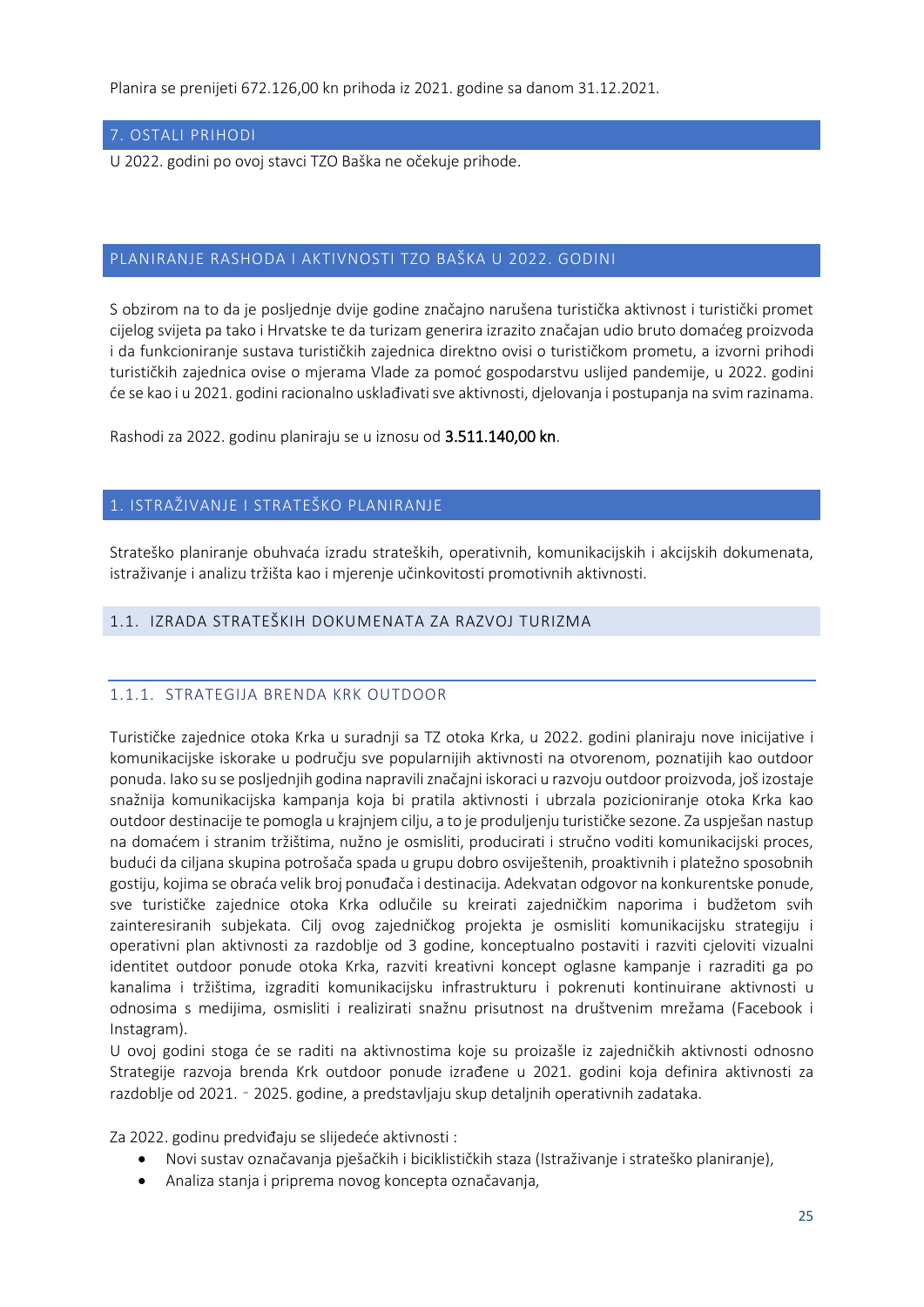- Imenovanje i sustav kategorizacije staza,
- Oblikovanje i grafička priprema sustava za označavanje,
- Lansiranje Krk outdoor ponude / branda (Istraživanje i strateško planiranje),
- Kreativni koncept kampanje,
- Oblikovanje grafička priprema svih oglasa /plakata/ animacija,
- Odnosi s medijima, PR tekstovi, lobiranja, intervjui i dr.,
- WEB portal Krk outdoor (Komunikacija i oglašavanje),
- Koncept sadržaja i oblikovanje,
- Izrada/programiranje web portala i punjenje inicijalnim sadržajima (HR/ENG),
- Priprema elemenata za drugu fazu projekta (online booking),
- Osnovna brošura Outdoor Krk ( Komunikacija i oglašavanje kreiranje promo materijala)
- Koncept oblikovanja brošure,
- Oblikovanje i grafička priprema/ on line priprema i pisanje svih tekstova,
- Priprema za tisak s jezičnim mutacijama.

| <b>Budžet</b> | 2.819,71 kn                                                                                            |
|---------------|--------------------------------------------------------------------------------------------------------|
| Nositelj      | TZ otoka Krka, TZO Baška, ostale LTZ I JLS s<br>područja otoka Krka, Izrađivač: Studio Conex<br>d.0.0. |
| Rok izvršenja | Kontinuirano tijekom 2022. godine                                                                      |

# <span id="page-26-0"></span>1.1.2. REVIZIJA I PLAN RAZVOJA BICIKLISTIČKIH I PJEŠAČKIH STAZA

U 2020. godini je u suradnji s vanjskim suradnikom Martinom Čotarom (Van puta, obrt za poslovno savjetovanje) za TZ otoka Krka odrađena revizija dijela bike i hike staza(3 bike i 3 hike staze za svaku LTZ), s ciljem unapređenja outdoor proizvoda na otoku Krku, i dobivanjem točnog uvida u trenutno stanje te je dobiven dokument Analiza bike i hike staza otoka Krka koji je koncipiran kao zbirni priručnik sa prijedlogom aktivnosti za unaprjeđenje staza. U 2022. godini planira se nastaviti daljnja faza revizije staza koja bi se ujedno sve staze međusobno povezale, ali i napravile kružno tematske rute, u cilju unapređenja outdoora te budućih aktivnosti vezanih uz outdoor i poboljšanje staza.

Vezano za biciklističke staze u tijeku je također priprema projekta bike koncepta Baška od strane Valamar Riviere, po uzoru na pozitivna iskustva u destinaciji Rabac, sukladno odrađenoj reviziji biciklističkih staza vanjskih suradnika Valamar Riviere, slovenske tvrtke Allianz ASE. Sukladno dobivenom elaboratu razmotriti će se daljnje aktivnosti i mogućnosti razvoja destinacije Baška za biciklizam, u suradnji sa Općinom Baška i Turističkom zajednicom općine Baška.

Krk Outdoor, kao širi projekt, najznačajniji je zajednički projekt otkako su osnovane turističke zajednice na otoku Krku, a uz samo brandiranje, projekt zahtijeva i poboljšanje infrastrukture odnosno ujednačavanje oznaka na terenu, a prema nacrtu Primorsko-goranske županije i revizije staza, budući da su kvalitetno uređene i održavane staze jedan od temelja razvoja outdoor proizvoda, poglavito biciklističkog i trkačko-pješačkog, a zatim i na njih vezani ostali elementi proizvoda: signalizacija, karte, web-stranice, informativni materijali i ostalo.

| Budžet   | 20.000,00 kn                                                                                               |
|----------|------------------------------------------------------------------------------------------------------------|
| Nositelj | TZO Baška, TZ otoka Krka, Martin Čotar, Infinitas<br>sport, Anima Adventures, BBK Mirakul, Općina<br>Baška |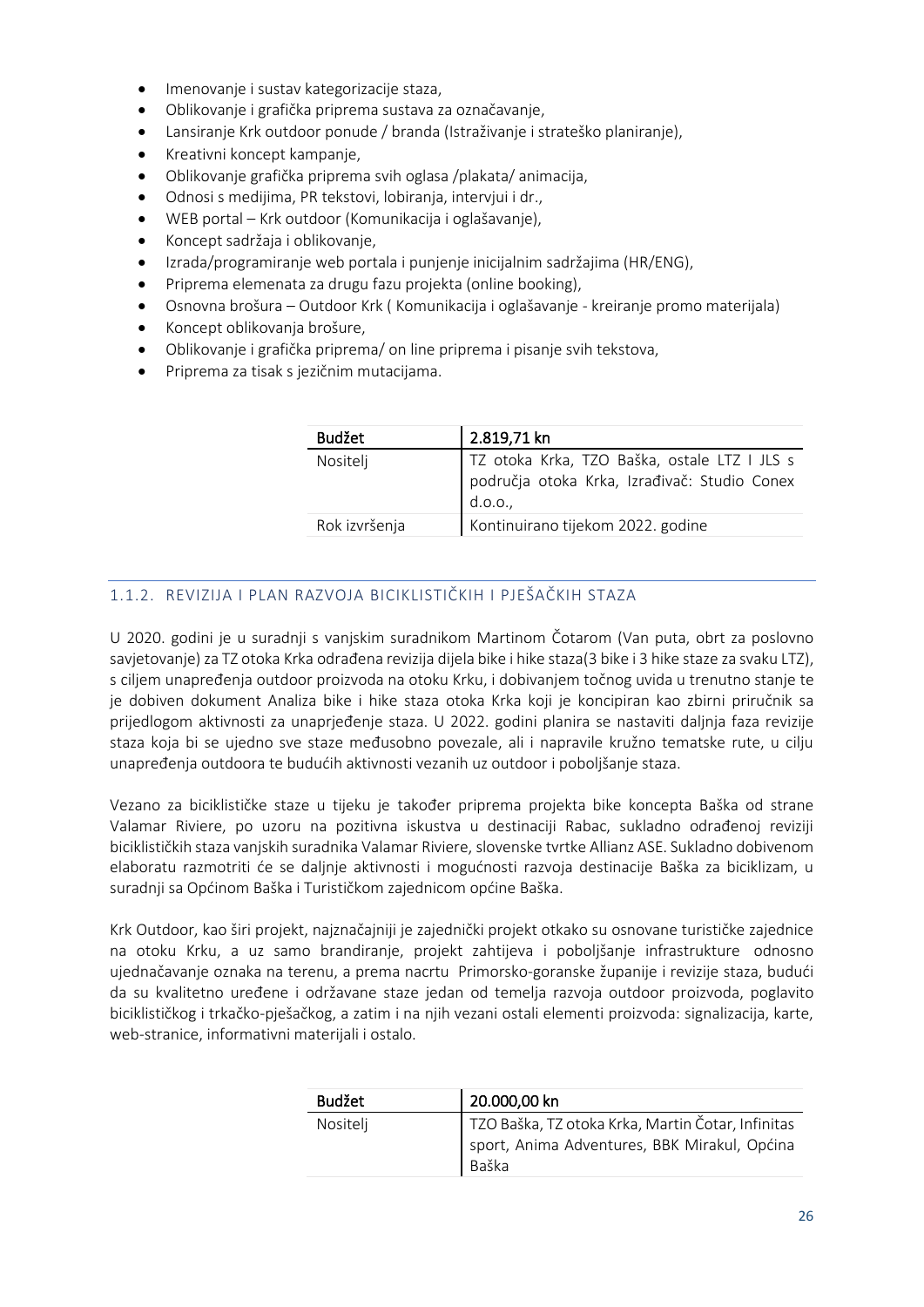#### <span id="page-27-0"></span>2. RAZVOJ TURISTIČKOG PROIZVODA

Razvoj turističkog proizvoda obuhvaća slijedeće aktivnosti: Identifikaciju i vrednovanje resursa te strukturiranje turističkih proizvoda, sustav označavanja kvalitete turističkog proizvoda, podršku razvoju turističkih događanja te podršku turističkoj industriji.

#### <span id="page-27-1"></span>2.1. IDENTIFIKACIJA I VREDNOVANJE RESURSA TE STRUKTURIRANJE TURISTIČKIH PROIZVODA

U okviru ove stavke dat je naglasak na selekciju ključnih atributa, poruka i identificiranje potencijalnih ciljanih ključnih skupina kojima se turistički proizvod komunicira kao i razvoj događanja u destinaciji i drugih motiva dolaska za individualne i grupne goste. Također je stavljen fokus na razvoj ostalih elemenata turističke ponude s ciljem cjelogodišnje ponude destinacije.

#### <span id="page-27-2"></span>2.1.1. RAZVOJ PROJEKTA CAMINO KRK

U 2022. godini nastavlja se sa razvojem opsežnog i zahtjevnog projekta Camino Krk, zajedno sa Turističkom zajednica Grada Krka kao nositeljem projekta te svim lokalnim turističkim zajednicama otoka Krka.

Camino Krk predstavlja prvu sekciju hrvatske mreže Camino putova, a radi se o kružnoj ruti dugoj oko 150 kilometara, koja obuhvaća cijeli otok Krk. Ruta polazi iz grada Krka te prolazi kroz mjesta Malinsku, Omišalj, Dobrinj, Vrbnik, Bašku, Punat i završava kod crkve sv. Jakova u Korniću, odnosno podijeljeno kroz preporučenih 7 dana hodanja:

- 1. dan Krk Brzac (23 km)
- 2. dan Brzac Malinska (22,9 km)
- 3. dan Malinska Omišalj (19 km)
- 4. dan Omišalj Čižići (21 km)
- 5. dan Čižići Vrbnik (21,6 km)
- 6. dan Vrbnik Baška (23,3 km)
- 7. dan Baška Kornić (21,4 km)

Na ovoj stavci su predviđena sredstva za poboljšanje postojeće signalizacije, fotografiranje staze, za tehničko održavanje staza i postojeće signalizacije, pečata i ormarića, dotisak karata i ostalog.

| <b>Budžet</b> | 15.000,00 kn                                                                                                                                                                           |  |
|---------------|----------------------------------------------------------------------------------------------------------------------------------------------------------------------------------------|--|
| Nositelj      |                                                                                                                                                                                        |  |
|               | TZO Baška, Općina Baška, ostale LTZ s područja<br>otoka Krka, Pismotisak, Samostalna sportska<br>djelatnost Svjetlana Vrkljan Radovčić,<br>Smartingo d.o.o., Promeritum d.o.o i ostali |  |
|               |                                                                                                                                                                                        |  |
|               | partneri na projektu                                                                                                                                                                   |  |
| Rok izvršenja | Kontinuirano tijekom 2022. godine                                                                                                                                                      |  |

#### <span id="page-27-3"></span>2.1.2. RAZVOJ PROJEKTA NOVIH STAZA

Planira se razvoj nove turističke trail staze na dionici Baška-Vrženica-Vela Luka-Diviška-Baška čime bi se dobile bi se 3 nove kružne rute: 2 x staze od 11km i jednu od 16km, a što je u skladu sa turističkim trail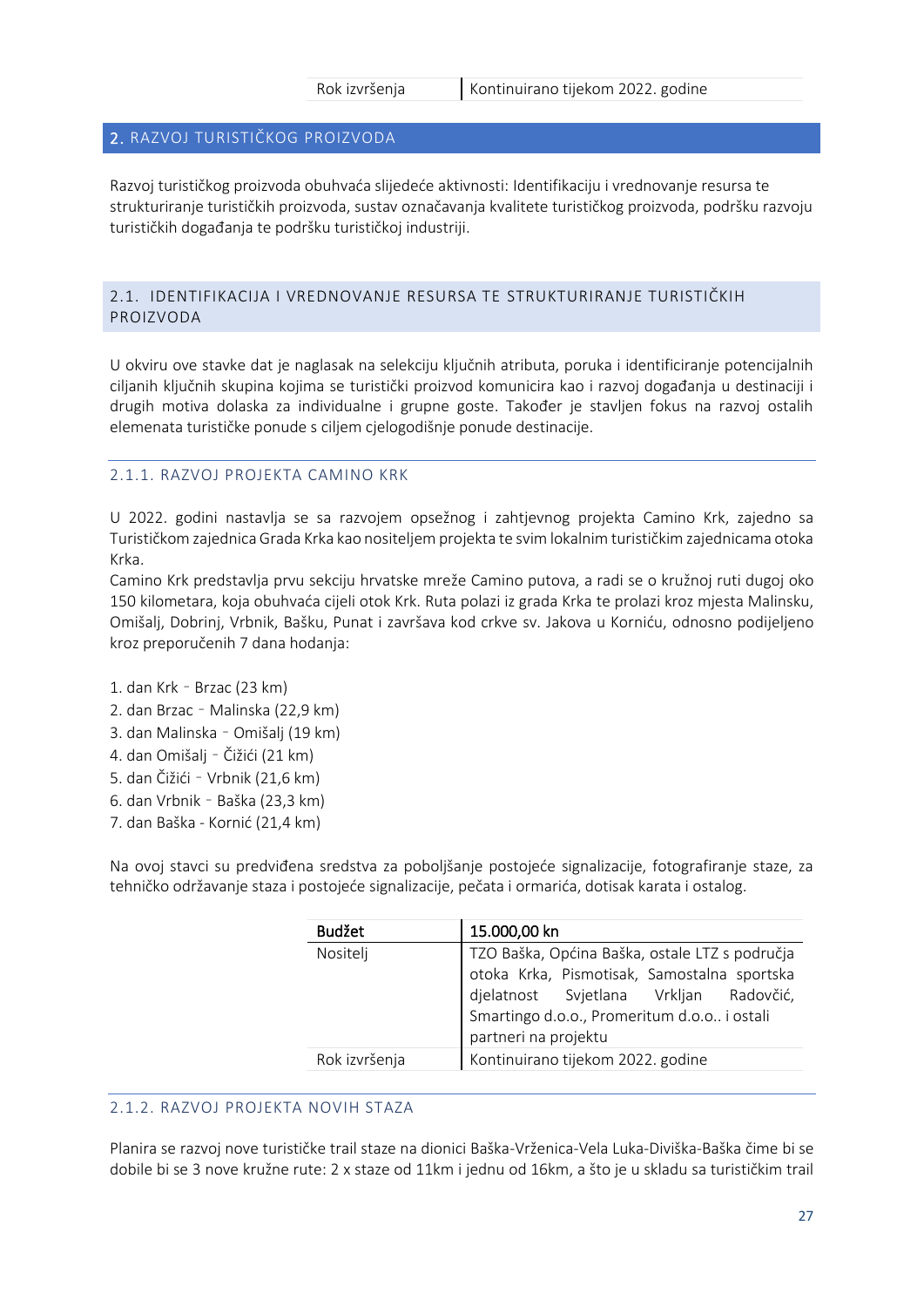stazama. Trenutno se do dvije najatraktivnije lokacije, a to su Diviška i Vela Luka, u oba slučaja mora koristiti ista staza za dolazak i povratak sa lokacije, a što je za turističke korisnike izbor koji se najčešće izbjegava. Baška je do sada imala možda i najbolje koncipirane staze od svih turističkih destinacija (neplaninskih) na Jadranu. No, nekolicina destinacija se izjednačila, a neke i prestigle Bašku. Razlog tome je što Baška nema noviteta u ovom segmentu, a sve je popularnija po outdoor turizmu. Iako kilometražno ima mnogo staza, većina njih nije prilagođena šetačko-planinarskoj populaciji, koja je najbrojnija, već je potrebna fizički visoka spremnost posjetiteljima. Ovom stazom Baška bi dobila novi atraktivni turistički sadržaj.

U 2021. dobivena je suglasnost Ministarstva gospodarstva i održivog razvoja Republike Hrvatske, Uprava za zaštitu prirode za planirane aktivnosti, budući da jednim dijelom staza prolazi unutar granica ornitološkog rezervata Kuntrep.

Nakon tehničke izrade same staze slijedeći ključni korak bi bio brendiranje same staze i njezina promocija slijedeći primjere dobre prakse poput nove trail staze Life on Mars u Matejni na otoku Pagu. Dobivenom analizom hike i bike staza suradnika Martina Čotar za TZ otoka Krka u sklopu projekta Krk Outdoor dane su smjernice za njihovo unaprjeđenje koje bi trebale pridonijeti razvoju kompletne outdoor ponude u cilju da ona postane velik adut otoka u daljnjem promišljanju turizma i organizaciji budućih aktivnosti.

| <b>Budžet</b> | 35.000,00 kn                                                                                         |
|---------------|------------------------------------------------------------------------------------------------------|
| Nositelj      | TZO Baška, Općina Baška, Klub pustolovnih<br>sportova Multisport/Šimun Cimerman d.o.o.,<br>PD Obzova |
| Rok izvršenja | Tijekom 2022. godine                                                                                 |

# <span id="page-28-0"></span>2.2. SUSTAVI OZNAČAVANJA KVALITETE TURISTIČKOG PROIZVODA

Ova stavka financijskog plana stavlja fokus na turističku industriju, odnosno na označavanje kvalitete npr. obiteljskog smještaja i općenito dodjele kvalitete u koordinaciji sa regionalnom turističkom zajednicom. Stavka također obuhvaća suradnju sa predstavnicima turističke ponude po proizvodima radi podizanja kvalitete ponude u destinaciji kao što je npr. suradnja lokalne turističke zajednice sa ugostiteljima, hotelijerima, OPG-ovima itd.

### <span id="page-28-1"></span>2.2.1. KVARNER FAMILY -RAZVOJ I BRENDIRANJE OBITELJSKOG SMJEŠTAJA

KVARNER FAMILY jedan je od vodećih projekata povezivanja i unapređenja kvalitete i promocije obiteljskog smještaja na području Hrvatske i primjer dobre prakse kojeg provodi TZ Kvarnera u suradnji s lokalnim turističkim zajednicama s područja Kvarnera i Primorsko-goranskom županijom. Projekt danas uključuje preko 550 objekata koji nude smještaj standardizirane kvalitete, od toga 70-tak ih nosi oznaku Pet Friendly kao znak da su dobrodošli i kućni ljubimci, a 60-tak objekata prilagođeno je potrebama ljubitelja aktivnog odmora te nose oznaku Bike Friendly i Hike Friendly što znači da su prilagođeni za smještaj i udovoljavaju specifičnim potrebama cikloturista i gostiju koji pješače ili planinare. Kroz projekt uključeno je i 30-tak turističkih agencija koje u svojoj ponudi naglasak stavljaju na promociju i popunjavanje kapaciteta s oznakama Kvarner Family. Iza oznake kvalitete Kvarner Family stoji preporuka TZ Kvarnera za provjerenu turističku kvalitetu, standard i prepoznatljivost brendiranih apartmana, kuća za odmor, kampova i soba privatnih iznajmljivača u ovoj regiji.

| <b>Budžet</b> | 1.000,00 kn                                                      |
|---------------|------------------------------------------------------------------|
| Nositelj      | TZ Kvarnera, povjerenstva "Kvarner Family",<br>I TZO Baška i PGŽ |
| Rok izvršenja | Kontinuirano tijekom 2021. godine                                |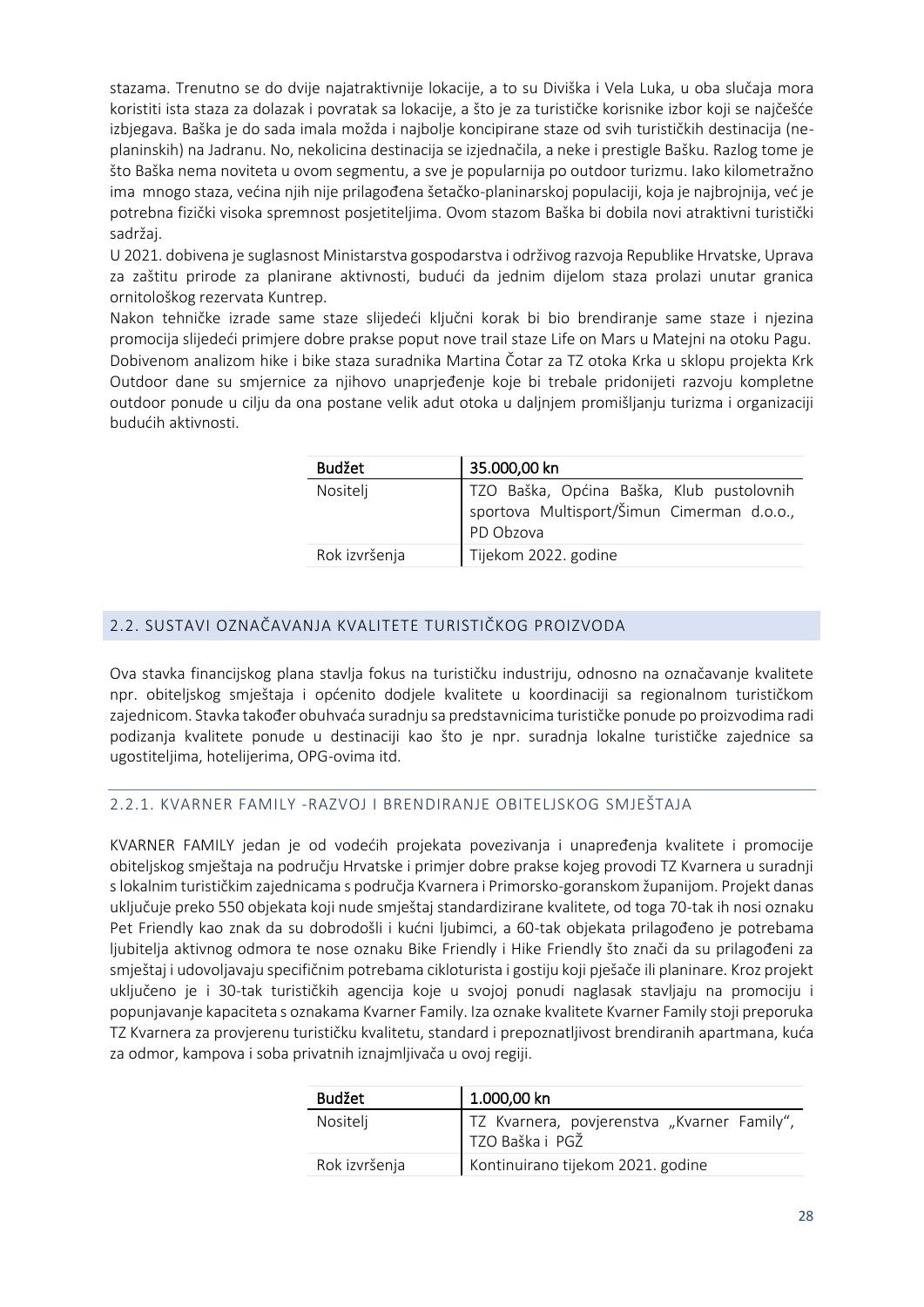# <span id="page-29-0"></span>2.3. PODRŠKA RAZVOJU TURISTIČKIH DOGAĐANJA

Zakon o turističkim zajednicama i promicanju hrvatskog turizma kao jednu od zadaća turističke zajednice ističe organizaciju i suorganizaciju događanja, kulturno zabavnih i sportskih manifestacija u destinaciji, kao i sufinanciranje manifestacija u organizaciji drugih subjekata koje su od značaja za razvoj, promociju i učinkovito turističko i gospodarsko pozicioniranje destinacije koje pridonose obogaćivanju turističke ponude mjesta.

Sve manifestacije grupirane su u tematske cjeline, odnosno kulturno - zabavne, sportske te već tradicionalne i etablirane manifestacije.

#### <span id="page-29-1"></span>2.3.1. SUFINANCIRANJE TZ OTOKA KRKA - PODRŠKA RAZVOJU TURISTIČKOG PROIZVODA

Ovom stavkom obuhvaćeno je sufinanciranje programa koje TZO Baška u suradnji sa ostalim lokalnim turističkim zajednicama realizira kroz budžet TZ otoka Krka, a prema određenom ključu financiranja. Radi se o slijedećim programima:

- KRK BIKE STORY i KRK FOOD STORY su aktivnosti turističkih zajednica, kojima se želi promovirati sve traženije outdoor aktivnosti, posebice bike & hike staze u cilju produživanja sezone. Ukoliko se sustav otočnih tz usuglasi u zajedničkim aktivnostima za pred i pod sezonske programe, TZ otoka Krka izdvojila je dio sredstava za promotivne kampanje po turističkim proizvodima. Nakon provedenih i objedinjenih zajedničkih programa turističkih zajednica na temu outdoora i gastro u pred i posezoni kao i u 2022. godinu bi se nastavilo na zajedničkim programima.
- KRK BIKE STORY- Unatoč izazovnom vremenu u kojem se nalazimo, turističke zajednice otoka Krka su i ove godine zajednički osmislile programe kako bi obogatile turističku ponudu poštujući pritom aktualne epidemiološke mjere. Radilo se o 3 biciklističke rute, kojima su se obuhvatile sve otočne destinacije. U 2022. godini, planira se nastavak programa.
- KRK FOOD STORY kao projekt koji se već nekoliko godina razvija na otoku Krku u suradnji sa lokalnim ugostiteljima ima za cilj razvijati lokalnu gastronomiju, posebice u pred sezoni ( a gastronomske priče se mogu i nadovezati i u jesenskom dijelu, odnosno posezoni). Ukoliko se pokaže interes za zajedničkim nastupom i organizacijom gastro programa, TZ otoka Krka osigurava inicijalna sredstva za program.
- "Ljetni đir" radijska emisija koji TZ otoka Krka provodi u suradnji sa ekipom sa Radija OK-a, turističkim zajednicama te Novim Listom. U 2022. godini nastavit će se radijska emisija prezentiranja turističkih mjesta u sezoni te ujedno i promocija događanja (kulturne manifestacije, ugostiteljstvo, iznajmljivači i dr.) Program obuhvaća obilazak mjesta i javljanje na radijo sa gostima. Program se održava u srpnju i kolovozu.

TZO Baška participira u sufinanciranju udruženo s ostalim LTZ s područja otoka Krka prema ključu 15,81%.

| <b>Budžet</b> | 8.711,31 kn                                                                              |
|---------------|------------------------------------------------------------------------------------------|
| Nositelj      | TZO Krka, LTZ otoka Krka, TZO Baška, Radio OK,<br>Novi list, ostali partneri na projektu |
| Rok izvršenja | Tijekom 2022. godine                                                                     |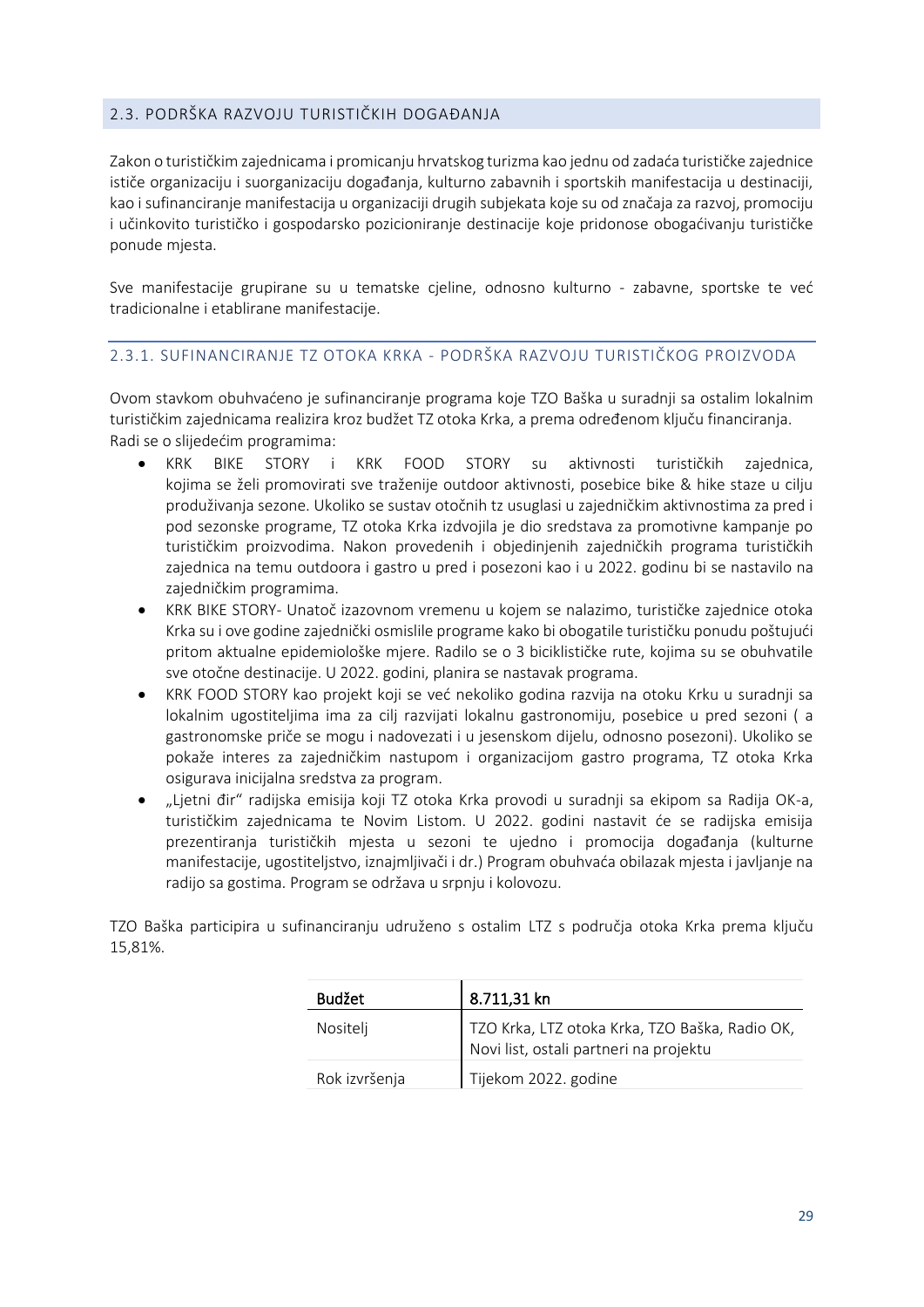#### <span id="page-30-0"></span>2.3.2.KULTURNO ZABAVNE MANIFESTACIJE

Cilj je ponuditi niz tematskih manifestacija i programa počevši od Uskrsa pa sve do razdoblja Adventa koji se oslanjaju na autohtonost proizvoda i usluga te na prirodna i kulturna bogatstva Baške.

U okviru svake tematske grupe, TZO Baška će organizirati ili financijski podržati one manifestacije i projekte koji mogu doprinijeti razvoju prioritetnih proizvoda, ali i ostale aktivnosti koje mogu obogatiti i diversificirati turističku ponudu destinacije.

Ukoliko epidemiološki uvjeti budu dopuštali i ukoliko situacija sa koronavirusom bude dopuštala provođenje zacrtanih ciljeva, planira se održavanje raznovrsnih programa od zabavnih, klasičnih i akustičnih koncerata, nastupa klapa i folklornih društava, održavanje predstava, izložbi na otvorenom, kino predstava.

Planira se nastaviti sa konceptom promenadnih nastupa te nastupa na manjim atraktivnim lokacijama koje to dopuštaju, a sve ovisno o epidemiološkoj situaciji i odluci o postavljanju fiksne pozornice na Staroj rivi.

S ove se stavke predviđa i prigodno obilježavanje Uskrsa, Dana turizma, Adventa u Baški.

| <b>Budžet</b> | 246.000,00 kn                |
|---------------|------------------------------|
| Nositelj      | TZO Baška, suradnici, udruge |
| Rok izvršenja | Tijekom 2022. godine         |

#### <span id="page-30-1"></span>2.3.3. SPORTSKE MANIFESTACIJE

Na ovoj stavci predviđena su sredstva koja će se utrošiti na provedbu outdoor i sportskih programa kao sportsko – rekreativnih sadržaja za obogaćivanje turističke ponude destinacije, u organizaciji TZO Baška ili kao partnera u projektu suradnika koji bi provodili razne aktivnosti, kao i sredstva za sufinanciranje organizacije atraktivnih outdoor događanja.

Posebno se izdvajaju 2 atraktivne međunarodne outdoor manifestacije:

U 2022. godini se planira se snažna podrška brdsko biciklističkoj utrci 4Islands u suradnji s tvrtkom 4 Islands d.o.o., TZ Kvarnera, HTZ i MINTS budući će od sljedeće godine biti licencirana od strane Epic Serious IRONMAN grupe kao LEGEND race. Ironman je jedna od najbrže rastućih sportskih licenci u svijetu, što automatski sa sobom dovodi veću medijsku vidljivost, te porast timova koji sudjeluju u utrci, a samim time i benefite destinaciji.

Projekt nosi velike PR aktivnosti te prepoznatljivost kao outdoor destinacije osobito zbog toga jer je Baška domaćin ove manifestacije pa time dobiva i puno veću medijsku pozornost. Troškovi cijelog projekta se procjenjuju ukupno na 2.300.000,00 kn. Manifestacija se predstavlja kao višednevna međunarodno rekreativna brdsko biciklistička utrka, jedinstvena u svijetu brdskog biciklizma.

4 Islands MTB utrka je brdsko biciklistička utrka s jedinstvenim doživljajem vožnje u samo 4 dana na 4 različita kvarnerska otoka: Krk, Rab, Cres i Lošinj. Baška je, šestu godinu bila domaćin prve etape.

Utrka je namijenjena profesionalnim sportašima i rekreativcima koji imaju posebnu čast natjecati se sa profesionalnim vozačima. Podijeljeni u timove po dva sudionika, u ukupno 4 kategorije: men, women, master (rođeni 1967-1977), grand master (rođeni prije 1967) i mix (1 muškarac + 1 žena).

Ova manifestacija pokrenuta je prije 7 godina upravo u Baški i označila je početak brendiranja i pozicioniranja Baške kao značajne outdoor destinacije, koja svojim posjetiteljima nudi sve što im je potrebno za idealan aktivan odmor u jedinstvenom prirodnom okruženju te promociju vansezonskog sportskog turizma koji bilježi svoj veliki porast.

Jedinstven koncept utrke svrstao ju je među prvih pet najzanimljivijih utrka u MTB svijetu biciklizma, a sinergija top događaja i turizma Bašku i otok Krk ucrtava kao važne točke na cikloturističkoj karti Europe i svijeta.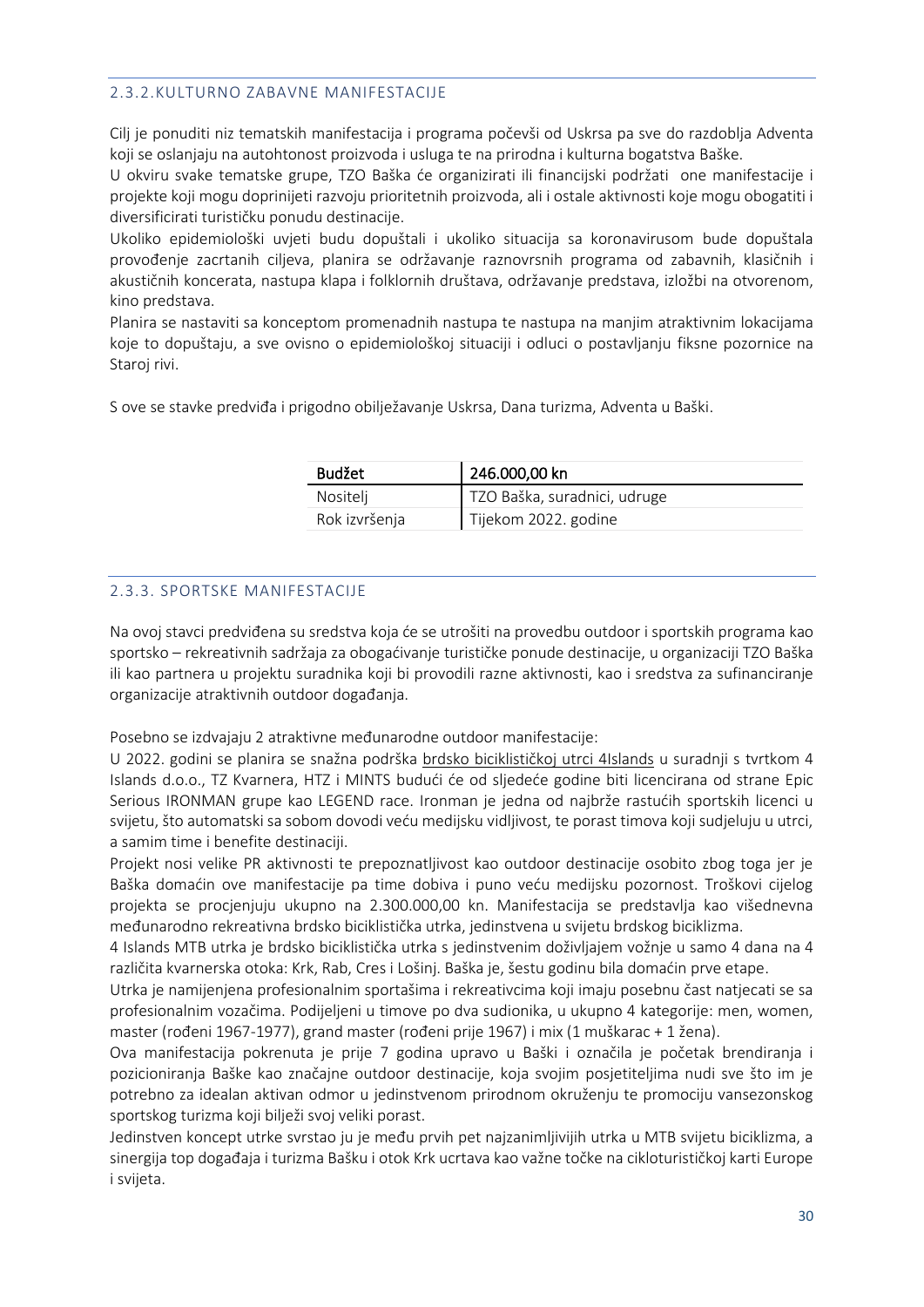Raspored: 19.04.2021. PROLOGUE OTOK KRK Prolog Baška 20.04.2021. STAGE 1 OTOK KRK 21.04.2021. STAGE 2 OTOK RAB 22.04.2021. STAGE 3 OTOK CRES 23.04.2021. STAGE 4 OTOK LOŠINJ

Nova suradnja u 2022. godini trebala bi nastati sa Adventure Race Croatia, međunarodnom pustolovnom utrkom, koja je otkazana u 2021. godini te se 2022 planira njeno treće izdanje, a nakon dvije godine održavanja u Zadarskoj regiji utrka se seli na Kvarner i Gorski Kotar. ARC 2021 će imati bazu u Baški što znači da će otok Krk i Baška biti centralno mjesto zbivanja pustolovne utrke Svjetske lige. Natjecatelji će dva dana prije početka utrke i dva dana nakon utrke biti smješteni u Valamarovom Baška Beach Camping Resortu gdje će se održati sve pripreme, provjere opreme, sastanak s ekipama, završna večera i proglašenje. Utrka je to koja će ugostiti 40 četveročlanih timova iz cijelog svijeta koji će pokušati savladati stazu dugu 550 km koja prolazi najatraktivnijim dijelovima Primorsko-goranske županije.

Utrka duga 550 km bit će kružnog tipa, a start i cilj bit će locirani u Baški. Na otoku Krku natjecatelji će prolaziti kroz pet općina: Baška, Vrbnik, Dobrinj, Punat i grad Krk, a kretat će se biciklima, kajacima i trčeći. Natjecatelji na Adventure Race Croatia dolaze iz cijelog svijeta, ali također i neki od volontera, suci i pratnja. Cilj je natjecateljima omogućiti pustolovinu života koja će ih vraćati u Hrvatsku još godinama, a Baška kao baza će zasigurno ostaviti svoj trag. Adventure Race Croatia dio je Adventure Race World Series i jedna je od kvalifikacijskih utrka za Svjetsko prvenstvo koje se 2021. održava u Paragvaju.

Adventure Race Croatia je manifestacija velikog potencijala koja pruža mogućnost za najuzbudljivijom aktivnom razglednicom Baške i otoka Krka. Predviđena financijska sredstva utrošila bi se u medijsku promociju utrke, snimanje filma i distribuciju širom svijeta kao i logističku podršku same utrke.

| <b>Budžet</b> | 205.000,00 kn                                |
|---------------|----------------------------------------------|
| Nositelj      | TZO Baška, Općina Baška, TZ Kvarnera, HTZ,   |
|               | MINTS, Anima Adventures, Bike Guru,          |
|               | Flow2glow yoga, 4. Islands d.o.o., Adventure |
|               | Race Croatia d.o.o., Valamar Riviera         |
| Rok izvršenja | Tijekom 2022. godine                         |

#### <span id="page-31-0"></span>2.3.4. RIBARSKI DAN

Ribarski dan je tradicionalna manifestacija koja se prvi puta održala 1910. godine u Baški s natjecanjem u izvlačenju mreže na plažu. Danas je manifestacija u funkciji turizma, a održava se svake godine početkom kolovoza odnosno prvi vikend u kolovozu. Ovogodišnji program Ribarskog dana prilagodili smo trenutnoj epidemiološkoj situaciji, te se on radi sigurnosti mještana i posjetitelja, održao u skromnijem izdanju, u tradicionalnom terminu, prvog vikenda u kolovozu. Ovisno o zainteresiranosti udruga za uključenjem u samu manifestaciju, a kako bi se tradicionalno obilježio program te ovisno epidemiološkoj situaciji, koncipirati će se program i za 2022. godinu.

Manifestacija proslave Ribarskog dana uključuje zabavni program te tradicionalno nastup klape Zvonimir folklora, KD Šoto, limene glazbe, a želja je ugostitelje Baške uključiti da se još više involviraju u program sa svojim aktivnijim uključivanjem.

Manifestacija koja je inače okupljala brojne mještane, ali i uključivala i animirala goste sastoji se od tradicionalnih događanja poput povlačenja mreža, potezanja konopa i hodanja po gredi, do suvremenijih događanja poput izložbi i dječjih radionica, turnira u briškuli i trešeti, jedriličarske regate, projekcije filmova. Za realizaciju samog programa važno je sudjelovanje i potpora svih udruga, uz financijsku i organizacijsku podršku TZO Baška. Kroz uključivanje u manifestaciju "Ribarski dan" su se tradicionalno podržavali programi sudjelovanja KD Šoto, Društva Sinjali, JK Vihor i NK Vihor, ŠRD Škrpina te će se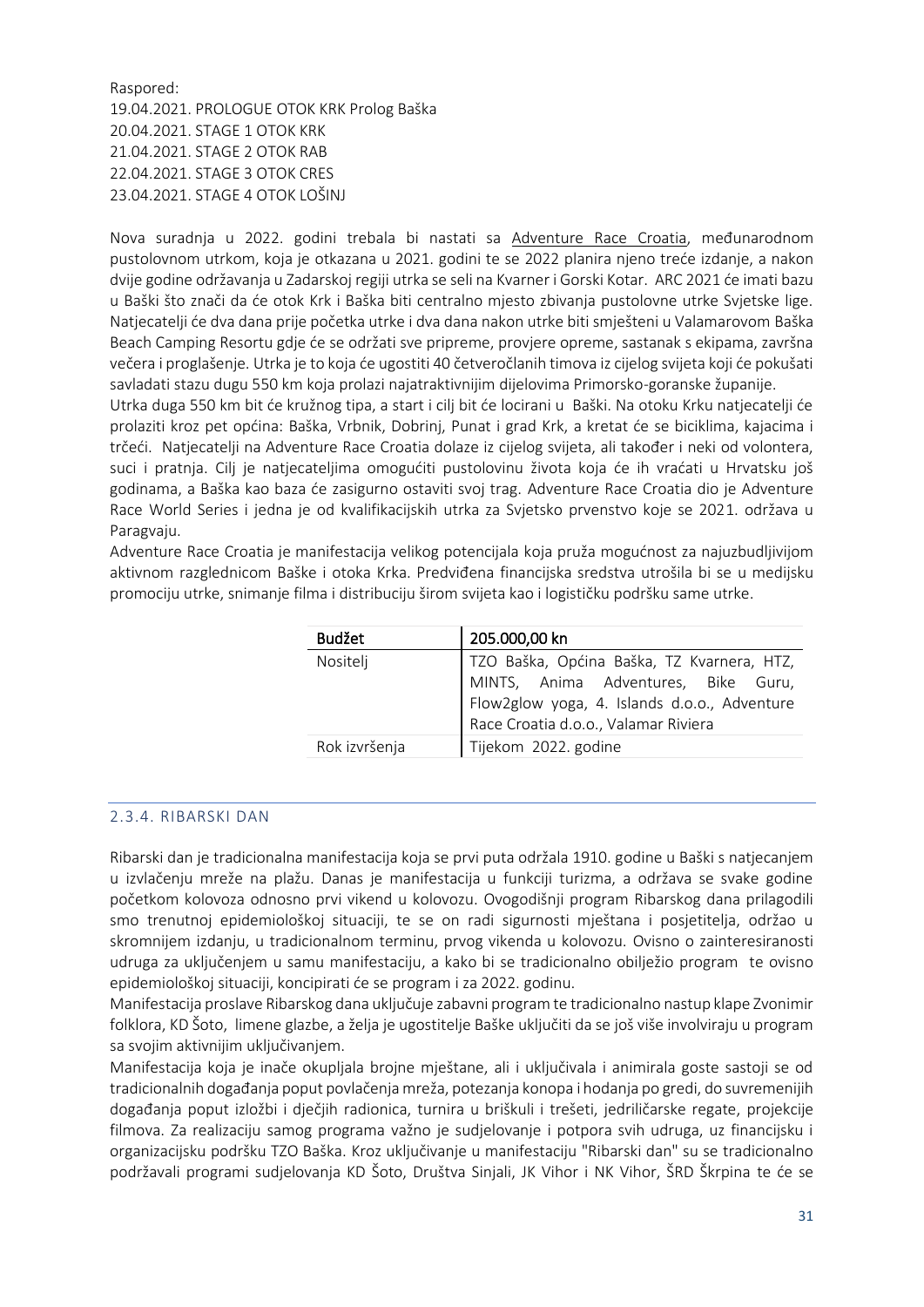udruge moći javiti na Javni poziv za dodjelu potpore iz programa Potpore manifestacijama u 2022. godini.

| Budžet        | 140.000,00 kn                                                 |
|---------------|---------------------------------------------------------------|
| Nositelj      | TZO Baška, udruge, suradnici na manifestaciji,<br>ugostitelji |
| Rok izvršenja | Kolovoz 2022 godine                                           |

#### <span id="page-32-0"></span>2.3.5. BIG FESTIVAL – INTERNACIONALNI GITARISTIČKI FESTIVAL

Nakon pauze od 2 godine u 2022. godini se planira nastaviti s programom BIG Festival / Baška International Guitar Festival - Internacionalni festival gitare u Jurandvoru u suradnji sa Udrugom Hal koji okuplja svjetske poznate glazbenike - gitarističke virtuoze i koji se tradicionalno održava u razdoblju iza Vele Gospe na atraktivnim lokacijama, kompleksu sv. Lucije te na bašćanskoj Staroj Rivi.

Nastupi s dosadašnjih izdanja prepuni imena samoga vrha svjetske gitarističke scene, poput Iana Merlosa, Adama Palmae, Sebastiena Gineauxa, Woody Manna te Martina Taylora, a 2019. Vlatko Stefanovski. Uz mnoštvo koncerata, BIG Festival nudi i mogućnost sudjelovanja u radionicama kroz koje o gitari, pjevanju i glazbi, polaznici mogu učiti od onih koji to znaju najbolje te pogledati izložbe koje vas još dublje povezuju s gitarističkim svijetom. Sve ovo čini Bašku idealnim mjestom za ljubitelje gitare.

Cilj je održati visoku razinu u programskom i organizacijskom kontekstu u okvirima financijskih sredstava namijenjenih festivalu. Budući je za 2021. već bio dogovoren koncept, planira se održavanje manifestacije sa istim izvođačima uz pojedine novitete te ponuda dodatnih sadržaja u sklopu festivala.

| Nositelj                             |                                                                                             |
|--------------------------------------|---------------------------------------------------------------------------------------------|
| na manifestaciji                     | TZO Baška, Općina Baška, Udruga Hal, AZ<br>"agencija za kulturu i turizam", razni suradnici |
| Rok izvršenja<br>Kolovoz 2022 godine |                                                                                             |

### <span id="page-32-1"></span>2.3.6. BAŠKA OUTDOOR FESTIVAL

Baška je poznata kao destinacija odmorišnog i kupališnog turizma koji se koncentrira na ljetne mjesece, ali ima sve predispozicije da postane vodeća outdoor destinacija odnosno destinacija za aktivni odmor tijekom cijele godine. Kako se nastojanja valoriziranja outdoor potencijala u Baški ne bi zaustavila samo na "pratećem materijalu" i kartovnim prikazima raspoloživih staza, cesta i penjališta, osmišljena je postsezonska manifestacije - "Baška Outdoor Festival" kojom se nastoji brdsko biciklističkim i trail natjecanjima privući više stotina poklonika takvih aktivnosti jednako kao i brojne rekreativce, u suradnji s iskusnim organizatorima takvih događanja, uz popratni sadržaj u organizaciji TZO Baška koji obuhvaća dodatne outdoor aktivnosti u destinaciji (vođene šetnje planinarskim stazama, penjališta, zipline, razna predavanja na temu outdoora). Organizatori su različite tvrtke specijalizirane za aktivan odmor kao što su Outdoor.hr i Treking liga, HD Navigatio/Adria Bike, Promotiv Travel, Planinarsko društvo PD Obzova, AK Put, ZIP LINE Edison te Valamar Riviera kao nositelji smještajni ponude i glavni suorganizatori.

Ovom manifestacijom Baška se prezentira kao poželjna destinacija tijekom cijele godine te se nastoji potaknuti da aktivan odmor postane jedan od glavnih razloga dolaska u destinaciju, van glavne ljetne turističke sezone tijekom koje su dosegnuti maksimumi.

Posebno se izdvajaju 2 atraktivne outdoor manifestacije: Krk 'n' Trail i Krk'n'Roll MTB maraton.

Sa ove pozicije planirani su troškovi TZO Baška u organizaciji same manifestacije, a za organizaciju trail i mtb utrke uputiti će se Javni poziv za dodjelu potpore iz programa Potpore manifestacijama u 2022. godini.

| <b>Budžet</b> | 75.000,00 kn |
|---------------|--------------|
|---------------|--------------|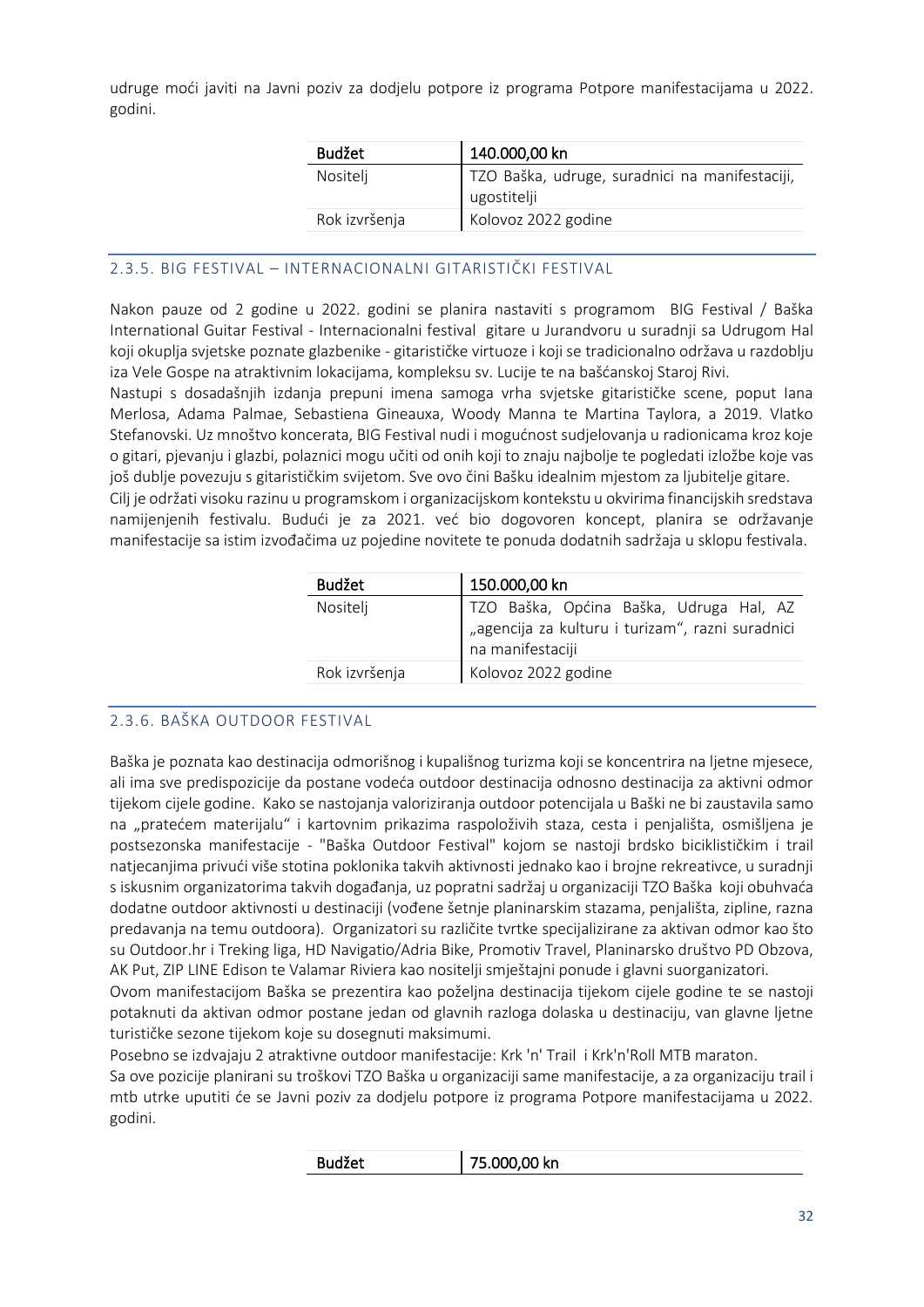| TZO Baška, Općina Baška, razni suradnici u |
|--------------------------------------------|
| outdoor aktivnostima, Valamar Riviera,     |
| turističke agencije, ugostitelji           |
| Jesen 2022. godine                         |
|                                            |

# <span id="page-33-0"></span>2.3.7. MANIFESTACIJA CRNA OVCA

Crna Ovca zasigurno je naša najpopularnija manifestacija. Festival janjetine, individualizma, kreativnosti, otočne baštine, popularne kulture i sporta, organizira tvrtka Studio Conex, uz podršku domaćina Općine Baška i Turističku zajednicu općine Baška i dosadašnjeg glavnog sponzora partnera Valamar Riviere. Tematski festivali predstavljaju bitnu turističku atrakciju i motiv dolaska naših gostiju, a kvalitetnom i konkurentom ponudom koju manifestacija Crna ovca pruža svim posjetiteljima, želimo Bašku predstaviti kao top destinaciju na Kvarneru i van ljetnih mjeseci.

Manifestacija se može organizirati ukoliko se i gospodarstvo uključi budući da se radi o financijski, ali i operativno zahtjevnom projektu kojeg TZO Baška nije u mogućnosti samostalno organizirati. Zbog neizvjesne epidemiološke situacije i samog koncepta ove manifestacije kojoj nikako ne želimo rušiti kvalitetu niti atraktivnost, prateći situaciju nakon Nove Godine i u dogovoru sa ostalim sudionicima uključenim u ovaj projekt, razmotriti će se model održavanja manifestacije u 2022. godini.

Studio Conex d.o.o. je zaštitio brend "Crna ovca", a realizacija je moguća uz uvjet da se u organizaciju uključe Općina Baška, TZO Baška te Valamar Riviera, ali i ostali dionici, ugostitelji, udruge, obrtnici kako bi ova manifestacija postigla čim bolji uspjeh te se etablirala na tržištu kao ključna vansezonska manifestacija u Hrvatskoj s naglaskom na gastronomiju, zabavu, kulturu i aktivni odmor s ciljem da privuče ne samo domaće nego i inozemne goste za što je ključna i promocija od strane hotelijera kroz povoljne smještajne aranžmane. Sinergijsko djelovanje će biti ključno za ostvarivanje uspjeha i realizacije ove manifestacije.

U 2022. TZO Baška i Općina Baška predvidjeli su veći budget kako bi se manifestacija mogla ponovno održati, budući da Valamar Riviera u slijedećoj godini nije u mogućnosti financijski podržati projekte koji pridonose imidžu destinacije, a nisu vezani za direktan prihod od smještaja u njihovim objektima (poput outdoor manifestacija).

| <b>Budžet</b> | 330.000,00 kn                                |
|---------------|----------------------------------------------|
| Nositelj      | TZO Baška, Općina Baška, Studio Conex, razne |
|               | udruge, obrtnici, ugostitelji                |
| Rok izvršenja | Tijekom 2022. godine                         |

# <span id="page-33-1"></span>2.3.8. ORGANIZACIJA IZLOŽBI

U 2022. se planiraju nastaviti organizirati vrijedne izložbe u galeriji Zvonimir. U suradnji s dosadašnjim suradnikom vezano za programski sadržaj same galerije, Udrugom Livingstone isplanirati će se program izlaganja 2022. Za svaku se izložbu zasebno priređuju plakati s pripadajućim logotipima, deplijan, pozivnice, tekst i vizuale za internet promociju, zasebno se vodi medijska najava, organizira postav te koordinira promociju i otvaranje. Turistička zajednica kao suorganizator koordinira svojim promidžbenim kanalima, organizira catering na otvaranju, šalje tiskane pozivnice, pozicionira plakate i ostale materijale. Organizacija navedenog programa podrazumijeva: koordinaciju s vrhunskim kustosima i umjetnicima, konceptualnu pripremu postave, pripremu tekstova za objavu, lekturu i prijevod, oblikovanje vizuala za web, grafičku priprema i dostavu plakata, pozivnica, bannera, medijsku komunikaciju i najavu. Izlaganje u galeriji podrazumijeva osiguranje umjetničkih djela, transport dostavnim vozilom, tehnički postav u prostoru: dovoz/odvoz, podešavanje rasvjete, suorganizaciju i nazočnost na otvaranju uz kustosa ili umjetnika. Postoji također mogućnosti dodatnog sufinanciranja potencijalnim partnerima (ugostitelji, proizvođači vina, sira, pršuta...) kroz pokroviteljstvo čitavog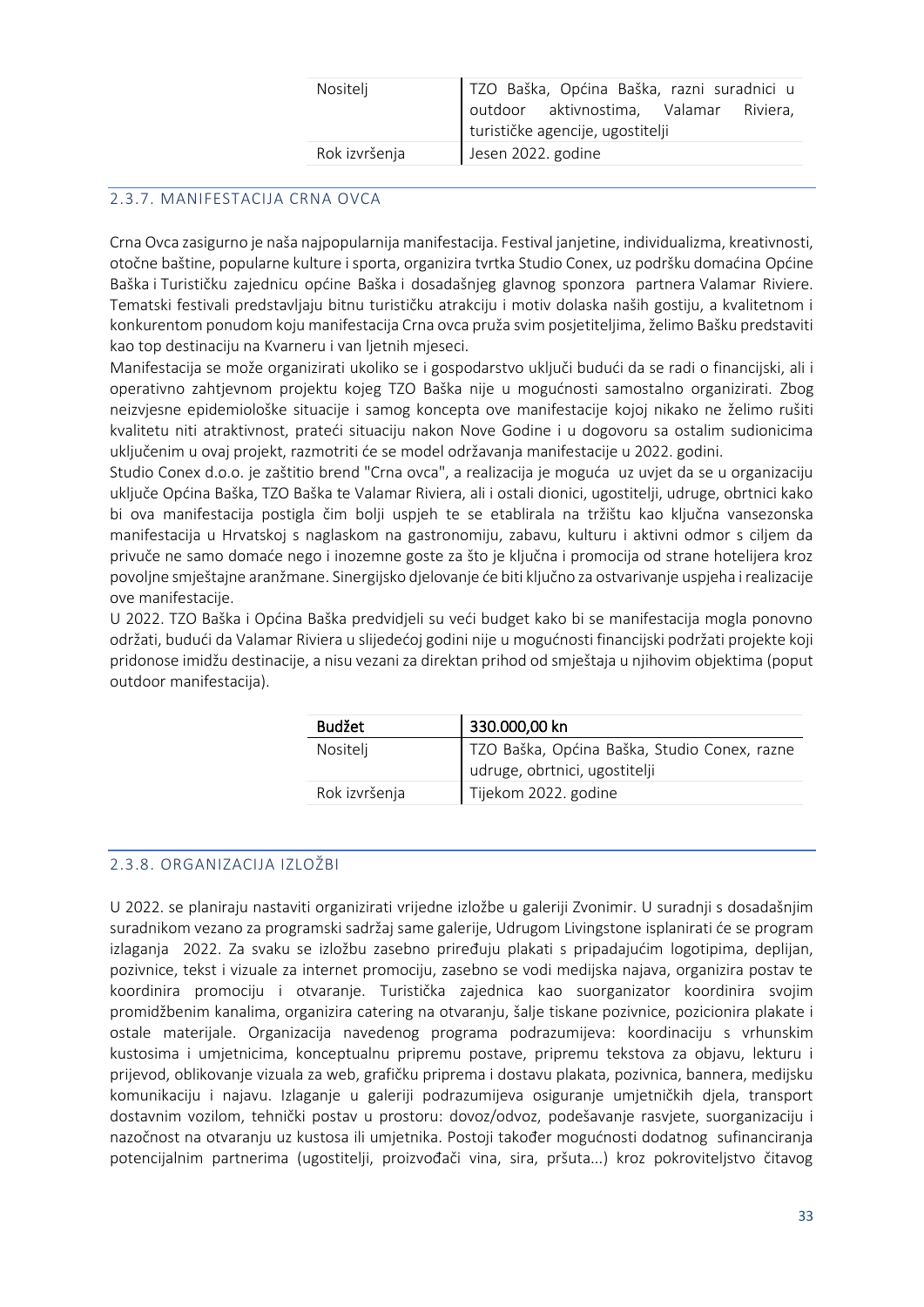izlagačkog programa, a zauzvrat im se može pružiti vidljivost (visibility) na svim promidžbenim materijalima, animirati ih kao glavne partnere ili pokrovitelje.

Sa ove stavke se planira sufinancirati i organizacija oko postavljanja izložbe o mrgarima Kap po kap, kamen po kamen – život" udruge Sinjali u Galeriji Arheološkog muzeja u Zagrebu na Zrinjevcu u ožujku/travnju.

| Budžet        | 45.000,00 kn                                                                   |
|---------------|--------------------------------------------------------------------------------|
| Nositelj      | TZO Baška, Udruga Livingstone, Astoria d.o.o.,<br>Sinjali, ugostitelji, udruge |
| Rok izvršenja | Tijekom 2022. godine                                                           |

#### <span id="page-34-0"></span>2.4. TURISTIČKA INFRASTRUKTURA

Temeljem sporazuma s Općinom Baška, Turističkoj zajednici općine Baška ustupilo se korištenje prostorije bivše mjesne zajednice u funkciji "Galerije Zvonimir" uz uvjet da TZ podmiruje troškove struje i vode i prema tome i prostorije nasuprot galerijske prostorije koja je služila kao skladište, ali je prenamijenjena u prostoriju za sastanke i radni prostor direktorice TZO Baška. Računi za režije se podmiruju kroz rad Galerije Zvonimir.

| Budžet        | 10.000,00 kn         |
|---------------|----------------------|
| Nositelj      | TZO Baška            |
| Rok izvršenja | Tijekom 2022. godine |

#### <span id="page-34-1"></span>2.5. PODRŠKA TURISTIČKOJ INDUSTRIJI

Podrška turističkoj industriji podrazumijeva podršku subjektima u svrhu razvoja programa povezanih neposredno s turističkim proizvodom, potpore za programe dionika u turističkoj aktivnosti na razini destinacije iz vlastitih sredstva i potpore programima destinacijskih menadžment kompanija.

#### <span id="page-34-2"></span>2.5.1. POTPORA ZA PROGRAME, DOGAĐANJA I MANIFESTACIJE U TURIZMU NA PODRUČJU OPĆINE BAŠKA (PREMA JAVNOM POZIVU)

S ove se stavke predviđaju sredstava za potpore programa, događanja i manifestacije u turizmu na području općine Baška. Potpore će se dodjeljivati temeljem javnog poziva kojeg će na proljeće objaviti Turistička zajednica općine Baška, a provodit će Povjerenstvo za provedbu javnog poziva.

Pravilnikom su utvrđeni kriteriji, mjerila i postupci za dodjelu i korištenje bespovratnih novčanih sredstava za turističke programe, događanja i manifestacije na području općine Baška, a sukladno programu rada i financijskom planu.

Sredstva potpora TZO Baška dodjeljuje za programe, događanja i manifestacije koje doprinose sljedećim ciljevima:

- unapređenju/obogaćivanju turističkog proizvoda/ponude Općine Baška
- promociji i stvaranju prepoznatljivog imidža Općine Baška kao turističke destinacije,
- razvoju sadržaja koji omogućavaju produženje turističke sezone,
- povećanju ugostiteljskog i drugog turističkog prometa, posebice u razdoblju predsezone i posezone,
- povećanju broja noćenja,
- razvoju turizma, kulturne i povijesne baštine,
- razvoju kulturnog, sportskog i ostalih selektivnih oblika turizma.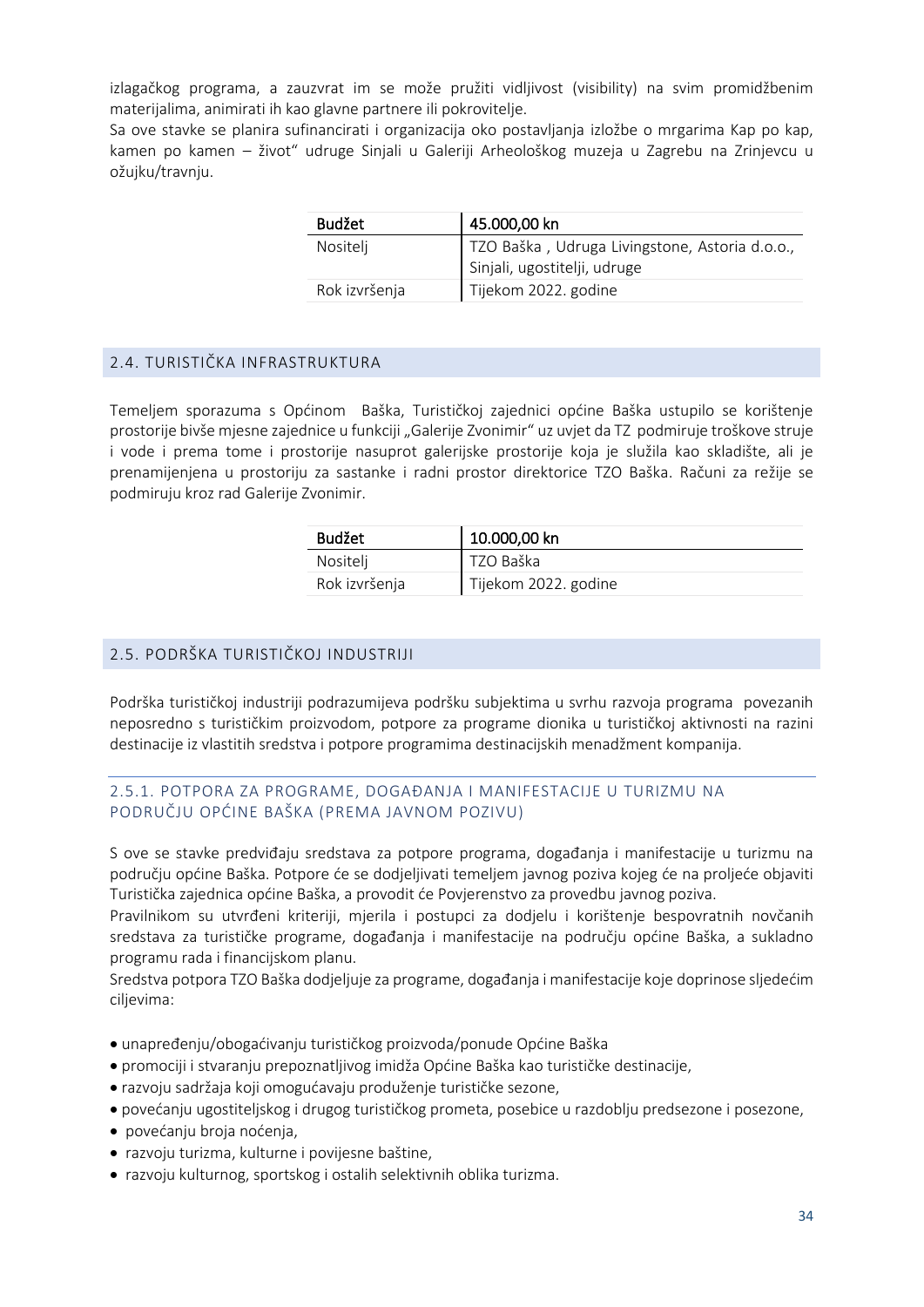• podizanje marketinške vrijednosti destinacije.

Sredstva potpora odobravat će se za organizaciju i realizaciju:

- kulturna i zabavna događanja na području Općine Baška
- sportska događanja na području Općine Baška
- eno-gastronomska događanja na području Općine Baška
- povijesna događanja na području Općine Baška
- tradicijska/etno događanja na području Općine Baška
- ostala događanja koja mogu pridonijeti ciljevima TZO Baška

| <b>Budžet</b> | 210.000,00 kn                                                                                                         |
|---------------|-----------------------------------------------------------------------------------------------------------------------|
| Nositelj      | TZO Baška, trgovačka društva, obrti, udruge,<br>umjetničke organizacije, ustanove u kulturi i<br>druge javne ustanove |
| Rok izvršenja | Tijekom 2022. godine                                                                                                  |

# <span id="page-35-0"></span>3. KOMUNIKACIJA I OGLAŠAVANJE

Komunikacija i oglašavanje uključuje slijedeće aktivnosti: sajmove, posebne prezentacije i radionice, suradnju s organizatorima putovanja, kreiranje promotivnog materijala, internetske stranice, kreiranje i upravljanje bazama turističkih podataka, turističko-informativne aktivnosti

Turističke zajednice koje ostvaruju više od 1.000.000,00 komercijalnih noćenja, sukladno odredbama članka 32. Zakona o turističkim zajednicama i promicanju hrvatskog turizma (N.N.52/19 i 42/20) mogu izvršavati i slijedeće aktivnosti vezane uz marketing: odnosi s javnošću, stvaranje, održavanje i redovito kreiranje sadržaja na mrežnim stranicama, provođenje aktivnosti strateškog i operativnog marketinga, koordinaciju i provođenje udruženog oglašavanja na lokalnoj razini te obavljanje i drugih poslova propisanih Zakonom.

Obzirom da TZO Baška nije ostvarila 1.000.000,0 komercijalnih noćenja u 2021. godini u plan se uključuju slijedeće aktivnost:

- Sajmovi, posebne prezentacije i radionice
- Suradnja s organizatorima putovanja
- Kreiranje promotivnog materijala
- Internetske stranice
- Kreiranje i upravljanje bazama turističkih podataka
- Turističko-informativne aktivnosti

### <span id="page-35-1"></span>3.1. KOMUNIKACIJA I OGLAŠAVANJE - UDRUŽENO PREKO TZ OTOKA KRKA

TZO Baška sudjeluje sa iznosom od 23.475,15 u stavci komunikacije i oglašavanje u sklopu programa TZ otoka Krka i to prema ključu raspodjele od 15,81%. U tom iznosu uključene su slijedeće aktivnosti koje će TZ otoka Krka provesti sa ostalim lokalnim turističkim zajednicama i partnerima:

### <span id="page-35-2"></span>3.1.1. ONLINE KOMUNIKACIJE

TZO Baška sudjeluje u sufinanciranju udruženo s ostalim LTZ s iznosom od 11.095,92 kn u stavci on-line komunikacija u sklopu Godišnjeg programa rada TZ otoka Krka i to prema ključu raspodjele od 15,81%.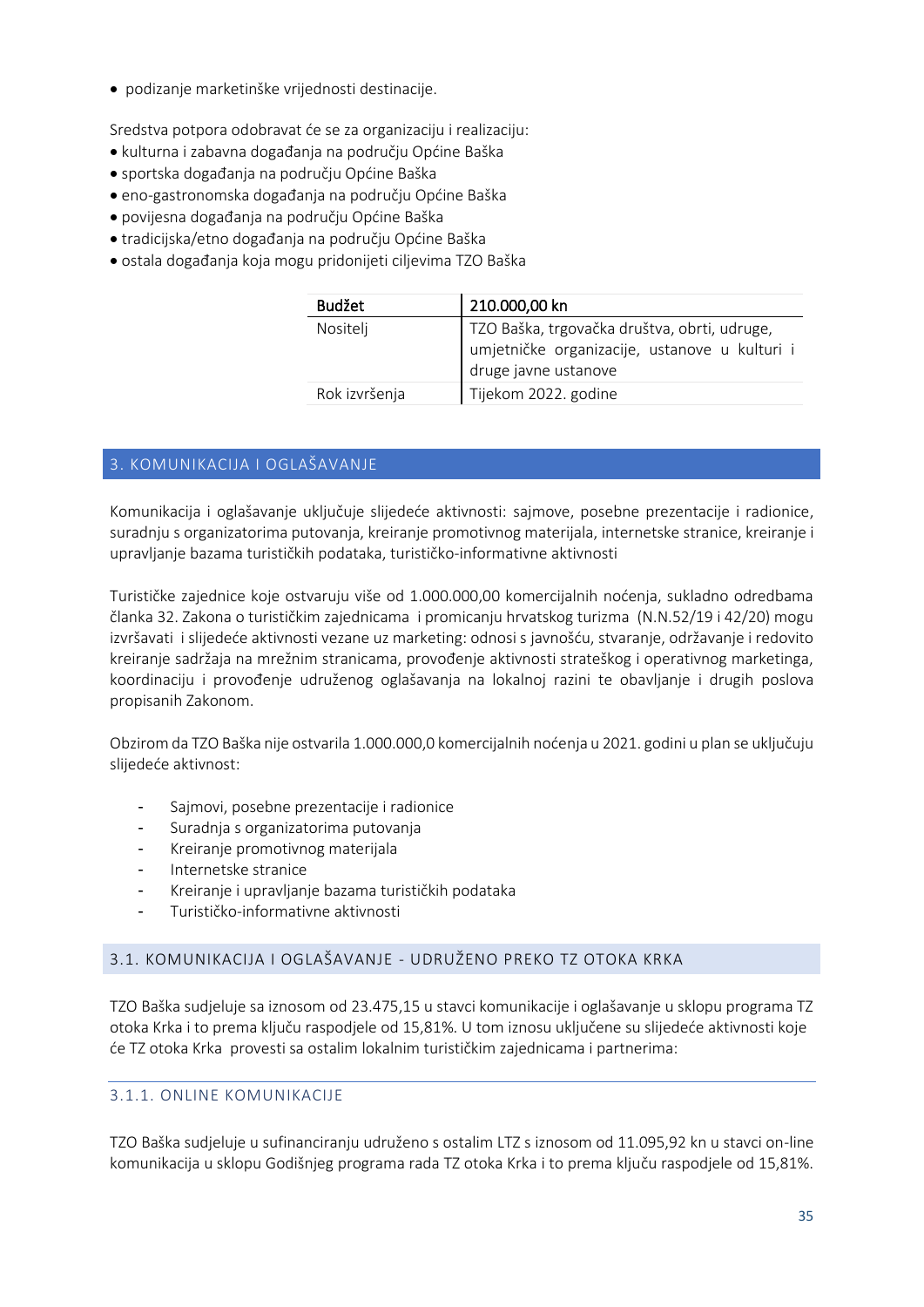U tom su iznosu uključene sljedeće aktivnosti koje će TZ otoka Krka provesti s ostalim lokalnim turističkim zajednicama i partnerima:

- Insula Cultura, odnosi se na oglašavanje na Facebook-u za češko tržište na kojima je TZ otoka Krka u 2021. godini pokrenula Facebook grupu na češkom jeziku za goste s tog emitivnog tržišta - naziv grupe je "Dovolena na Krku tipy a zajimovosti", s ciljem pružanja aktualnih i zanimljivih turističkih, gastronomskih i kulturnih informacija tijekom boravka gostiju na otoku Krku.

- On-line oglašavanje s KG Media, kako se zbog pandemije sve više oglašavanje okreće na on line oglašavanje. Kampanja će se postavljati na njemačkom, austrijskom, talijanskom, slovenskom i hrvatskom tržištu. Radit će se oglašavanje na Googlovoj pretraživačkoj mreži, te će se raditi search kampanje, a period oglašavanja će biti svibanj-lipanj 2022.

- Vođenje društvenih mreža uključuje vođenje Facebooka, postavljanje newslettera, objavu sadržaja, promociju, osmišljavanje aktualnih objava radi privlačenja ciljane publike. Ugovor za operativno tehničku suradnji TZ otoka Krka u 2022. godini nastavlja s agencijom Livingstone (turizam, komunikacije i kultura), koja će i ove godine voditi društvene mreže, Facebook i Instagram.

- Ova stavka također uključuje aktivnosti online oglašavanja odnosno bilboarda za projekt Outdoora predviđeno je u suradnji sa Studiom Conex d.o.o.

| <b>Budžet</b> | 11.095,92 kn                                   |
|---------------|------------------------------------------------|
| Nositelj      | TZO Krka, LTZ i JLS, HTZ, Insula Cultura, KG   |
|               | Media, TZ Kvarnera, Udruga Livingstone, Studio |
|               | Conex d.o.o. i dr.                             |
| Rok izvršenja | Tijekom 2022. godine                           |
|               |                                                |

### <span id="page-36-0"></span>3.1.2. OFFLINE KOMUNIKACIJE

TZO Baška sudjeluje u sufinanciranju udruženo s ostalim LTZ s iznosom od 1.558,87 kn u stavci OFF-line komunikacija u sklopu Godišnjeg programa rada TZ otoka Krka i to prema ključu raspodjele od 15,81%. TZ otoka Krka planira offline oglašavanje u suradnji s lokalnim turističkim zajednicama i gospodarstvom, u domaćim i stranim časopisima, magazinima, vodičima i ostalim tiskovnim materijalima. Offline komunikacija usmjerena je prema aktivnostima vezanim uz:

- Oglašavanje u Kvarner Magazinu, TZ otoka Krka zakupila je jednu stranicu za oglas u navedenom časopisu i to s ciljem približavanja Kvarnera odnosno otoka Krka kao destinacije zemljama njemačkog govornog područja. Navedena publikacija bit će predstavljena u Münchenu na sajmu, gdje će Hrvatska biti predstavljena kao zemlja partner.

- Oglašavanje u katalogu mjesečniku Regio Jet, radi se o češkom prijevozniku čija je linija u protekloj godini ostvarila 65.000 putnika, a koji su putovali do Jadrana (Rijeka). Linija ponovo kreće u lipnju 2022. godine, a obuhvatit će i neke nove linije iz Poljske, te se očekuje i veći broj putnika. Shodno tome, pregovara se o uključivanju TZ otoka Krka u oglašavanje i to u mjesečniku RegioJeta i s bannerom na online ticketima, za vrijeme svibnja i lipnja 2022. godine.

- Opće oglašavanje u medijima podrazumijeva oglašavanja ovisno o trendu aktivnosti i uključivanja s aktualnostima, programima i specijalnim ponudama portala za oglašavanje.

- Priprema oglasa, koja u svrhu oglašavanja podrazumijeva planiranje sredstava za pripremu bannera, oglasa, tekstova i slično.

| <b>Budžet</b> | 1.558,87 kn                                      |
|---------------|--------------------------------------------------|
| Nositelj      | TZ otoka Krka, LTZ i JLS, KG Media, TZ Kvarnera, |
|               | TZG Lošinja, TZG Cresa, TZG Raba, RegioJet       |
| Rok izvršenja | Tijekom 2022. godine                             |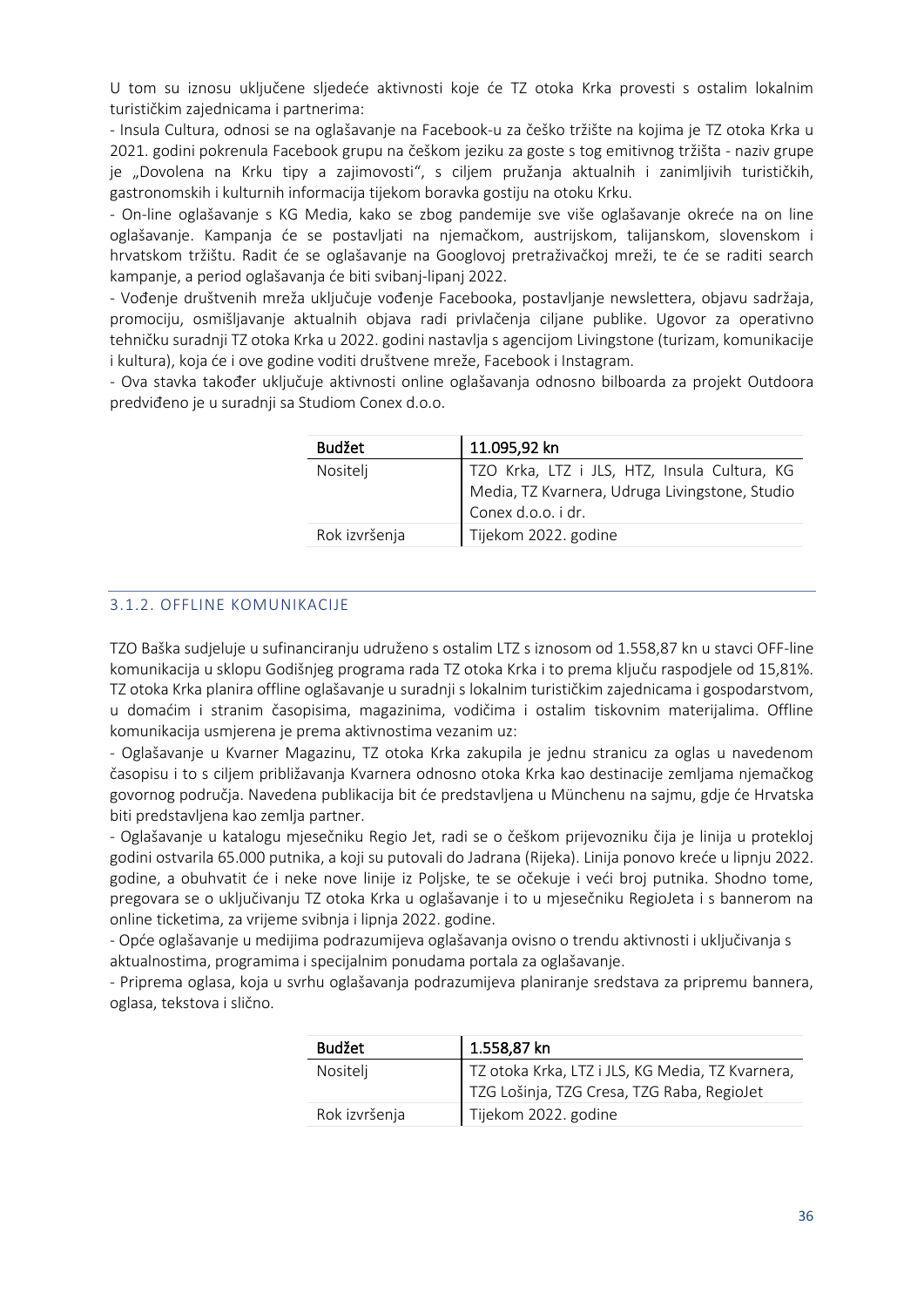#### <span id="page-37-0"></span>3.1.3. ODNOSI S JAVNOŠĆU

Na ovoj stavci predviđena su sredstva za sufinanciranje TZ otoka za prihvat novinara, TV ekipa i drugih medija koji će tijekom godine posjećivati otok Krka, ili dolaziti povodom aktivnosti na otoku. Iz navedene stavke sufinancirat će se i studijska putovanja za predstavnike medija u suradnji sa sustavom TZ-a.

| <b>Budžet</b> | 2.292,45 kn                                        |
|---------------|----------------------------------------------------|
| Nositelj      | TZ otoka Krka, LTZ i JLS, TZ Kvarnera, HTZ, mediji |
| Rok izvršenja | Tijekom 2022. godine                               |

#### <span id="page-37-1"></span>3.1.4. MARKETINŠKE I POSLOVNE SURADNJE

TZ otoka Krka i u 2022. godini iskoristit će mogućnosti prijave na natječaj za Udruženo oglašavanje koje provodi Hrvatska turistička zajednica po određenom modelu, a u suradnji s TZ Kvarnera. U proteklim godinama TZ otoka Krka u suradnji s TZ Kvarnera i ostalim TZ-ima iz regije, postignuta je uspješnu suradnja u oglašavanju s agencijom S.T.A.R. Digital. Navedena agencija jedna je od vodećih u regiji na području pružanja usluga marketinške automatizacije, vođenja i implementacije internacionalnih kampanja na digitalnim medijima i uslugama savjetovanja vezanim uz procese digitalne transformacije. Prezentacije Kvarnerskih otoka, predviđena je u suradnji s Turističkim zajednicama Lošinja, Cresa i Raba, a održat će se ovisno o epidemiološkoj situaciji, dok će se tržišta birati prema zajedničkom interesu turističkih zajednica i partnera u okruženju, a sve u skladu s epidemiološkim uvjetima. Radi što bolje vidljivosti i promocije, i u 2022. godini planira se raditi na osmišljavanju zajedničkih nastupa i oglašavanja te udruživanju sredstava.

| <b>Budžet</b> | 8.527,91 kn                                                                                      |
|---------------|--------------------------------------------------------------------------------------------------|
| Nositelj      | TZ otoka Krka, LTZ i JLS, TZ Kvarnera, HTZ,<br>S.T.A.R digital, TZG Lošinja, TZG Cresa, TZG Raba |
|               |                                                                                                  |
| Rok izvršenja | Tijekom 2022. godine                                                                             |

#### <span id="page-37-2"></span>3.2. SAJMOVI, POSEBNE PREZENTACIJE I POSEBNE RADIONICE

Turistički sajmovi i dalje predstavljaju važan faktor u prezentaciji destinacija jer su mjesto susreta turističke ponude i potražnje. Jedan su od kanala distribucije informacija i najizravnijih načina obraćanja potencijalnim turistima - potrošačima, medijima i organizatorima putovanja.

#### <span id="page-37-3"></span>3.2.1. SAJMOVI, POSEBNE PREZENTACIJE I POSEBNE RADIONICE - UDRUŽENO PREKO TZ OTOKA KRKA (PREMA KLJUČU 15,81%)

Nastupi na sajmovima i sudjelovanje u poslovnim radionicama dogovaraju se s gospodarskim subjektima s područja otoka Krka. S ove stavke se financiraju troškovi informatora, prijevoza, trošak opreme za sajmove i prezentacije, trošak zakupa i ostali troškovi nastupa. U ovoj stavci nije predviđen trošak, već financiranje ide preko TZ otoka Krka.

TZ otoka Krka u suradnji sa Hrvatskom turističkom zajednicom, Turističkom zajednicom Kvarnera, lokalnim turističkim zajednicama te gospodarstvom dogovara sajmove. Način i organizaciju sajmova definira Hrvatska turistička zajednica (najam , izgled, opremanje štandova), a posebno definira količinu i vrstu promotivnog materijala s kojim se zajednica može pojaviti na štandu.

Vrste sajmova TZ otoka Krka dogovara u suradnji sa hotelijerima i voditeljima kampova na području otoka Krka te se uglavnom radi o specijaliziranim sajmovima za kampove i općima sajmovima.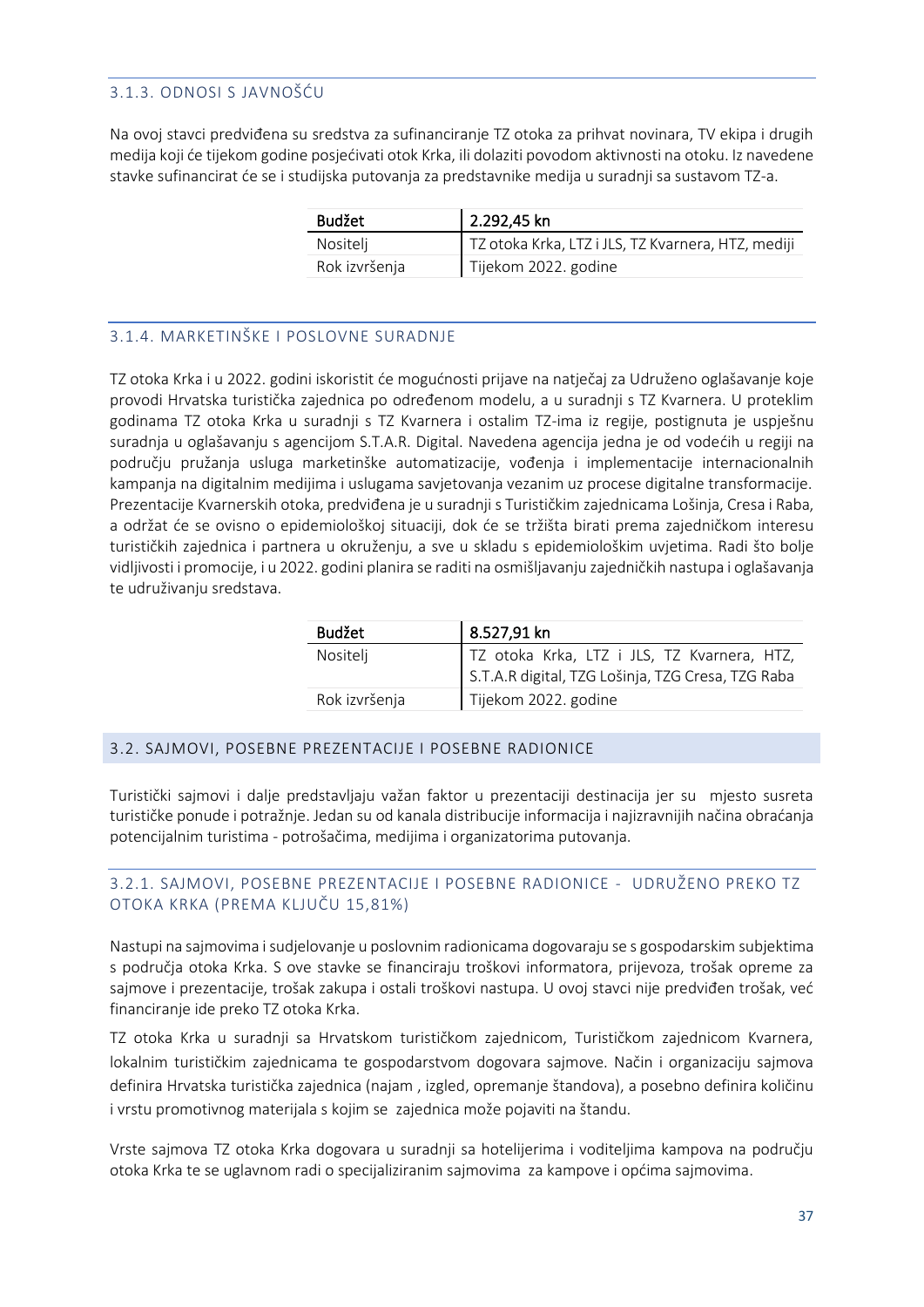Kako je pandemija virusa COVID-19 dobrim dijelom utjecala na sva kretanja i putovanja, pa i na prihode teško je predvidjeti sudjelovanja na sajmovima.

TZ otoka Krka je shodno takvoj neizvjesnoj situaciji planira u 2022. godini sudjelovati samo na tri sajma, a u dogovoru sa HTZ-om, TZ Kvarnera i gospodarstvom otoka Krka. Predlažu se slijedeći sajmovi:

- Essen- sajam za kampove,
- München F.re.e. (Hrvatska je zemlja partner) u suradnji sa HTZ-om i TZ Kvarnera,
- Berlin- ITB u suradnji sa hotelijerima i jednom agencijom na Krku.

| Essen Reise + Camping | 16.02.-20.02.2022.   | U sklopu HTZ-a |
|-----------------------|----------------------|----------------|
| München (5m2)         | $16.02 - 20.02.2022$ | U sklopu HTZ-a |
| Berlin (12 m2)        | 09.03.-13.03.2022.   | TZ Kvarnera    |

Na svim predviđenim sajmovima moguća je promocija samo preko on line brošura u vidu QR kodova.

Ova stavka uključuje i trošak informatora na sajmovima u Münchenu i Berlinu kojeg snose lokalne TZ prema ključu financiranja, van ugovorne aktivnosti. Na sajmovima potrebno je dodatno osigurati informatore na štandovima. Informatori za sajam kampova u Essenu dogovoriti će se s voditeljima kampova na području otoka Krka, dok se sa lokalnim TZ-ima dogovorilo da informatori na sajmovima u Münchenu i Berlinu budu djelatnice iz sustava lokalnih TZ-a.

| <b>Budžet</b> | 8.935,81 kn                                                                             |
|---------------|-----------------------------------------------------------------------------------------|
| Nositelj      | HTZ, TZ Kvarnera, TZ otoka Krka, lokalne<br>turističke zajednice, TZO Baška, hotelijeri |
| Rok izvršenja | Siječanj-travanj 2022. godine                                                           |

### <span id="page-38-0"></span>3.2.2. POSEBNE PREZENTACIJE U SURADNJI S REGIONALNOM TZ

Hrvatska turistička zajednica (HTZ) kao nacionalna turistička organizacija, svojim promidžbenim aktivnostima želi podići svijest o Hrvatskoj kao atraktivnoj turističkoj destinaciji tijekom cijele godine, te time ujedno utjecati na povećanje potražnje za hrvatskim turističkim proizvodima, povećanje turističkog prometa i opće potrošnje. U skladu s tim HTZ planira uspostaviti suradnju s partnerima iz turističke industrije te aktivno promovirati hrvatsku turističku ponudu s ciljem privlačenja većeg broja gostiju po načelu ostvarenja opće koristi za sve nositelje ponude destinacije. Promotivna kampanja provodila bi se sa strateškim partnerima na inozemnim tržištima poput Austrije, Belgije, Češke, Francuske, Italije, Mađarske, Nizozemske, Njemačke, Poljske, Rusije, Skandinavije, Slovačke, Slovenije, Švicarske i UK u 2021. godini.

Direktori TZ-a na području otoka Krka definirali su parametar za udruživanja sredstava na području otoka za oglašavanje sa strateškim partnerima kako slijedi, noćenja 40% i avio ankete 60%. Udruživanje sredstava za provedbu promotivnih kampanja sa strateškim partnerima na inozemnim tržištima u 2022. godini na razini naše regije, prema prijedlogu TZ Kvarnera, iznosi 3.724.000,00 kn. Od navedenog iznosa, 1.649.951,03 kn odnosi se na lokalne TZ-e, a 2.085.000 kn na JLS. TZ Kvarnera sudjeluje s iznosom od 2.400.000,00 kn, što znači da je sveukupni budžet za promotivne kampanje sa strateškim partnerima 6.135.000,00 kn.

Iznos koji se udružuje u 2022. godini je za 50% veći od iznosa udruženog u 2019. godini, a turističke zajednice će na području pojedine subregije same unutar sebe napraviti raspodjelu, po turističkim zajednicama, te zajedno s gospodarskim subjektima. PGŽ je svim JLS-ova dostavila iznose koje je potrebno predvidjeti u proračunu, a ukupan iznos je također za 50% veći od udruženog u 2019. godini. S obzirom da svaka turistička zajednica na svoj način udružuje s gospodarskim subjektima, na ovaj način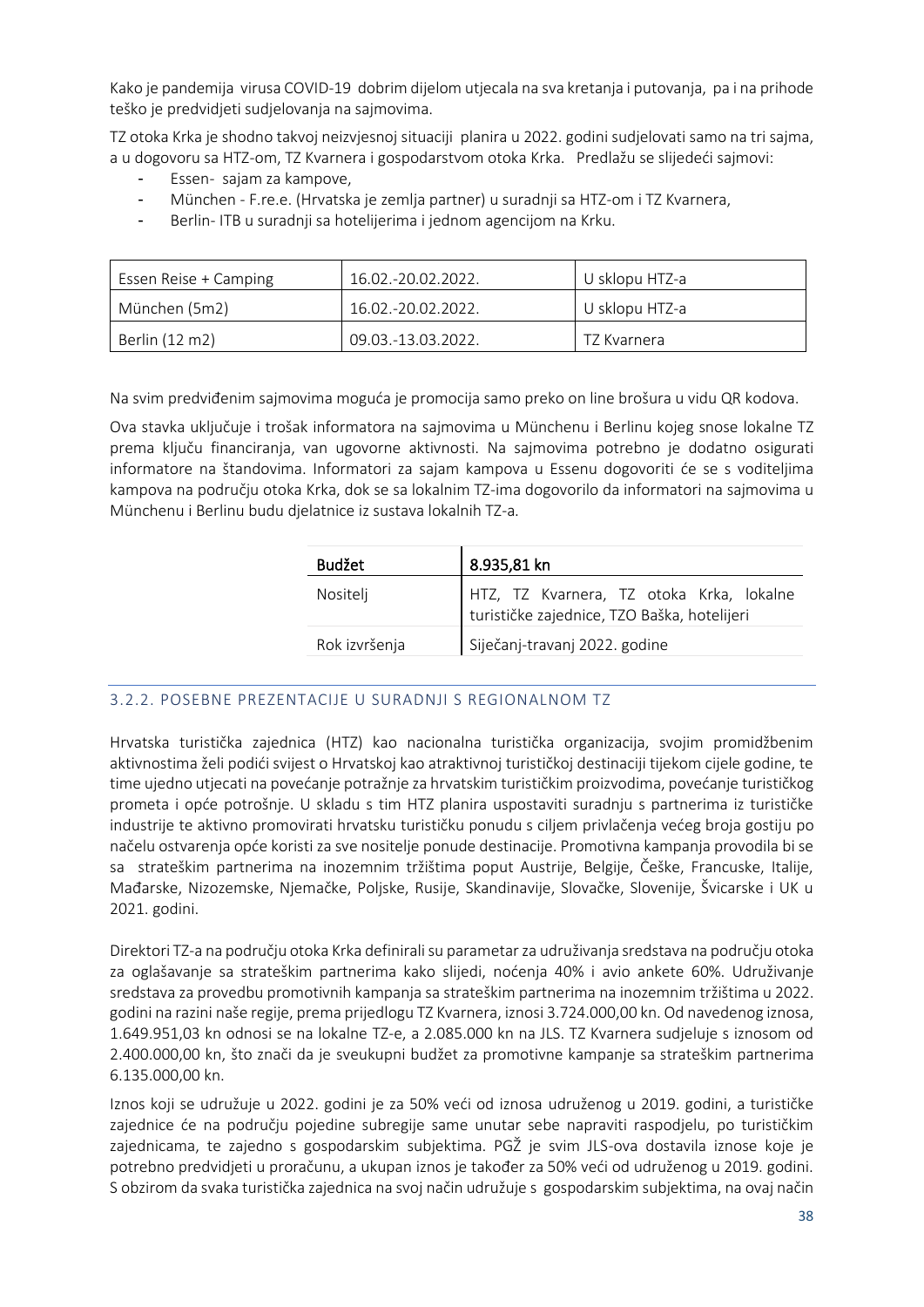se daje svakoj turističkoj zajednici mogućnost da sama odredi podkriterije udruživanja. TZO Baška kao i u 2021. godini, u znak potpore gospodarstvu uslijed epidemiološke krize planira preuzeti trošak gospodarstva. Prema ključu financiranja na razini otoka za 2022. godinu ukupan trošak TZO Baška bit će 83.384,00 kn, dok će Općina Baška sudjelovati s 75.000,00 kn.

U ovom trenutku još nisu poznati programi s partnerima koji će se provoditi u 2022. godini, niti su financijski kvantificirani. Očekuje se da će HTZ ubrzo raspisati Javni poziv za iskazivanje interesa za promotivne kampanje u 2022. godini, a tek nakon što partneri dostave kandidature i kompletnu dokumentaciju na Javni poziv, moći ćemo raspravljati o konkretnim iznosima i programima.

Na ovoj stavci planiran je i iznos za Udruženo oglašavanje u suradnji sa sustavom TZ-a i predstavnicima tur. ponude. Turistička zajednica Kvarnera svake godine sukladno članku 9. i 38. Zakona o turističkim zajednicama i promicanju hrvatskog turizma (NN 52/19, 42/20)objavljuje Javni poziv za provedbu udruženog oglašavanja sa subjektima javnog i privatnog sektora, predmet kojega je udruženo oglašavanje ponude destinacije, odnosno smještajne ponude i ostalih oblika turističke ponude. Udruženo oglašavanje provodi se u suradnji sa sustavom turističkih zajednica s područja Primorsko – goranske županije i s nositeljima smještajne ponude destinacije (gospodarskim subjektima koji sukladno Zakonu o ugostiteljskoj djelatnosti pružaju usluge smještaja u Hrvatskoj) i ostalim nositeljima ponude koja predstavlja motiv dodatnih dolazaka i noćenja u destinaciji, odnosno doprinosi poboljšanju uvjeta dolaska i boravka turista, odnosno povećanju turističke potrošnje.

Nositelji kampanje oglašavanja su gospodarski subjekti (koji sukladno Zakonu o ugostiteljskoj djelatnosti pružaju usluge u turizmu), a kampanju provode u suradnji s TZ Kvarnera i lokalnim turističkim zajednicama s područja PGŽ. Međusobnim ugovorom propisuju se sva prava i obveze.

Marketinške aktivnosti u zakupu prihvatljive za udruženo oglašavanje:

- oglašavanje u tiskanim medijima,
- oglašavanje na televiziji i radiju,
- vanjsko oglašavanje (plakati, displeji na javnim prostorima i javnom prijevozu),
- online oglašavanje (oglašavanje na portalima javnih medija, oglašavanje tekstualnim oglasima na tražilicama),
- oglašavanje na društvenim mrežama (plaćeni oglasi)

Budući da javni poziv za 2022. godinu još nije raspisan, niti su poznati udjeli financiranja, na ovoj stavci se predviđa budžet u visini onog iz 2019. godine. Udjeli sudjelovanja utvrđuju se nakon zaprimljenih kandidatura, s time da udjel gospodarskog subjekta mora iznositi minimalno 50% od ukupne vrijednosti media plana.

| Budžet        | 129.384,00 kn                                                                                  |
|---------------|------------------------------------------------------------------------------------------------|
| Nositelj      | HTZ, TZ Kvarnera, Općina Baška, TZO Baška,<br>strateški partneri i nositelji smještajne ponude |
| Rok izvršenja | Tijekom 2022. godine                                                                           |

### <span id="page-39-0"></span>3.3. SURADNJA SA ORGANIZATORIMA PUTOVANJA

#### 3.3.1. PRIHVAT STUDIJSKIH GRUPA I NOVINARA

Na ovoj stavci predviđena su sredstva za prihvat studijskih grupa i novinara. Posjet novinara i studijskih grupa provodi se po pravilima koje sastavlja Hrvatska turistička zajednica u suradnji s TZ Kvarnera.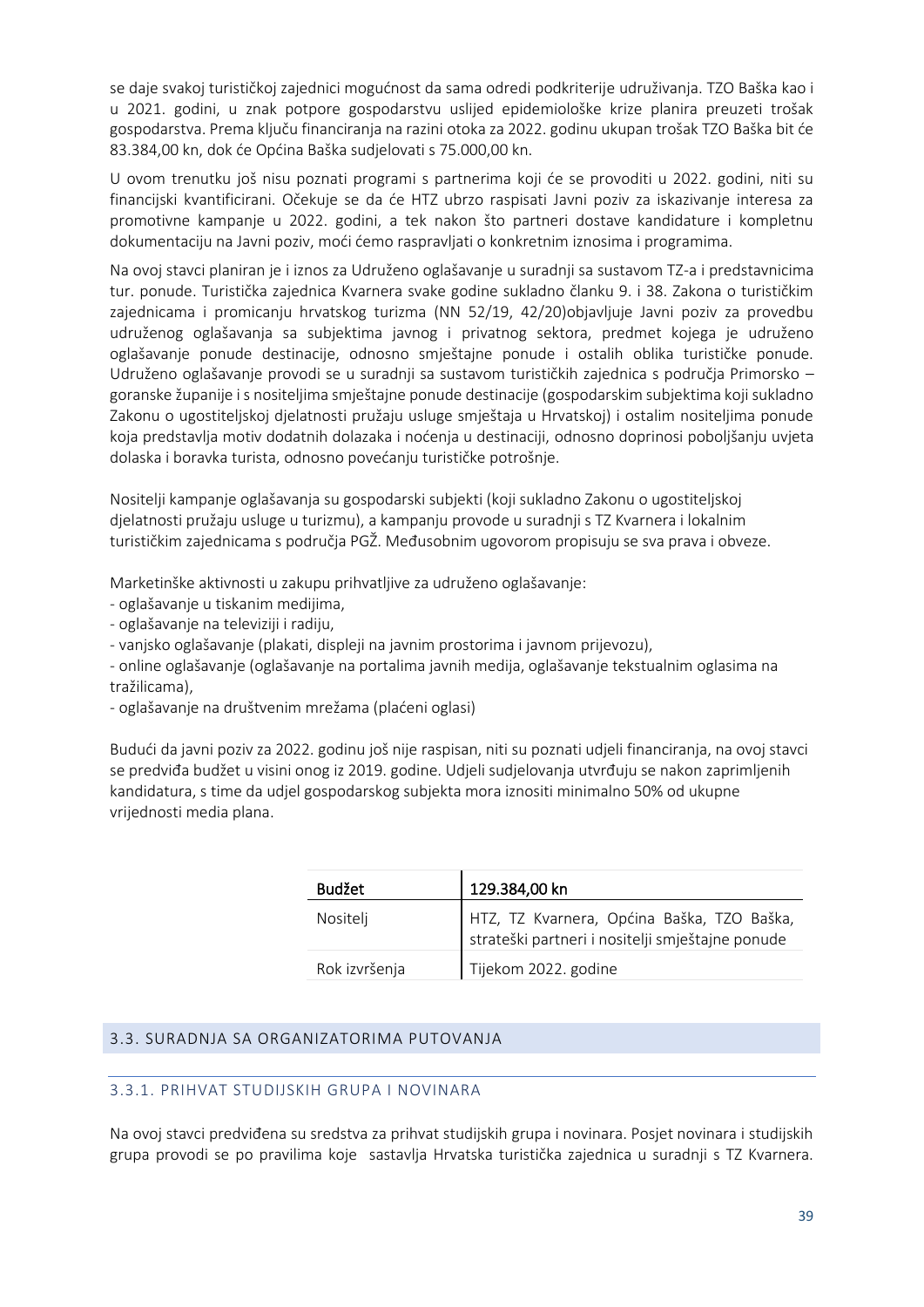Posebna pažnja se posvećuje odabiru medija, ciljanih TV ekipa i novinara. TZO Baška osigurati će dio sredstva za prihvat novinara i studijskih grupa i iz vlastitih sredstava.

| <b>Budžet</b> | 10.000,00 kn                          |
|---------------|---------------------------------------|
| Nositelj      | HTZ, TZ Kvarnera, TZO Krka, TZO Baška |
| Rok izvršenja | Tijekom 2022. godine                  |

### 3.3.2. SUFINANCIRANJE TZ OTOKA KRKA - SURADNJA S ORGANIZATORIMA PUTOVANJA (PREMA KLJUČU 15,81%)

Prihvat novinara se radi u suradnji s Hrvatskom turističkom zajednicom, predstavništvima HTZ-a u inozemstvu, s TZ Kvarnera i PR agencijama, TZ otoka Krka te u suradnji s turističkim gospodarstvom na terenu. Prihvat grupa provodi na način da TZ otoka Krka osigurava obilazak destinacija, znamenitosti, uz gastronomsku ponudu destinacije i vinske probe, ovisno o interesu novinara i studijskih grupa. TZ otoka Krka osigurava stručno vođenje, prijevoz te pokriva troškove ručka i večere, dok je za smještaj zadužen HTZ.

| <b>Budžet</b> | 3.209,43 kn                           |
|---------------|---------------------------------------|
| Nositelj      | HTZ, TZ Kvarnera, TZO Krka, TZO Baška |
| Rok izvršenja | Tijekom 2022. godine                  |

#### <span id="page-40-0"></span>3.4. KREIRANJE PROMOTIVNOG MATERIJALA

#### <span id="page-40-1"></span>3.4.1. IZRADA BROŠURA I OSTALOG TISKANOG MATERIJALA

S ove stavke financira se tisak vlastitih brošura i promotivnih materijala, kao i otkup tuđih materijala. Trošak se odnosi na tisak karti šetnica i biciklističkih staza, karte otoka Krka, planova mjesta, brošure Baške i outdoor brošure Baške. Nabavka prikladnih suvenira i poklona planira se prema tekućim potrebama. Materijali se distribuiraju su na sve recepcije, na upit te su dostavljene za potrebe TZ Kvarnera, TZ otoka Krka, Zračnu luku Rijeka, kao i za sajmove.

Uz tiskanje promotivnih materijala troškovi uključuju ažuriranje tekstova, prijevode, dopune materijala kao i kreiranje novih tiskanih promidžbenih materijala TZO Baška.

Također se planira nabavka tiskanih materijala na razini otoka Krka (karte pješačkih staza i biciklističkih staza kao i outdoor karte te karta otoka Krka).

Na ovoj stavci predviđena su i sredstva za izradu knjige grafičkog standarda TZO Baška. Kreiranje suvremenog verbalnog i vizualnog identiteta važno je za brendiranje destinacije. Vizualni identitet trebao bi biti temelj za sve radnje vezano uz razvoj proizvoda, prodaje istih te promociju destinacije. Budući da TZO Baška ima logo iz 1993 godine koji je prepoznatljiv, ali zastario (nije usklađen sa današnjim načinima korištenja grafičkog znaka npr. internetska stranica, e-mail korespondencija i sl. kao što nije niti uređeno pitanje prosljeđivanja loga subjektima koje TZ sponzorira) te ne posjeduje knjigu grafičkog standarda koja je nužna za današnje poslovanje pa tako i HTZ za potrebe novog portala [Croatia.hr](http://www.croatia.hr/) od nas traži dostavljanje iste, nužno je da TZO Baška krene u ovaj projekt. Knjiga grafičkih standarda grafički je komunikacijski vodič, a namijenjena je prije svega zaposlenicima i vanjskim partnerima sa kojima se surađuje. Niz uputa koje donosi Knjiga standarda je moguće koristiti za potrebe tiskara, marketinških agencija, dizajnerskih kuća, novinarskih redakcija. Knjiga standarda definira sve parametre logotipa i simbola, njihove proporcije, boje, međusobne odnose, ispravno i neispravno korištenje te osnovnu podjelu uporabnih fontova.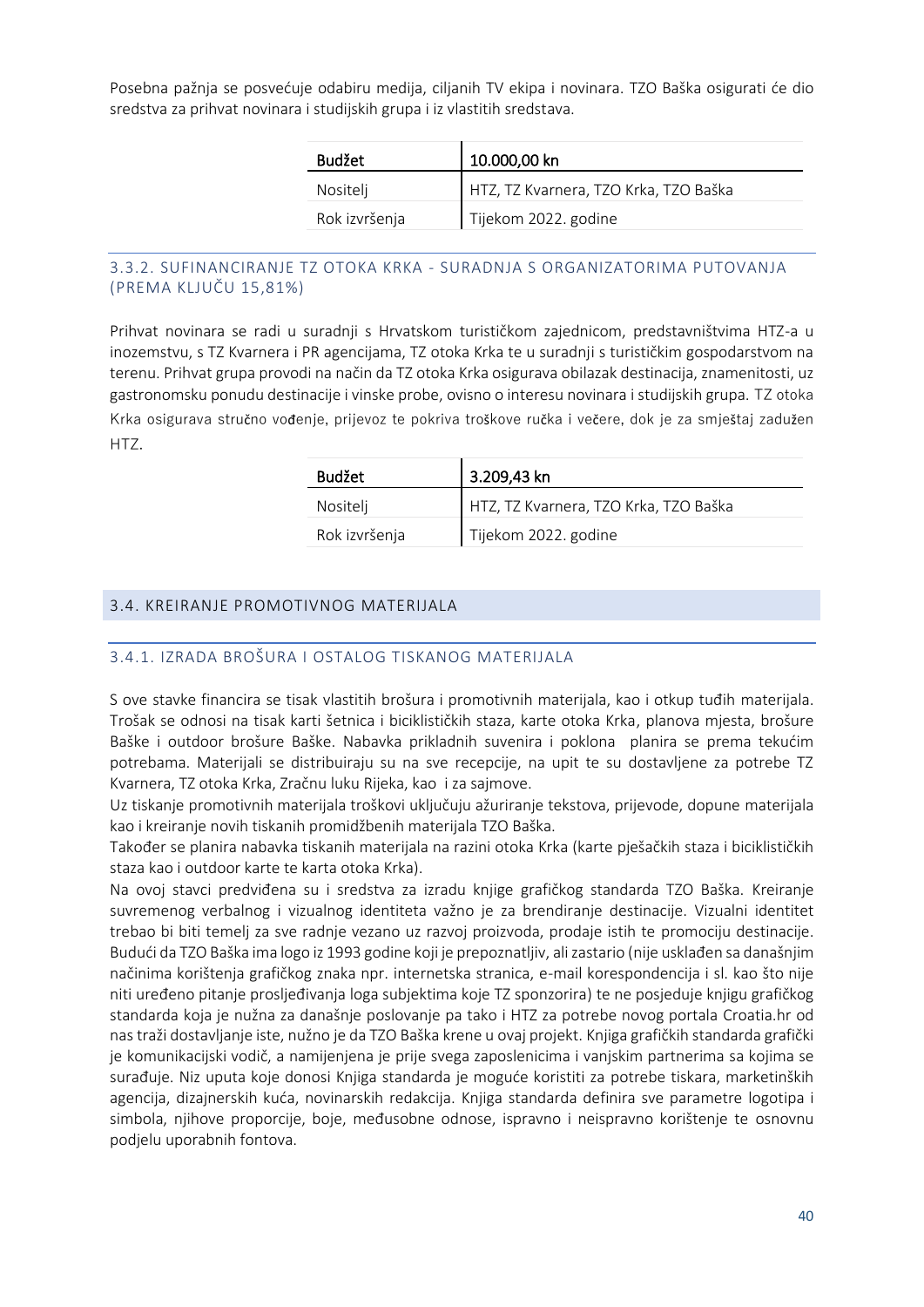| <b>Budžet</b> | 140.000.000,00 kn                                                                                              |
|---------------|----------------------------------------------------------------------------------------------------------------|
| Nositelj      | TZO Baška, TZO otoka Krka, Nivas d.o.o., Astoria<br>d.o.o., Studio Conex d.o.o., obrti za usluge<br>prevođenja |
| Rok izvršenja | tijekom 2021. godine                                                                                           |

# <span id="page-41-0"></span>3.4.2. UPRAVLJANJE DRUŠTVENIM MREŽAMA

Upravljanje društvenim mrežama uključuje vođenje facebooka (accounta) i postavljanje newslettera, objavu sadržaja, promociju i jačanje imidža TZO Baška – osmišljavanje aktualnih objava radi privlačenja ciljane publike i dr. Današnji gosti danas ne koriste samo društvene mreže kako bi impresionirali svoje prijatelje i obitelj, nego putem društvenih mreža traže nadahnuće za odmor te biraju jedinstvena mjesta i objekte za smješta. U 2022. se planira i snažna promocija putem Instagram društvene mreže s kojom se započelo u kolovozu 2019. Instagram profil otvoren je kako bi se proširilo brendiranje destinacije te povećao angažman posjetitelja koristeći trend tagiranja i dijeljenja fotografija s destinacija. Objavljene fotografije automatski se dijele i na Facebooku, povezujući tako platforme i maksimizirajući učinak.

| Budžet        | 85.000,00 kn                                                          |
|---------------|-----------------------------------------------------------------------|
| Nositelj      | TZO Baška, Udruga Livingstone, Astoria d.o.o.,<br>Studio Conex d.o.o. |
| Rok izvršenja | Tijekom 2022. godine                                                  |

# <span id="page-41-1"></span>3.4.3. OGLAŠAVANJE U TUZEMSTVU - OFFLINE (OPĆE OGLAŠAVANJE TZ)

TZO Baška će se, uz zajednička oglašavanja sa ostalim otočnim turističkim zajednicama, a uz suglasnost TZ Kvarnera, samostalno oglašavati u tiskanim medijima, kao i na raznim portalima vezanim uz putovanja na inozemnim tržištima.

Ova stavka uključuje i oglašavanja u raznim stranim, nacionalnim i lokalnim tiskovinama, televizijama i radio postajama pa se tako planira oglašavanje na turističkom news portalu Turizmoteka, nastavak oglašavanja na portalu Bodulija.net, oglašavanje na web stranici www.avtokampi.si, moguće oglašavanje na portalu HrTurizam i na web stranic[i www.avto-fokus.si.](http://www.avto-fokus.si/)

Na ovoj stavci su predviđena sredstva za dopunu i prijevod tekstova za projekt Hrvatski digitalni turizam u sklopu kojeg Hrvatska turistička zajednica izrađuje novi turističko- informacijski portal – Croatia.hr, kao i prijevodi za razne programe manifestacija.

<span id="page-41-2"></span>Na ovoj stavci predviđena je i donacija portalu Otok Krk.

| <b>Budžet</b> | 62.000,00 kn                                                                                                                         |
|---------------|--------------------------------------------------------------------------------------------------------------------------------------|
| Nositelj      | TZO Baška, KUH, radio stanice i medijske kuće,<br>Internet portali, izdavačke kuće, tiskare,<br>prevoditeljske kuće, Portal Otok Krk |
| Rok izvršenja | Tijekom 2022. godine                                                                                                                 |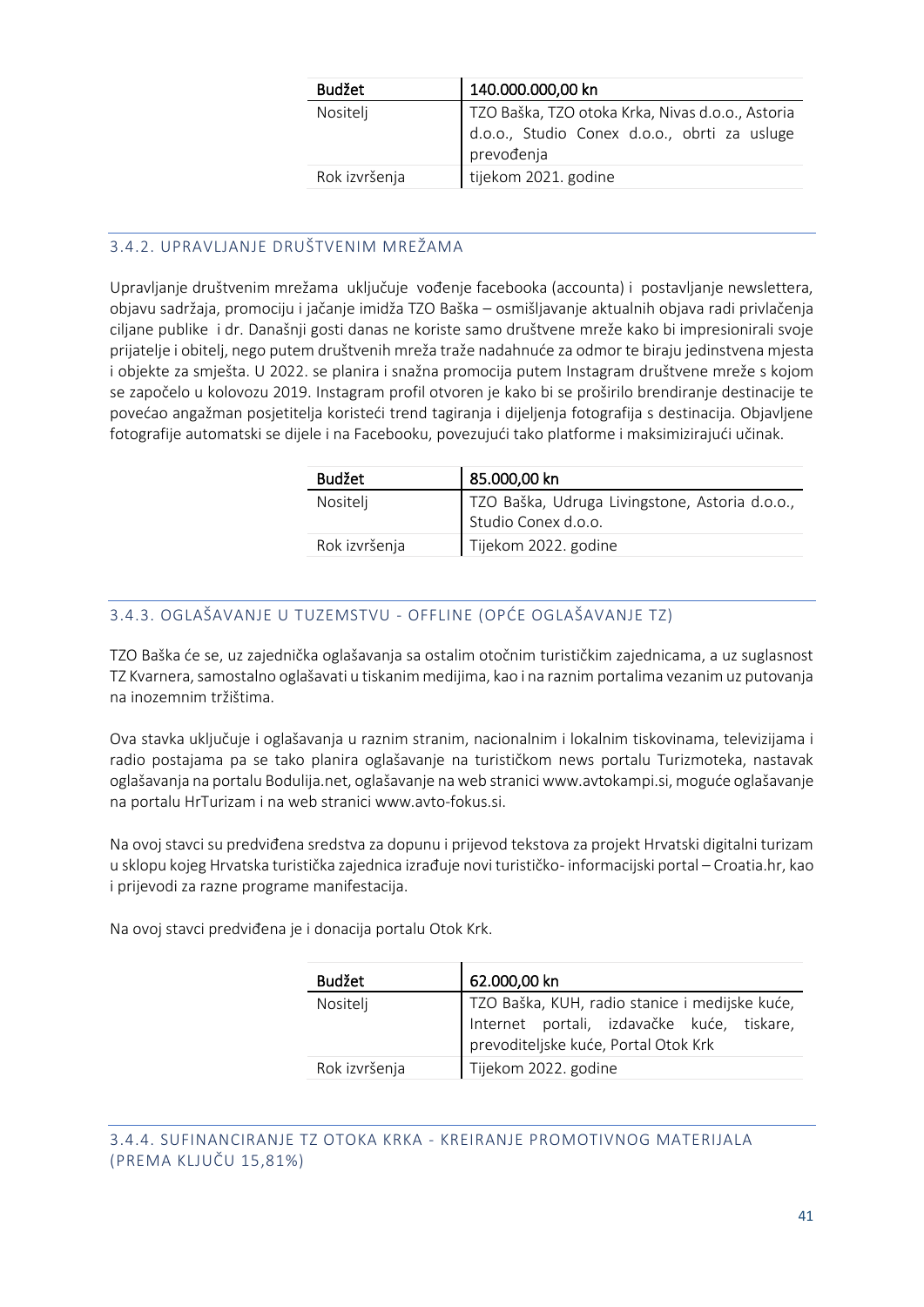U 2022. godini TZ Otoka Krka predviđa tiskanje sljedećih materijala u iznosu od 97.000,00 kn:

- Image brošuru otoka Krka 10.000 kom

- Katalog kampova 10.000 kom

- Katalog za outdoor uz on line pripremu (nije definirana količina)

Također uz navedene materijale, za potrebe sajmova tiskat će se i promotivni suveniri u ukupnom iznosu od 22.000,00 kn:

- Dotisak vrećica

- Razni suveniri za potrebe sajmova

Uz navedena troškove, u ovu stavku spadaju i aktivnosti vezane uz pripremu materijala, izdavaštvo i distribuciju materijala u ukupnom iznosu od 23.000,00 kn.

Navedeni troškovi sufinancirat će se u suradnji lokalnih Turističkih zajednica.

| <b>Budžet</b> | 7.794,33 kn                                |
|---------------|--------------------------------------------|
| Nositelj      | TZ otoka Krka, TZO Baška, razni dobavljači |
| Rok izvršenja | tijekom 2022. godine                       |

#### <span id="page-42-0"></span>3.5. INTERNET STRANICE

#### <span id="page-42-1"></span>3.5.1. INTERNET STRANICA I UPRAVLJANJE INTERNET STRANICAMA

Internet oglašavanje kao nezaobilazna aktivnost marketinške kampanje uključuje pisanje newslettera koje TZO Baška radi u suradnji s udrugom Livingstone te uključivanje u sustav plaćenih oglasa na internetu. Održavanje web stranica uključuje tehničko održavanje i serversku infrastruktura koje vodi tvrtka Nivas d.o.o. iz Zagreba. Troškovi na ovoj stavci uključuju i održavanje web stranice kroz redovito ažuriranje podataka, objavljivanje novosti - VUDU administracija (CMS) i ažuriranje foto baze koje se radi u suradnji s Udrugom Livingstone.

U suradnji s tvrtkom Nivas d.o.o. planira se razviti i novaweb sekcija – plaže sinteraktivnom web kartom, ukoliko se za to stvore mogućnosti u 2022 godini i kada vidimo u kojem smjeru će se razvijati portal Hrvatske turističke zajednice Croatia.hr na kojem će svaka turistička zajednica imati svoju poddomenu.

| <b>Budžet</b> | 70.000,00 kn                                                                |
|---------------|-----------------------------------------------------------------------------|
| Nositelj      | <sup>1</sup> TZO Baška, Nivas d.o.o., Udruga Livingstone,<br>Astoria d.o.o. |
| Rok izvršenja | Tijekom 2022. godine                                                        |

#### <span id="page-42-2"></span>3.5.2. INTERNET STRANICE I UPRAVLJANJE INTERNET STRANICAMA - SUFINANCIRANJE TZ OTOKA KRKA

Nakon 15 godina TZ otoka Krka kreće u izradu novih web stranica. Stari web je zasigurno zastario te se ne uklapa u dizajnerske smjernice Internet stranica današnjice. S obzirom da web stranica www.krk.hr objedinjuje sve turističke zajednice kao i ponudu cijelog otoka , sa sadržajnim informacijama koje moraju biti čitljive, dopadljive, jasne, na usluzi turistima. Novu web stranicu raditi će agencija Amondi Media i Udruga Livingstone , a njihova je ponuda potvrđena na Turističkom vijeću TZ otoka Krka (6. sjednica , 20.09.2021.) Kombinacija Amondi Media ( njemačko-hrvatska kreativna IT agencija fokusirana na razvoj inovativnih i učinkovitih riešenja na području e poslovanja, web dizajna, aplikacija, te digitalnog marketinga ) i agencije Livingstone koja je inače već dugogodišnji partner u turističkim zajednicama otoka Krka na području održavanja društvenih mreža i marketinga, je odličan odabir odnosa cijene i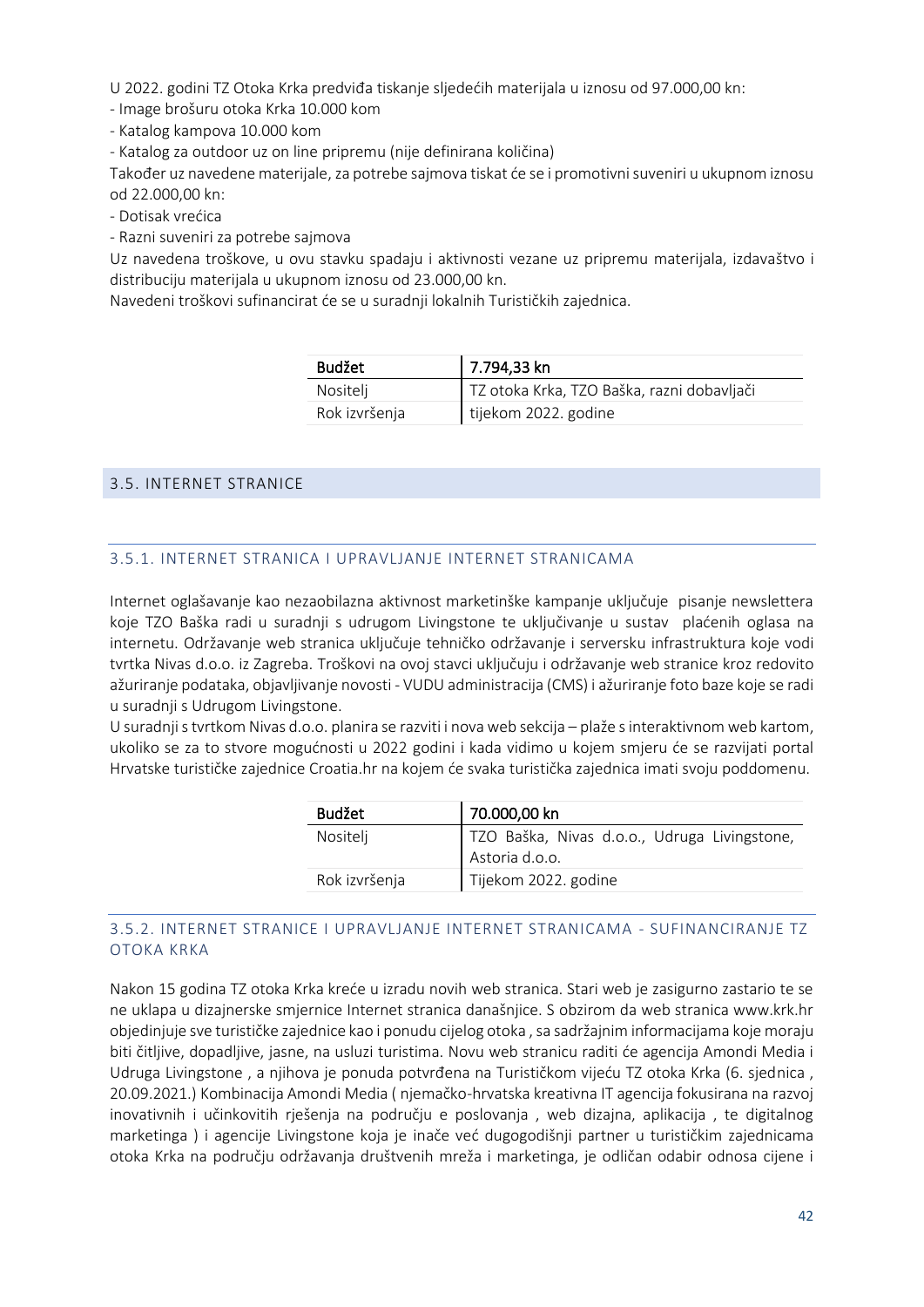kvalitete rada , tim više što je u cijeli program uključen i Konrad Leon Toldy iz visokog učilišta Algebra, a jedna je od vodećih specijalista Word Press zajednice izrađuju.

Također se planira nova web stranica krk.outdoor.hr u skladu sa izradom "Brand i komunikacijske strategije Krk outdoor", a koju je po narudžbi izradio Studio Conex u 2021. godini. Prva faza obuhvatiti će:

- koncept sadržaja i oblikovanja
- izradu/programiranje web portala
- punjenje inicijalnim sadržajima (HR/GB
- priprema elemenata za drugu fazu on line booking

TZ otoka Krka raspolaže sa domenama, a za potrebe predstavljanja i promocije otoka Krka. Radi se o slijedećim domenama: Krk.hr; Visitkrk.hr; Visitkrk.org; Visitkrk.net; Visitkrk.eu; Holiday.krk.hr. Plaćanje je na godišnjoj razini , kao i produžavanje domena.

| <b>Budžet</b> | 12.138,06 kn                                                                             |
|---------------|------------------------------------------------------------------------------------------|
| Nositelj      | Amondi media, Livingstone, Algebra, Studio<br>Conex, Multilink, TZO Baška, TZ otoka Krka |
| Rok izvršenja | Tijekom 2022. godine                                                                     |

#### <span id="page-43-0"></span>3.6. KREIRANJE I UPRAVLJANJE BAZAMA PODATAKA

Kreiranje i upravljanje bazama podataka uključuje uspostavljanje detaljne turističke baze podataka o ponudi i potražnji, otkup sadržaja, fotografija i ostalih podataka te pripremu, sortiranje i slanje podataka o turističkoj ponudi na području destinacije u regionalnu turističku zajednicu i Hrvatsku turističku zajednicu. U skladu sa praćenjem novih trendova trebale bi se poduzeti sve aktivnosti za unaprijeđenije promotivnih aktivnosti, a one su neophodne za uspješan marketing i prodaju.

#### <span id="page-43-1"></span>3.6.1. KREIRANJE BAZE MULTIMEDIJALNIH MATERIJALA

Kontinuitet u izradi novih multimedijalnih sadržaja od velike je važnosti za destinaciju. Osim multimedijalnih materijala, kontinuitet treba održavati i u stvaranje baze fotografija. Ova stavka predviđa sredstva za nadopunjavanje foto i video materijala na temu outdoor aktivnosti, pred i posezonski motivi, plaža, kulture, manifestacija. Za promociju putem Instagrama nužno je izraditi atraktivnu foto bazu koja se treba raditi specijalizirano u tu svrhu i u puno većem razmjeru nego za ostale kanale promocije budući da bi minimalno tri objave tjedno trebale biti zastupljene, uključujući i razdoblje zime. Također je predviđen nastavak suradnje sa tvrtkom 360 Provideo, s ciljem razvijanja naprednih 360 VR video live streaming, 360 VR videa i fotografija.

| <b>Budžet</b> | 74.880,24 kn         |
|---------------|----------------------|
| Nositelj      | TZO Baška            |
| Rok izvršenja | Tijekom 2022. godine |

### <span id="page-43-2"></span>3.6.2. KREIRANJE BAZE PODATAKA

TZO Baška potpisala je ugovor o održavanju sustava i baze podataka sa tvrtkom MENTOR SAVJETOVANJE d.o.o. Usluge obuhvaćaju IT platformu odnosno softver zaštite podataka u koji podržava čuvanje podataka zaštite osobnih podataka, sigurnosti način obrade podataka prema radnom mjestu, procjena učinka na zaštitu podataka (procjena rizika), mobilnu aplikaciju, izradu dokumentacije u skladu sa specifičnim zahtjevima korisnika i savjetničke usluge.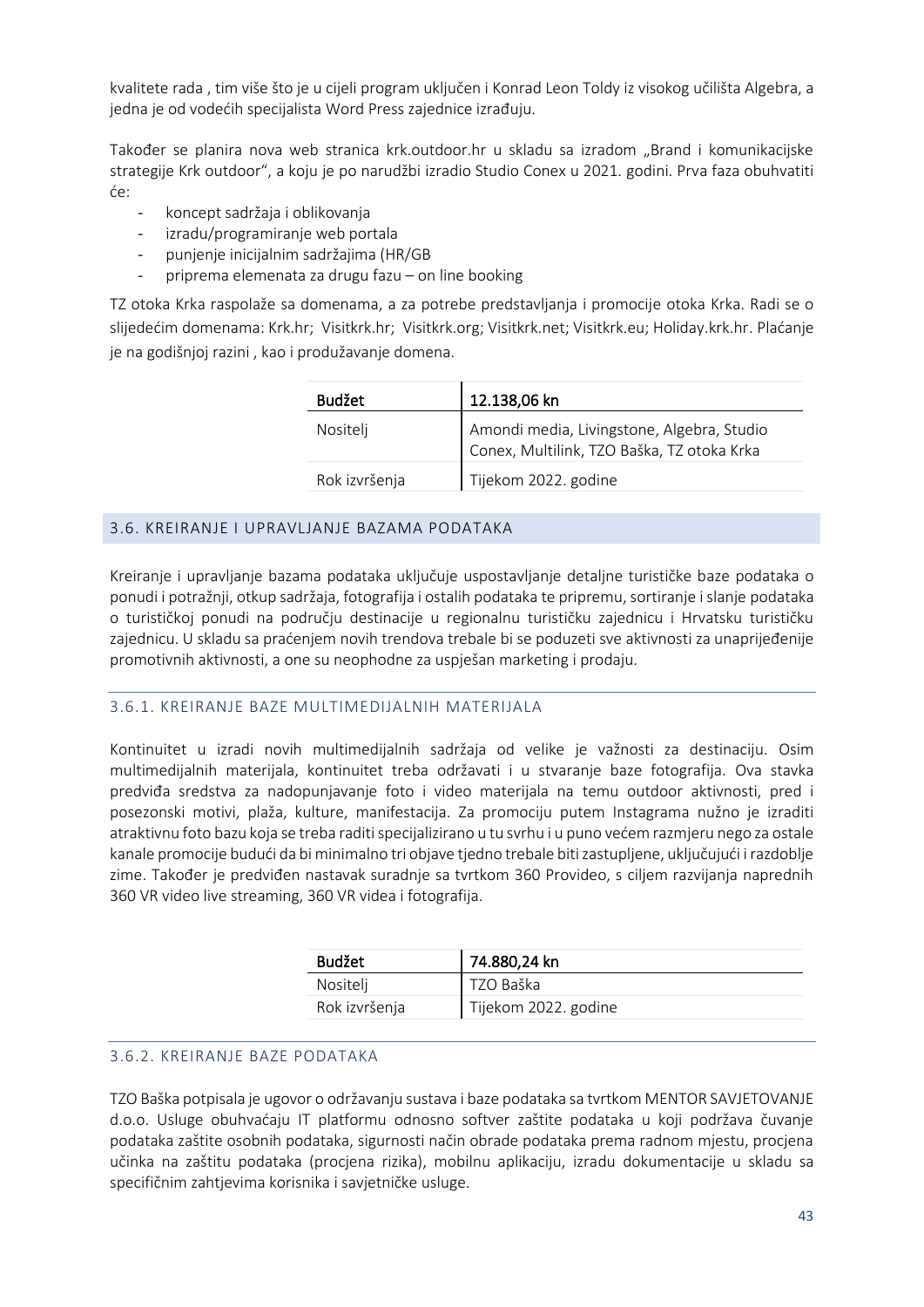| <b>Budžet</b> | 2.500,00 kn                           |
|---------------|---------------------------------------|
| Nositelj      | MENTOR SAVJETOVANJE d.o.o., TZO Baška |
| Rok izvršenja | Tijekom 2022. godine                  |

### <span id="page-44-0"></span>3.6.3. KREIRANJE BAZE PODATAKA SUFINANCIRANJE TZ OTOKA KRKA - KREIRANJE BAZE PODATAKA (PREMA KLJUČU 15,81%)

Troškovi obuhvaćaju održavanja baze podataka GDPR za TZ otoka Krka, prema ugovoru, koji je također potpisan sa tvrtkom MENTOR SAVJETOVANJE d.o.o.. Trošak se raspoređuje prema ključu financiranja.

| <b>Budžet</b> | 257,10 kn                                               |
|---------------|---------------------------------------------------------|
| Nositelj      | MENTOR SAVJETOVANJE d.o.o., TZO Baška, TZ<br>otoka Krka |
| Rok izvršenja | Tijekom 2022. godine                                    |

### <span id="page-44-1"></span>3.7. TURISTIČKO-INFORMATIVNE AKTIVNOSTI

### 3.7.1. TURISITČKA I SMEĐA SIGNALIZACIJA

U stavku komunikacija i oglašavanje spadaju i turističko - informativne aktivnosti. One obuhvaćaju upravljanje TIC-evima, upravljanje Centrima za posjetitelje, postavljanje info punktova i održavanje turističke signalizacije samostalno ili u suradnji s jedinicom lokalne samouprave.

Ovom stavkom predviđen je trošak turističke i smeđe signalizacije koji uključuje sanaciju, nadopunu i postavljanje novih tabela prema tekućim potrebama. Dosadašnji suradnici za redovno održavanje smeđe signalizacije su Pismotisak j.d.o.o. i Grafotisak Braut.

Planira se novi projekt dodatnog razvoja smeđe signalizacije i postavljanje interpretacijskih ploča. Interpretacijske ploče su informativni sadržaji koji imaju cilj pobližeg opisivanja turističkog lokaliteta, očuvanje kulturne baštine, promociju te podizanje opće obrazovne i kulturne razine kako kod domaćeg tako i stranog posjetitelja. Interpretacijske ploče bi bile dvojezične. Ploče bi imale tekstualni opis znamenite građevine na koju su postavljene, na hrvatskom i engleskom jeziku, a postavile bi se uz prethodnu Općine Baška, suglasnost Konzervatorskog odjela Ministarstva kulture ukoliko je potrebno i vlasnika građevina. U ovom trenutku nemamo točan financijskog okvir za potrebnu signalizaciju, jer se radi na pripremi projekta u suradnji sa profesorom Tvrtkom Božićem iz OŠ Baška te uz pomoć Udruge Sinjali, stoga se određen dio sredstava ipak predvidio ovom stavkom.

| <b>Budžet</b> | 30.000,00 kn                                     |
|---------------|--------------------------------------------------|
| Nositelj      | TZO Baška, Pismotisak j.d.o.o., Grafotisak Braut |
| Rok izvršenja | Tijekom 2022. godine                             |

### <span id="page-44-2"></span>4. DESTINACIJSKI MENADŽMENT

Destinacijski menadžment usmjeren je na aktivnosti namijenjene većem razumijevanju i dobivanju podrške subjekata uključene u turističke aktivnosti.

### <span id="page-44-3"></span>4.1 TURISTIČKI INFORMACIJSKI SUSTAVI I APLIKACIJE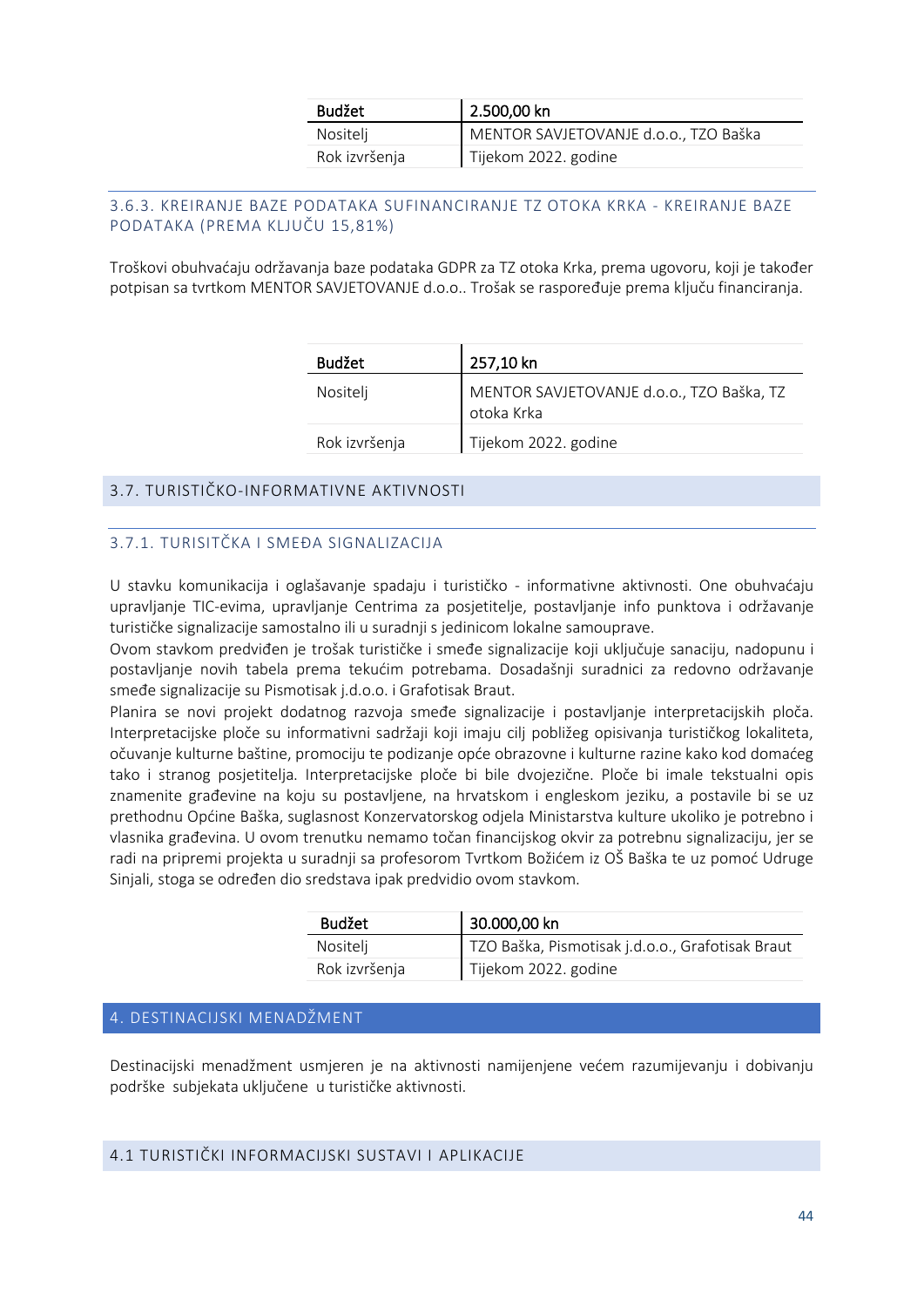#### <span id="page-45-0"></span>4.1.1. INFORMACIJSKI SUSTAVI I APLIKACIJE

TZO Baška kontinuirano radi na permanentnoj edukaciji zaposlenih samostalno ili u suradnji sa ostalim lokalnim turističkim zajednicama. Edukacija uključuje edukativna predavanja s ciljem obrazovanja djelatnika, ali i ostalih subjekata javnog i privatnog turističkog sektora kako bi se unaprijedila marketinška znanja, a time i poboljšala učinkovitost promocije na svim razinama.

Edukacija zaposlenih mora biti permanentna, a radi se u suradnji s Hrvatskom turističkom zajednicom i TZ Kvarnera (edukativna predavanja, seminari, radionice) u cilju stjecanja novih znanja i vještina. Informacije o aktualnim događanjima, izvještaj o poslovanju i ostale informacije se distribuiraju u javnost kroz razne medije. S namjerom još boljeg razumijevanja te praćenja trendova kao i dobivanje podrške subjekata uključene u turističke aktivnosti planirana je edukacija za turističke djelatnike u predsezoni. Ova stavka obuhvaća i troškove moguće nabave informativnih Info Display platforma koje bi prikazivale planove mjesta, najave događanja, servisne informacije i lokalne atrakcije i ponude. Prema prikupljenim ponudama radi se o iznosu od preko 100.000,00 kn po uređaju, ali bi se trošak proveo u razmjernom dijelu provesti kroz stavku amortizacije.

| <b>Budžet</b> | 23.000,00 kn         |
|---------------|----------------------|
| Nositelj      | TZO Baška            |
| Rok izvršenja | Tijekom 2022. godine |

### <span id="page-45-1"></span>4.1.2. SUFINANCIRANJE TZ OTOKA KRKA - INFORMACIJSKI SUSTAVI I APLIKACIJE (PREMA KLJUČU 15,81%)

Prema ključu financiranja 15,81%, TZO Baška sudjeluje u financiranju TZ Otoka za sljedeće aktivnosti:

- Podrška platforme IN Destination- platforma Ala šu- koja je zajednički portal svih turističkih zajednica s objedinjenom promocijom svih događanja na otoku Krku.
- Provideo 360-virtualna šetnja kroz otok Krk u 360 stupnjeva. Predstavlja suvremeni , inovativni i interaktivni prikaz gradova i okolice iz zraka koristeći najnovije webVR tehnologije.
- Bike&Hike aplikacije-održavanje već postojeće aplikacije
- Aplikacija kulturnih znamenitosti- nadogradnja već postojeće aplikacije koja će se raditi u suradnji sa Sveučilištem u Rijeci, Centrom za Industrijsku baštinu.
- Pametno upravljanje destinacijom-pilot projekt u sklopu SmartRi EU Centra kompetencija a u suradnji s tvrtkom iOLAP doo iz Dallasa.
- -

| <b>Budžet</b> | 8.045,71 kn                                     |
|---------------|-------------------------------------------------|
| Nositelj      | TZO Baška, ostale lokalne turističke zajednice, |
|               | TZ otoka Krka                                   |
| Rok izvršenja | Tijekom 2022. godine                            |

### <span id="page-45-2"></span>4.2. UPRAVLJANJE KVALITETOM U DESTINACIJI

<span id="page-45-3"></span>Sustav upravljanja kvalitetom u destinaciji uključuje sustav nagrađivanja i priznanja postignućima u turizmu u svrhu razvoja izvrsnosti na svim razinama turističke ponude u destinaciji samostalno, u suradnji s regionalnom turističkom zajednicom i HTZ-om.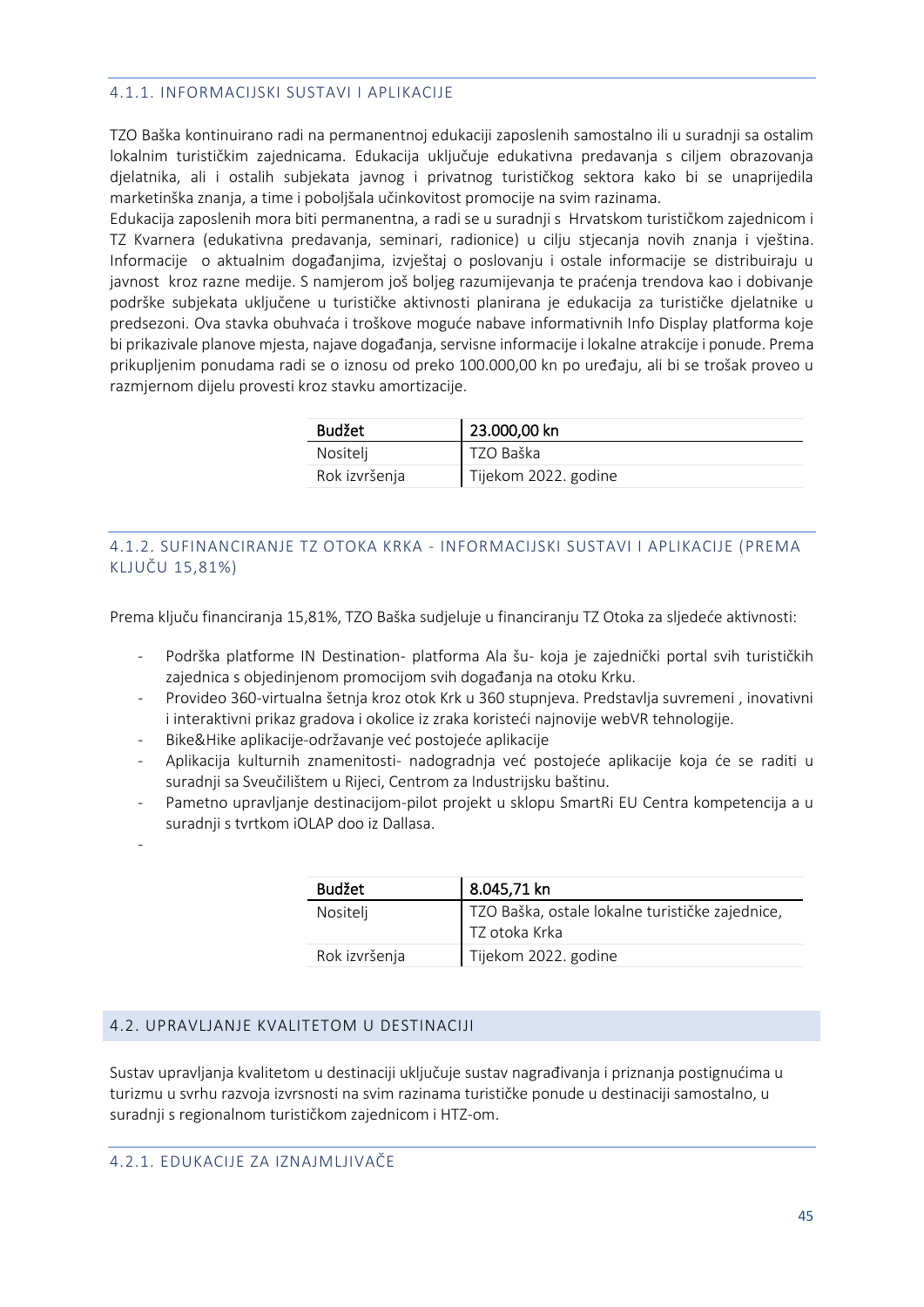TZO Baška samostalno ili u suradnji sa ostalim lokalnim turističkim zajednicama organizira edukacije za iznajmljivače, djelatnike turističkih agencija te ih kontinuirano educira o novim propisima i zakonima u poslovanju. Moguća je i organizacija tečajeva stranih jezika. TZO Baška će i u 2022. godini, kroz pretplatu, omogućiti svim iznajmljivačima s područja općine na [web stranicama](https://tz-baska.us8.list-manage.com/track/click?u=76fe0974d356fd8048d90ec5b&id=a2807780ad&e=3b99e4d51a) Turističke zajednice općine Baška besplatno preuzimanje izdanja časopisa Apartman Plus. - specijaliziranog časopisa za pružatelje ugostiteljskih usluga smještaja u domaćinstvu.

| <b>Budžet</b> | 15.000,00 kn                                     |
|---------------|--------------------------------------------------|
| Nositelj      | TZO Baška, ostale lokalne turističke zajednice,  |
|               | suradnici s područja edukacije, Interligo d.o.o. |
| Rok izvršenja | Tijekom 2022. godine                             |

# <span id="page-46-0"></span>4.2.2. STRUČNI SKUPOVI I EDUKACIJE U SURADNJI SA TZ OTOKA KRKA PREMA KLJUČU 15,81%

U suradnji sa TZ otoka Krka i ostalim lokalnim turističkim zajednicama planiraju se organizirati edukativne radionice s obzirom na izmjene zakonske regulative, kao i radionice usmjerene na vještine efikasnog vođenja projekata i timski rad. Posebne edukativne radionice raditi će se na temu kulturnog turizma i edukaciji vodiča koji dolaze na Krk s grupama turista. TZO Baška sudjeluje u financiranju sa 15,81%.

| <b>Budžet</b> | 1.742,26 kn                                               |
|---------------|-----------------------------------------------------------|
| Nositelj      | TZO Baška, TZ otoka Krka, lokalne turističke<br>zajednice |
| Rok izvršenja | Tijekom 2022. godine                                      |

### <span id="page-46-1"></span>4.2.3. STRUČNI ISPIT

Na ovoj stavki predviđen je trošak stručnog ispita za stručnog suradnika.

| <b>Budžet</b> | 1.100,00 kn          |
|---------------|----------------------|
| Nositelj      | TZO Baška            |
| Rok izvršenja | Tijekom 2022. godine |

# <span id="page-46-2"></span>4.3. POTICANJE NA OČUVANJE I UREĐENJE DESTINACIJE

Troškovi u ovoj stavci odnose na poboljšanje općih uvjeta boravka turista, aktivnosti uređenja mjesta i suradnju sa subjektima javnog i privatnog sektora radi podizanja kvalitete turističkog iskustva, funkcioniranja, dostupnosti i kvalitete javnih usluga, servisa i komunalnih službi na području turističke destinacije.

# <span id="page-46-3"></span>4.3.1. ODRŽAVANJE I UREĐENJE ŠETNICA I POUČNIH STAZA

Održavanje šetnica vodi Planinarsko društvo Obzova iz Omišlja. U 2022. je planirana obnova markacija pješačkih staza te nabavka i postavljanje novih pločica i stupova, a potrebno je postići dogovor o markiranju i obilježavanju staza na razini cijelog otoka što će iziskivati prilagodbu svhih turisitčkih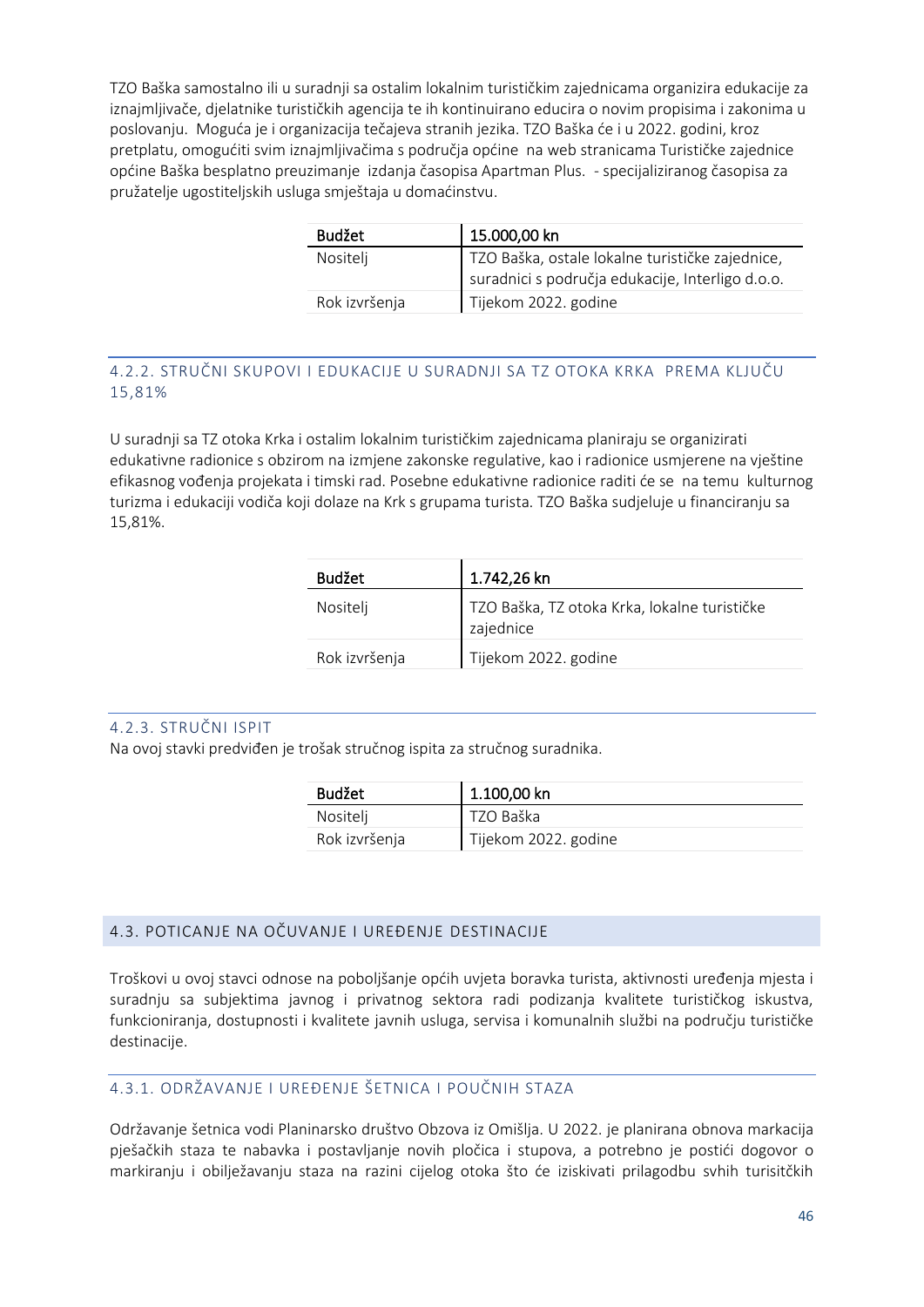zajednica i nove troškove. Planirana je nabavka klupica za pojedine lokacije u svrhu odmorišta i photo pointova. Ovom stavkom predviđeno je i redovito održavanje (košnja, popravak suhozida, uklanjanje niskog raslinja) i čišćenje tematskih šetnica, Poučne staze i Puta ka mjesecu u suradnji s TD Baška i mogućim novim suradnicima po tom pitanju.

| <b>Budžet</b> | 65.000,00 kn                                        |
|---------------|-----------------------------------------------------|
| Nositelj      | TZO Baška, TD Baška, PD Obzova, ostali<br>suradnici |
| Rok izvršenja | Tijekom 2022. godine                                |

# <span id="page-47-0"></span>4.3.2. ODRŽAVANJE I UREĐENJE BICIKLISTIČKIH STAZA

Ovom stavkom obuhvatiti će se najvećim dijelom košnja, ali i održavanje postojećih biciklističkih staza. U 2021. godini je TZO Baška preuzima od Općine Baška održavanje staza i šetnica na kojima su između ostalog ucrtani i putevi biciklističkih staza. Obuhvaća poučnu stazu od Baške do mrgara Lipica, biciklističku stazu uz Vela Riku od Baške do Drage Bašćanske te kraće prilazne puteve samim biciklističkim stazama. U suradnji sa Infinitas Sport iz Punta do sada se održavala MTB staza Portafortuna track, ali u obzir će se uzeti i novi suradnici.

| <b>Budžet</b> | 140.000,00 kn                                              |
|---------------|------------------------------------------------------------|
| Nositelj      | TZO Baška, TD Baška, Samostalna sportska                   |
|               | djelatnost Svjetlana Vrkljan Radovčić, ostali<br>suradnici |
| Rok izvršenja | Tijekom 2022. godine                                       |

### <span id="page-47-1"></span>4.3.3. ODRŽAVANJE I UREĐENJE PENJALIŠTA

Penjališta se održavaju u suradnji s tvrtkom Anima Adventures iz Rijeke. Zbog velikog interesa i brojnih dolazaka penjača, potrebno je održavanje 4 penjališta koja su u 2015. godini markirani te je napravljena sigurnosna provjera prije uključivanje ovih sadržaj u outdoor kartu, brošuru te outdoor ponudu. Radi se o penjalištama Bunculuka, Portafortuna, Belove Stene, a od 2019. se postepeno uređuje i penjališta Bag. Provjera se stanja opreme na stijeni i eventualna zamjena oštećene opreme (sidrišta i sl.). Radovi počinju krajem proljeća i završavaju se prije početka glavne turističke sezone, a drugi dio radova odrađuje se u jesen. U 2021 se uredilo i dodatnih 15 smjerova na penjalištu Belove stene te je napravljena kompletna revizija područja u svrhu pronalaska novih stijena za penjanje i Via ferratu. Krenulo se u izradu digitalnog vodiča za penjališta te je potrebno parkinge opremiti info pločama i urediti odmorišta u podnožju penjališta. Rezerviran je samo dio iznosa za sve navedene planirane aktivnosti, a sva veća ulaganja treba razmotriti Turističko vijeće.

| <b>Budžet</b> | 30.000,00 kn                |
|---------------|-----------------------------|
| Nositelj      | TZO Baška, Anima Adventures |
| Rok izvršenja | Tijekom 2022. godine        |

# <span id="page-47-2"></span>4.3.4. EDUKATIVNO - EKOLOŠKE MANIFESTACIJE "BAŠKA ROŽICA" / "BAŠĆANSKA VALA, ČISTA ZELENA I PLAVA"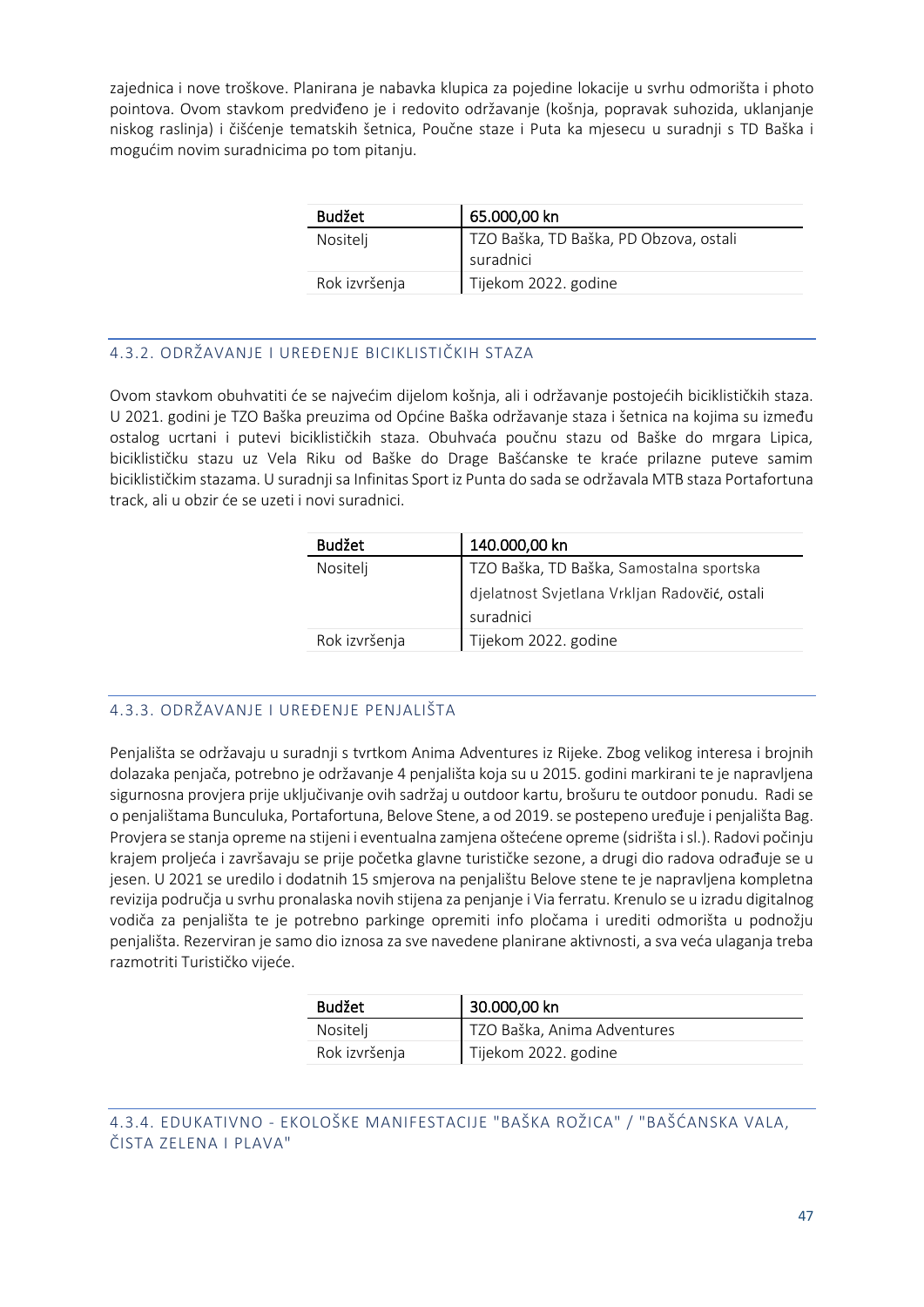Ovom stavkom predviđene su aktivnosti vezane uz podizanje svijesti o zaštiti i uređenju okoliša. TZO Baška sudjelovati će u organiziranju akcija čišćenja okoliša (divlje plaže, šetnice i podmorje) te organizirati akciju prodaje sadnica cvijeća.

| Budžet        | 50.000,00 kn                                |
|---------------|---------------------------------------------|
| Nositelj      | TZO Baška, Općina Baška, Chrissart, udruge, |
|               | volonteri                                   |
| Rok izvršenja | Tijekom 2022. godine                        |

### <span id="page-48-0"></span>5. ČLANSTVO U STRUKOVNIM ORGANIZACIJAMA

#### <span id="page-48-1"></span>5.1. SUFINANCIRANJE TZ OTOKA KRKA - ČLANARINA ZA SKAL PREMA KLJUČU 15,81%

Na ovoj stavci predviđeni su troškovi godišnje članarine SKÅL klubu u iznosu i 66,00 kn za direktoricu TZ otoka Krka prema ključu 18.54%.

| <b>Budžet</b> | 55,02                                |
|---------------|--------------------------------------|
| Nositelj      | TZO Baška, TZ otoka Krka, ostale LTZ |
| Rok izvršenja | Tijekom 2022. godine                 |

#### <span id="page-48-2"></span>6. ADMINISTRATIVNI POSLOVI

U administrativne poslove spadaju troškovi za radnike, troškovi hladnog pogona TZ otoka Krka, materijalni i nematerijalni troškovi i troškovi za tijela turističke zajednice.

#### <span id="page-48-3"></span>6.1. PLAĆE

### <span id="page-48-4"></span>6.1.1. TROŠAK UREDA TZO BAŠKA

Turistički ured TZO Baška ima 2 stalno zaposlene djelatnice: direktoricu ureda, administratora – koordinatora te trenutno na određeno vrijeme zaposlene djelatnice na radnom mjestu administrator – informator i stručni suradnik (ugovori do 31.12., planira se ponuditi produženje). S ove stavke su predviđeni rashodi za bruto plaće, kao i ostale dodatke na plaću prema Pravilniku o radu Turističkog ureda Turističke zajednice općine Baška (regres, božićnica, nagrade, prehrana, prijevoz na posao van mjesta rada), uz prethodnu suglasnost Predsjednika Turističke zajednice.

| <b>Budžet</b> | 659.500,00 kn        |
|---------------|----------------------|
| Nositelj      | TZO Baška            |
| Rok izvršenja | Tijekom 2022. godine |

<span id="page-48-5"></span>6.1.2. SUFINANCIRANJE TROŠKOVA TZ OTOKA KRKA - PLAĆE (PREMA KLJUČU 15,81%)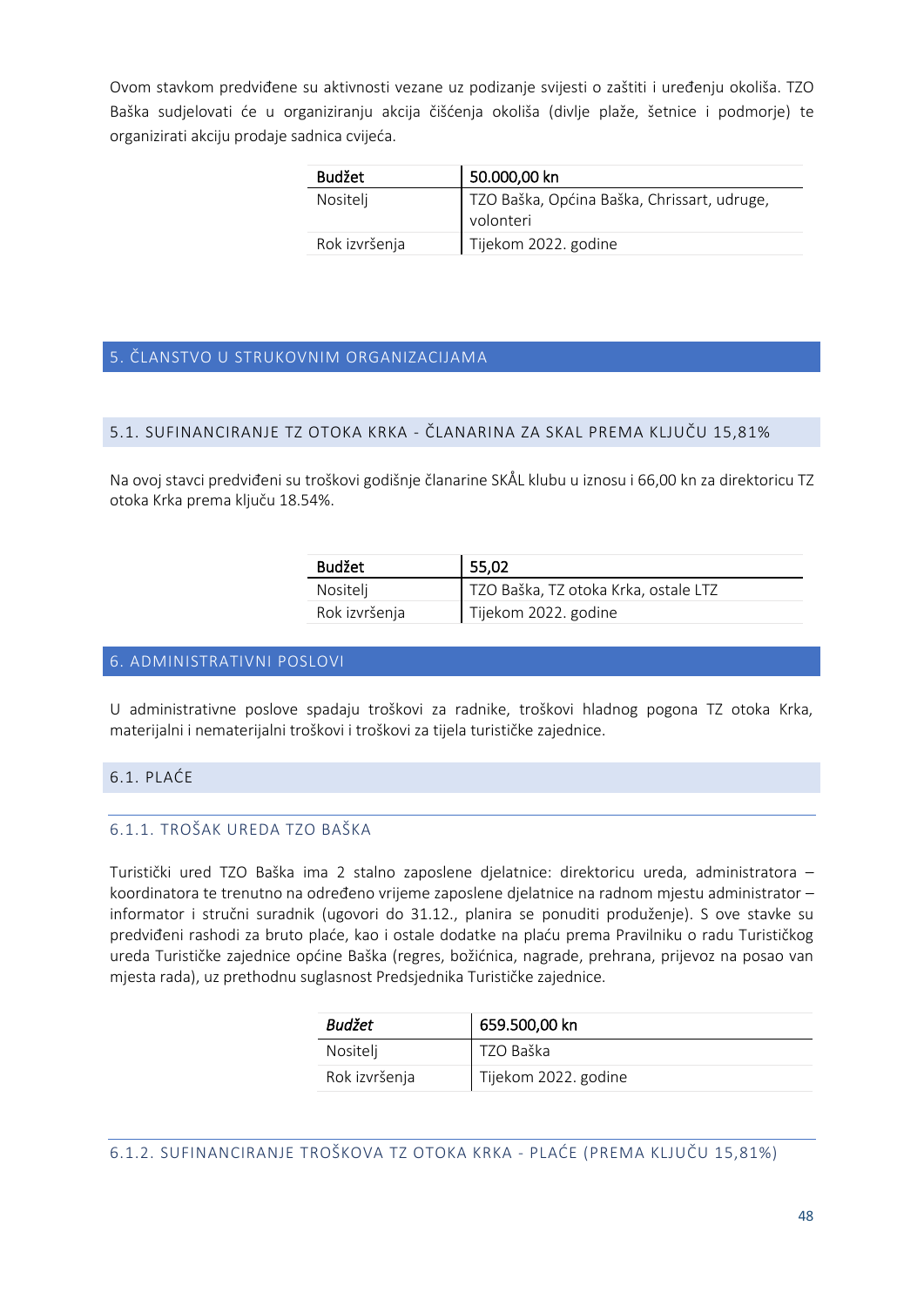Turistička zajednica otoka Krka osnovana je skladu sa Zakonom o turističkim zajednicama i promicanju hrvatskog turizma (N.N. 152/08) iako financiranje TZ otoka Krka nije definirano zakonom već je dogovoreno na dobrovoljnoj osnovi svih zainteresiranih lokalnih samouprava na otoku Krku kao i grada Krka, te svih turističkih zajednica (7).

Financiranje TZ otoka Krka definira Statut (članak 63 statuta TZ otoka Krka), a obuhvaća slijedeće prihode:

• Prihode turističkih zajednica (boravišnu pristojbu i članarinu u određenom postotku prema ostvarenjima u prethodnoj godini)

- Priloga općina i Grada Krka u skladu s propisanim sporazumom i ugovorom
- Priloga Hrvatske turističke zajednice
- Priloga TZ Kvarnera

TZ općine Baška tako iz svojih redovnih prihoda izdvaja sredstva za financiranje TZ otoka Krka i to posebno za financiranje ureda te za financiranje programa. Ključ financiranja programa i pogona TZ otoka Krka za 2022. godinu određen je prema raspodjeli koja je definirana prema dostavljenim podacima neto turističke pristojbe (uključujući i nautiku) i članarine po TZ-ima u 2020. godini – realizirana neto turistička pristojba umanjena za dio obveza prema općini/gradu i turističku članarinu po Završnom računu za 2020. godinu.

U 2022. godini troškovi TZO Baška za funkcioniranje hladnog pogona TZ otoka određeni su prema postotku 18,81% što iznosi 50.938,24 kn.

#### PRILOG 1 : Postotak financiranja prema ključu

| TURISTIČKE ZAJEDNICE   | UKUPAN IZNOS TP I TČ<br>uplaćeno u 2020. godini | $\%$   | Usporedba<br>udjela 20/19 | Indeks |
|------------------------|-------------------------------------------------|--------|---------------------------|--------|
| TZO Omišalj            | 1.791.785,14                                    | 18,47  | $-1,07$                   | 80,19  |
| TZO Malinska-Dubašnica | 1.579.929,68                                    | 16,29  | $+1,37$                   | 70,70  |
| TZ Grada Krka          | 2.165.309,57                                    | 22,32  | $-3,75$                   | 55,47  |
| <b>TZO Punat</b>       | 1.445.395,16                                    | 14,90  | $+2,75$                   | 79,43  |
| TZO Baška              | 1.533.574,81                                    | 15,81  | $-2,73$                   | 55,23  |
| <b>TZO Vrbnik</b>      | 216.468,20                                      | 2,23   | $+0.15$                   | 69,71  |
| TZO Dobrinj            | 969.151,10                                      | 9,98   | $+3,28$                   | 96,56  |
| Ukupno:                | 9.701.613,66                                    | 100,00 |                           | 64,78  |

Izvor TZ otoka Krka/TZ destinacija

#### PRILOG 2: Struktura raspodjele prihoda za 2022. g. - Turističke zajednice

| 1                 | 2                                      | 3      | 4                         |       | 16.        |        | 8     |
|-------------------|----------------------------------------|--------|---------------------------|-------|------------|--------|-------|
| Prihodi TZ        | Prihodi<br>TZ<br>za admin.<br>troškove | 22/21  | Prihodi TZ<br>za programe | 22/21 | Ukupno2+4  | 22/21  | Udio% |
| TZ Grada Krka     | 91.861,98                              | 92.37  | 94.907,43                 | 90,32 | 186.769,41 | 91.32  | 22,32 |
| TZ Općine Omišalj | 76.016,61                              | 101,98 | 78.536,75                 | 99,73 | 154.553,36 | 100,82 | 18,47 |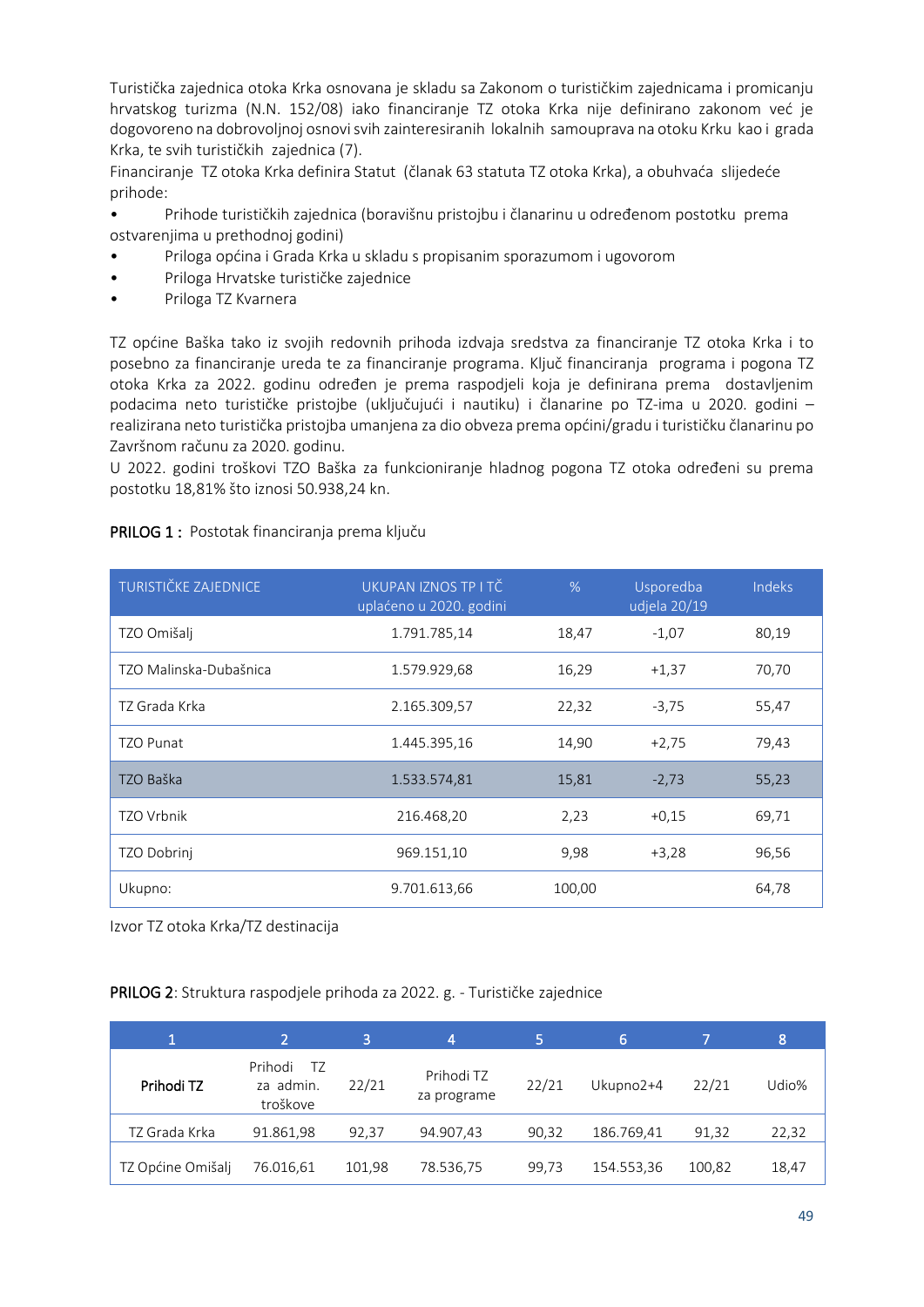| TZ Općine<br>Malinska<br>Dubašnica | 67.044,43  | 117,80 | 69.267.11  | 115,19 | 136.311,54 | 116.46 | 16,29  |
|------------------------------------|------------|--------|------------|--------|------------|--------|--------|
| TZ Općina Baška                    | 65.068,90  | 92,00  | 67.226,10  | 89,97  | 132.295,00 | 90,96  | 15,81  |
| TZ Općina Punat                    | 61.323,63  | 110,11 | 63.356,66  | 129,38 | 124.680,29 | 130,81 | 14,90  |
| TZ općine Dobrinj                  | 41.074.49  | 132,31 | 42.436,21  | 157,15 | 83.510,70  | 158.88 | 9,98   |
| TZ Općine Vrbnik                   | 9.177,96   | 115,66 | 9.482,24   | 113,12 | 18.660,20  | 114,36 | 2,23   |
| Ukupno:                            | 411.568.00 | 107,89 | 425.212.50 | 105,50 | 836.780.50 | 106,66 | 100,00 |

Izvor: TZ otoka Krka/TZ destinacija

| Budžet        | 50.938,24 kn         |
|---------------|----------------------|
| Nositelj      | TZO Baška            |
| Rok izvršenja | Tijekom 2022. godine |

### <span id="page-50-0"></span>6.2. MATERIJALNI I NEMATERIJALNI TROŠKOVI

Pod ovu kategoriju troškova spadaju materijalni i nematerijalni troškovi funkcioniranja ureda turističke zajednice te troškovi amortizacije. U materijalne troškove spadaju troškovi doprinosa za zdravstvo, zdravstvene usluge, putne troškove (naknada za vlastiti auto u službene svrhe), materijal za čišćenje, uredski potrošni materijal, izdaci za energiju, izdaci za uređenje prostora, troškovi reprezentacije, prijevozne usluge za promo materijale. U nematerijalne rashode spadaju usluge čišćenja i održavanja, usluge najma opreme, knjigovodstvene i informatičke usluge, pravne usluge, usluge revizije, komunalne usluge, usluge HT i pošte, nabavku uređaja za rad, održavanje zelenih površina ispred ureda, nabavku sitnog inventara, bankovne usluge, premija osiguranja te ostali nespomenuti izdatci.

| <b>Budžet</b> | 290.732,17 kn        |
|---------------|----------------------|
| Nositelj      | TZO Baška            |
| Rok izvršenja | Tijekom 2022. godine |

# <span id="page-50-1"></span>6.2.1. SUFINANCIRANJE TZ OTOKA KRKA - MATERIJALNI I NEMATERIJALNI TROŠKOVI (PREMA KLJUČU 15,81%)

| Budžet        | 13.672,17 kn                         |
|---------------|--------------------------------------|
| Nositelj      | TZO Baška, TZ otoka Krka, ostale LTZ |
| Rok izvršenja | Tijekom 2022. godine                 |